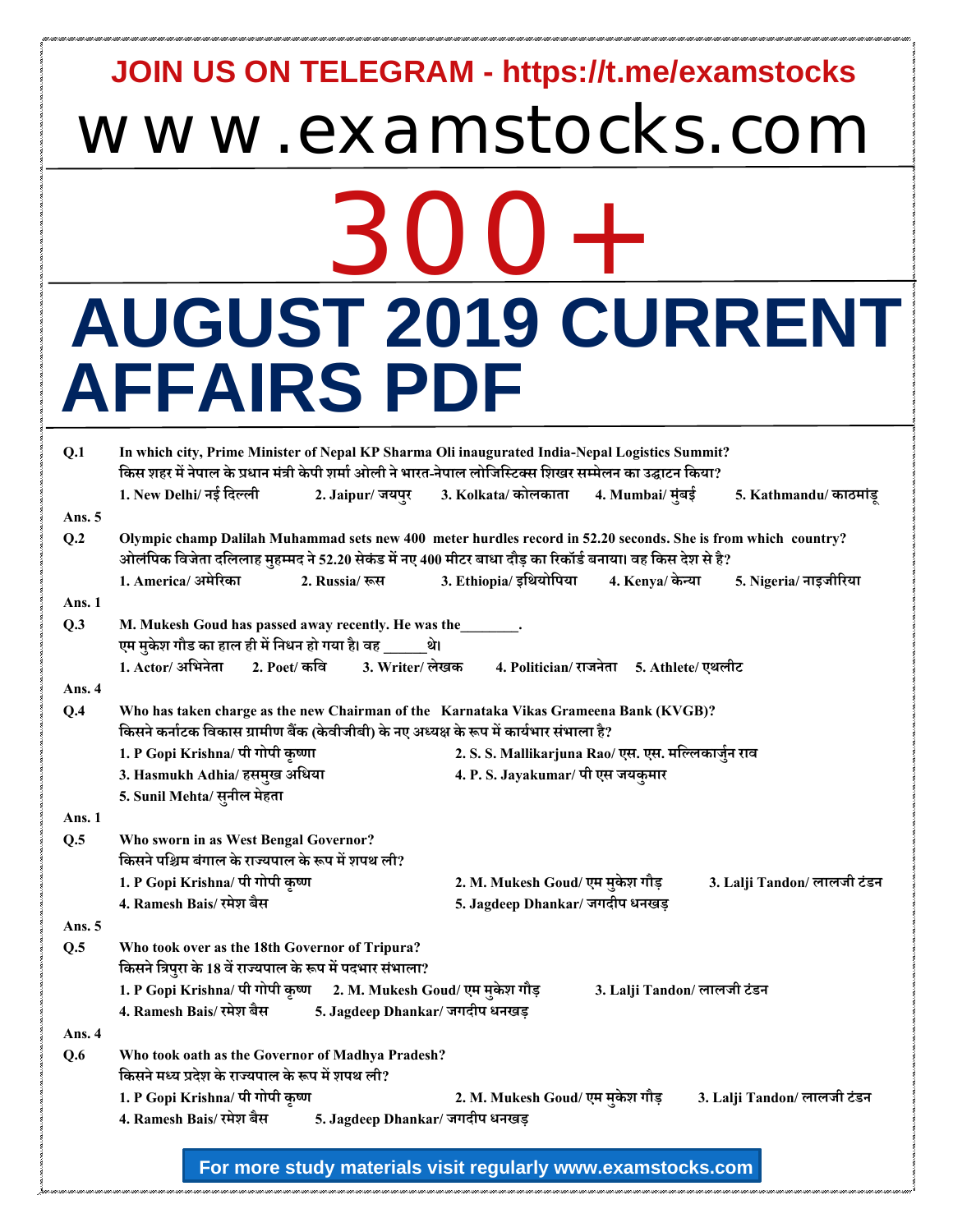| Ans. 3   |                                                                                                                                                  |
|----------|--------------------------------------------------------------------------------------------------------------------------------------------------|
| Q.7      | Who appointed as the chairman of the Public Accounts Committee (PAC)?                                                                            |
|          | किसे लोक लेखा समिति (पीएसी) के अध्यक्ष के रूप में नियुक्त किया गया?                                                                              |
|          | 1. Adhir Ranjan Chowdhury/ अधीर रंजन चौधरी<br>2. Arjun Munda/ अर्जुन मुंडा<br>3. Om Birla/ ओम बिरला                                              |
|          | 4. Mahendra Nath Pandey/ महेंद्र नाथ पांडे<br>5. Pralhad Joshi/ प्रहलाद जोशी                                                                     |
| Ans. 1   |                                                                                                                                                  |
| Q.8      | Which country has been invited as the partner country for this year's 'Gita Jayanti Mahotsav', scheduled to be held at                           |
|          | Kurukshetra from December 3 to 8?                                                                                                                |
|          | किस देश को 3 से 8 दिसंबर तक कुरुक्षेत्र में होने वाले 'गीता जयंती महोत्सव' के लिए भागीदार देश के रूप में आमंत्रित किया गया है?                   |
|          | 2. Nepal/ नेपाल<br>3. Myanmar/ म्यांमार<br>4. Maldives/ मालदीव<br>5. Sri Lanka/ श्रीलंका<br>1. Bhutan/ भूटान                                     |
| Ans. 2   |                                                                                                                                                  |
| Q.9      | With which, NITI Aayog has partnered to promote women entrepreneurs?                                                                             |
|          | किसके साथ, नीति आयोग ने महिला उद्यमियों को बढ़ावा देने के लिए भागीदारी की है?                                                                    |
|          | 1. Google/ गूगल 2. Tik Tok/ टिक टोक 3. Facebook/ फेसबुक 4. WhatsApp/ व्हाट्सएप<br>5. You Tube/ यू ट्यूब                                          |
| Ans. 4   |                                                                                                                                                  |
| Q.10     | In which city, 5th Dharma-Dhamma conference was held?                                                                                            |
|          | किस शहर में, 5 वां धर्म धम्म सम्मेलन आयोजित किया गया था?                                                                                         |
|          | 1. New Delhi/ नई दिल्ली 2. Gurugram/ गुरुग्राम<br>3. Lucknow/ लखनऊ 4. Rajgir/ राजगीर<br>5. Noida/ नोएडा                                          |
| Ans. 4   |                                                                                                                                                  |
| Q.11     | Which State has topped in solar rooftop installations?<br>किस राज्य ने सोलर रूफटॉप इंस्टॉलेशन में टॉप किया है?                                   |
|          | 1. Madhya Pradesh/ मध्य प्रदेश<br>2. Gujarat/ गुजरात      3. Kerala/ केरल     4. Karnataka/ कर्नाटक   5. Uttar Pradesh/ उत्तर प्रदेश             |
| Ans. 2   |                                                                                                                                                  |
| Q.12     | According to 'QS Best Student Cities Ranking', Which city has been named as the world's best city for students for the                           |
|          | second consecutive year?                                                                                                                         |
|          | 'क्यूएस बेस्ट स्टूडेंट सिटीज रैंकिंग' के अनुसार, किस शहर को लगातार दूसरे वर्ष छात्रों के लिए दुनिया के सर्वश्रेष्ठ शहर के रूप में नामित किया गया |
|          | है?                                                                                                                                              |
|          | 2. Mumbai/ मुंबई<br>4. Bangalore/ बैंगलोर<br>5. New Delhi/ नई दिल्ली<br>1. Vienna/ वियना<br>3. London/ लंदन                                      |
| Ans. 3   |                                                                                                                                                  |
| Q.13     | Who has been nominated on central board of RBI?                                                                                                  |
|          | किसको आरबीआई के केंद्रीय बोर्ड में नामित किया गया है?                                                                                            |
|          | 1. Atanu Chakraborty/ अतनु चक्रवर्ती 2. Sanjay Mitra/ संजय मित्रा<br>3. Vijay Keshav Gokhale/ विजय केशव गोखले                                    |
|          | 5. G. C. Murmu/ जी सी मुर्म्<br>4. Ajay Bhushan Pandey/ अजय भूषण पांडे                                                                           |
| Ans. 1   |                                                                                                                                                  |
| Q.14     | Who inaugurated the Indian Air Force Facilitation-cum-Publicity Pavilion (FCP) in National Bal Bhawan<br>in New Delhi?                           |
|          | किसने नई दिल्ली में राष्ट्रीय बाल भवन में भारतीय वायु सेना फैसिलिटेशन-कम-पब्लिसिटी पवेलियन (एफसीपी) का उद्घाटन किया?                             |
|          | 1. D. V. Sadananda Gowda/ डी वी सदानंद गौड़ा<br>2. Raj Nath Singh/ राज नाथ सिंह<br>3. Amit Shah/ अमित शाह                                        |
|          | 4. Nitin Jairam Gadkari/ नितिन जयराम गडकरी<br>5. Ramesh Pokhriyal 'Nishank'/ रमेश पोखरियाल 'निशंक'                                               |
| Ans. 5   |                                                                                                                                                  |
| Q.15     | What is the Name of Former RBI Deputy Governor who has passed away recently?                                                                     |
|          | आरबीआई के पूर्व डिप्टी गवर्नर का नाम क्या है जिनका हाल ही में निधन हो गया?                                                                       |
|          | 1. N. S. Vishwanathan/ एन. एस. विश्वनाथन<br>2. Subir Vithal Gokarn/ सुबीर विट्ठल गोकर्ण<br>3. B. P. Kanungo/ बी पी कानूनगो                       |
|          | 4. M. K. Jain/ एम के जैन<br>5. Viral V. Acharya/ विरल वी आचार्य                                                                                  |
| Ans. 2   |                                                                                                                                                  |
| Q.16     | In which city, Union Cabinet has approved the setting up of ISRO Technical Liaison Unit (ITLU)?                                                  |
|          | किस शहर में इसरो तकनीक संपर्क इकाई (आईटीएलयू) की स्थापना को मंजूरी दे दी है?                                                                     |
|          | 1. New Delhi, India/ नई दिल्ली, भारत<br>2. Seoul, South Korea/ सियोल, दक्षिण कोरिया<br>3. Beijing, China/ बीजिंग, चीन                            |
|          | 4. Tokyo, Japan/ टोक्यो, जापान<br>5. Moscow, Russia/ मॉस्को, रूस                                                                                 |
| Ans. $5$ |                                                                                                                                                  |
|          |                                                                                                                                                  |
|          |                                                                                                                                                  |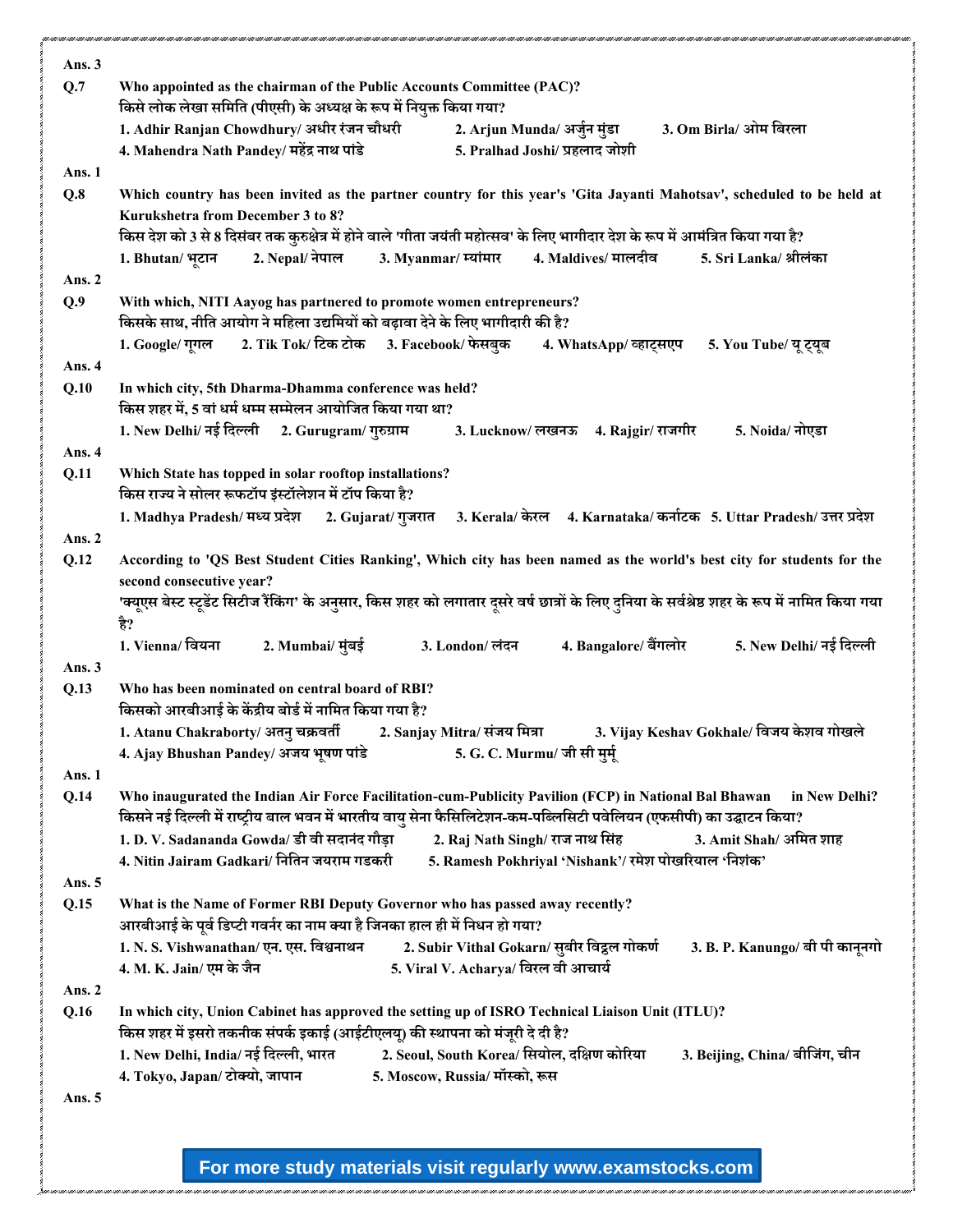| Q.17     | In which city, Petroleum and Natural Gas Minister Dharmendra Pradhan launched Atal Community Innovation Centre?<br>किस शहर में पेट्रोलियम और प्राकृतिक गैस मंत्री धर्मेंद्र प्रधान ने अटल सामुदायिक नवाचार केंद्र का शुभारंभ किया? |                                                                                                                                                                                                     |                                             |                                           |                                      |
|----------|------------------------------------------------------------------------------------------------------------------------------------------------------------------------------------------------------------------------------------|-----------------------------------------------------------------------------------------------------------------------------------------------------------------------------------------------------|---------------------------------------------|-------------------------------------------|--------------------------------------|
|          | 1. Dehradun/ देहरादून                                                                                                                                                                                                              | 2. Kolkata/ कोलकाता                                                                                                                                                                                 | 3. New Delhi/ नई दिल्ली                     | 4. Jaipur/ जयपुर                          | 5. Mumbai/ मुंबई                     |
| Ans. 3   |                                                                                                                                                                                                                                    |                                                                                                                                                                                                     |                                             |                                           |                                      |
| Q.18     | Who has been appointed as finance secretary?<br>किसको वित्त सचिव के रूप में नियुक्त किया गया है?                                                                                                                                   |                                                                                                                                                                                                     |                                             |                                           |                                      |
|          | 1. Rajiv Kumar/ राजीव कुमार                                                                                                                                                                                                        |                                                                                                                                                                                                     | 2. Sanjay Kothari/ संजय कोठारी              |                                           | 3. Nripendra Misra/ नृपेन्द्र मिश्रा |
|          | 4. Pramod Kumar Misra/ प्रमोद कुमार मिश्रा                                                                                                                                                                                         |                                                                                                                                                                                                     | 5. Pradeep Kumar Sinha/ प्रदीप कुमार सिन्हा |                                           |                                      |
| Ans. 1   |                                                                                                                                                                                                                                    |                                                                                                                                                                                                     |                                             |                                           |                                      |
| Q.19     | In which city, South Asia Air Quality Tech Camp was organized?<br>किस शहर में दक्षिण एशिया वायु गुणवत्ता टेक शिविर आयोजित हुआ?                                                                                                     |                                                                                                                                                                                                     |                                             |                                           |                                      |
|          | 1. Islamabad/ इस्लामाबाद                                                                                                                                                                                                           | 2. Male/ माले                                                                                                                                                                                       | 3. Dhaka/ ढाका                              | 4. Kathmandu/ काठमांडू                    | 5. Thimphu/ थिम्फू                   |
| Ans. 4   |                                                                                                                                                                                                                                    |                                                                                                                                                                                                     |                                             |                                           |                                      |
| Q.20     |                                                                                                                                                                                                                                    | Which day is observed as World Day Against Trafficking in Persons?<br>किस दिन को मानव तस्करी के विरुद्ध विश्व दिवस के रूप में मनाया जाता है?                                                        |                                             |                                           |                                      |
|          | 1.30 July/ 30 जुलाई                                                                                                                                                                                                                | 2.31 July/ 31 जुलाई                                                                                                                                                                                 | 3. 29 July/ 29 जुलाई                        | 4. 27 July/ 27 जुलाई                      | 5. 26 July/ 26 जुलाई                 |
| Ans. 1   |                                                                                                                                                                                                                                    |                                                                                                                                                                                                     |                                             |                                           |                                      |
| Q.21     | किस टाइगर रिजर्व को सर्वश्रेष्ठ परफ़ॉर्मर का पुरस्कार मिला?                                                                                                                                                                        | Which tiger reserve receives best performer award?                                                                                                                                                  |                                             |                                           |                                      |
|          | 1. Sathyamangalam/ सत्यमंगलम                                                                                                                                                                                                       |                                                                                                                                                                                                     | 2. Pench/ पेंच                              |                                           | 3. Amangarh/ अमनगढ़                  |
|          | 4. Pilibhit/ पीलीभीत                                                                                                                                                                                                               |                                                                                                                                                                                                     | 5. Amrabad/ अमराबाद                         |                                           |                                      |
| Ans. 1   |                                                                                                                                                                                                                                    |                                                                                                                                                                                                     |                                             |                                           |                                      |
| Q.22     |                                                                                                                                                                                                                                    | Indian Railways' which zone introduced new 'pink coaches' for women passengers?<br>भारतीय रेलवे के किस जोन ने महिला यात्रियों के लिए नए 'गुलाबी कोच' शुरू किए हैं?                                  |                                             |                                           |                                      |
|          |                                                                                                                                                                                                                                    | 1. Northeast Frontier Railway Zone/ पूर्वोत्तर सीमांत रेलवे जोन                                                                                                                                     |                                             | 2. Eastern Railway Zone/ पूर्वी रेलवे जोन |                                      |
|          | 3. Northern Railway Zone/ उत्तर रेलवे जोन                                                                                                                                                                                          |                                                                                                                                                                                                     |                                             | 4. Central Railway Zone/ मध्य रेलवे जोन   |                                      |
|          | 5. Southern Railway Zone/ सदर्न रेलवे ज़ोन                                                                                                                                                                                         |                                                                                                                                                                                                     |                                             |                                           |                                      |
| Ans. 1   |                                                                                                                                                                                                                                    |                                                                                                                                                                                                     |                                             |                                           |                                      |
| Q.23     |                                                                                                                                                                                                                                    | Who has been suspended by the Board of Control for Cricket in India (BCCI) till November 15, 2019?<br>किसको भारतीय क्रिकेट कंट्रोल बोर्ड (बीसीसीआई) ने 15 नवंबर, 2019 तक के लिए निलंबित कर दिया है? |                                             |                                           |                                      |
|          | 1. Virat Kohli/ विराट कोहली                                                                                                                                                                                                        |                                                                                                                                                                                                     | 2. Rohit Sharma/ रोहित शर्मा                |                                           | 3. Prithvi Shaw/ पृथ्वी शॉ           |
|          | 4. Irfan Pathan/ इरफान पठान                                                                                                                                                                                                        |                                                                                                                                                                                                     | 5. Yuvraj Singh/ युवराज सिंह                |                                           |                                      |
| Ans. 3   |                                                                                                                                                                                                                                    |                                                                                                                                                                                                     |                                             |                                           |                                      |
| Q.24     | ईगन बर्नल टूर डी फ्रांस जीता हैं। वह किस देश से है?                                                                                                                                                                                | Egan Bernal has won the Tour de France. He is from which country?                                                                                                                                   |                                             |                                           |                                      |
|          | 1. Cambodia/ कंबोडिया                                                                                                                                                                                                              | 2. Colombia/ कोलंबिया                                                                                                                                                                               |                                             | 3. Cameroon/ कैमरून                       |                                      |
|          | 4. Canada/ कनाडा                                                                                                                                                                                                                   | 5. Brazil/ ब्राजील                                                                                                                                                                                  |                                             |                                           |                                      |
| Ans. $2$ |                                                                                                                                                                                                                                    |                                                                                                                                                                                                     |                                             |                                           |                                      |
| Q.25     |                                                                                                                                                                                                                                    | Which ship of Indian Navy was arrived at Helsinki, Finland for a three day visit?<br>इंडियन नेवी का कौनसा शिप तीन दिवसीय यात्रा के लिए हेलसिंकी, फिनलैंड पहंचा था?                                  |                                             |                                           |                                      |
|          | 1. INS Kolkata/ आईएनएस कोलकाता                                                                                                                                                                                                     |                                                                                                                                                                                                     | 2. INS Tarkash/ आईएनएस तरकश                 |                                           | 3. INS Vikrant/ आईएनएस विक्रांत      |
|          | 4. INS Viraat/ आईएनएस विराट                                                                                                                                                                                                        |                                                                                                                                                                                                     | 5. INS Chakra/ आईएनएस चक्र                  |                                           |                                      |
| Ans. $2$ |                                                                                                                                                                                                                                    |                                                                                                                                                                                                     |                                             |                                           |                                      |
| Q.26     | किस देश ने 1000 वर्षीय शावला तेज सिंह मंदिर खोला है?                                                                                                                                                                               | Which country has opened a 1,000-year-old Shawala Teja Singh temple?                                                                                                                                |                                             |                                           |                                      |
|          | 1. Bangladesh/ बांग्लादेश                                                                                                                                                                                                          | 2. Nepal/ नेपाल                                                                                                                                                                                     | 3. Pakistan/ पाकिस्तान                      | 4. Bhutan/ भूटान                          | 5. Myanmar/ म्यांमार                 |
| Ans. 3   |                                                                                                                                                                                                                                    |                                                                                                                                                                                                     |                                             |                                           |                                      |
| Q.27     |                                                                                                                                                                                                                                    | One Nation-one Ration Card scheme has been implemented on pilot basis in four States. Which of the following state is                                                                               |                                             |                                           |                                      |
|          | not part of this?                                                                                                                                                                                                                  |                                                                                                                                                                                                     |                                             |                                           |                                      |
|          |                                                                                                                                                                                                                                    | चार राज्यों में पायलट आधार पर वन नेशन-वन राशन कार्ड योजना लागू की गई है। निम्नलिखित में से कौन सा राज्य इसका हिस्सा नहीं है?                                                                        |                                             |                                           |                                      |
|          |                                                                                                                                                                                                                                    |                                                                                                                                                                                                     |                                             |                                           |                                      |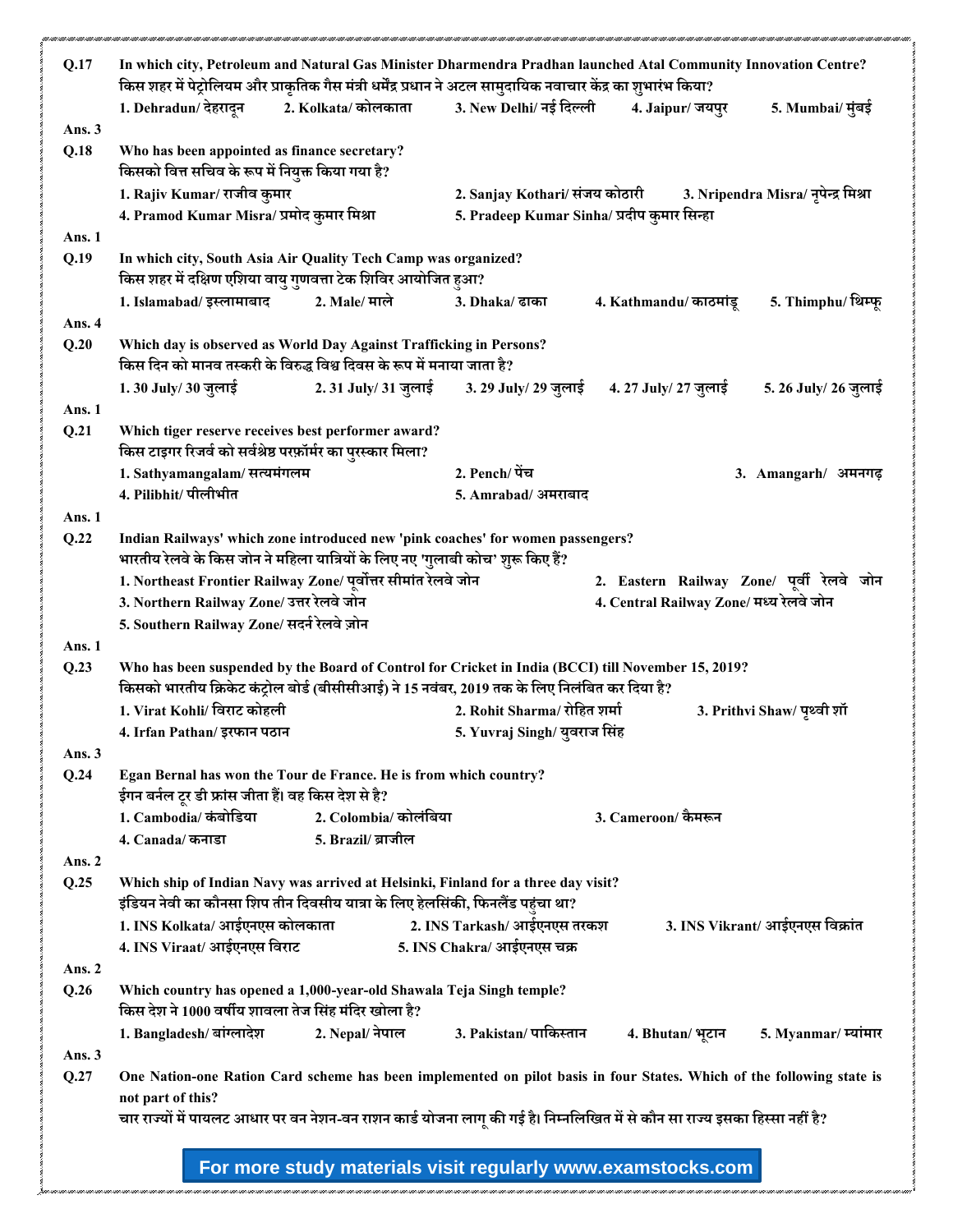|               | 1. Telangana/ तेलंगाना                                                                                                                                         |                                      | 2. Kerala/ केरल                            |                                                | 3. Andhra Pradesh/ आंध्र प्रदेश               |
|---------------|----------------------------------------------------------------------------------------------------------------------------------------------------------------|--------------------------------------|--------------------------------------------|------------------------------------------------|-----------------------------------------------|
|               | 4. Maharashtra/ महाराष्ट्र                                                                                                                                     |                                      | 5. Gujarat/ गुजरात                         |                                                |                                               |
| Ans. 2        |                                                                                                                                                                |                                      |                                            |                                                |                                               |
| Q.28          | Who was sworn in as the Governor of Nagaland?<br>किसने नागालैंड के राज्यपाल के रूप में शपथ ली?                                                                 |                                      |                                            |                                                |                                               |
|               | 1. R N Ravi/ आर एन रवि                                                                                                                                         | 2. Acharya Dev Vrat/ आचार्य देव व्रत |                                            |                                                | 3. Satyadev Narayan Arya/ सत्यदेव नारायण आर्य |
|               | 4. Kalraj Mishra/ कलराज मिश्र      5. Baby Rani Maurya/ बेबी रानी मौर्य                                                                                        |                                      |                                            |                                                |                                               |
| Ans. 1        |                                                                                                                                                                |                                      |                                            |                                                |                                               |
| Q.29          | Vishweshwar Hegde Kageri was elected as the new Speaker of the which state's Assembly?                                                                         |                                      |                                            |                                                |                                               |
|               | विश्वेश्वर हेगड़े कागेरी को किस राज्य की विधानसभा का नया अध्यक्ष चुना गया?                                                                                     |                                      |                                            |                                                |                                               |
|               | 1. Telangana/ तेलंगाना 2. Andhra Pradesh/ आंध्र प्रदेश                                                                                                         |                                      |                                            | 3. Kerala/ केरल                                |                                               |
|               |                                                                                                                                                                |                                      |                                            |                                                |                                               |
| Ans. $5$      |                                                                                                                                                                |                                      |                                            |                                                |                                               |
| Q.30          | 2019 COTIF Cup was held in Valencia, Spain. COTIF Cup related to which sports?                                                                                 |                                      |                                            |                                                |                                               |
|               | 2019 COTIF कप वेलेंसिया, स्पेन में आयोजित हुआ था  COTIF कप किस खेल से संबंधित है?                                                                              |                                      |                                            |                                                |                                               |
|               | 1. Hockey/ हॉकी                                                                                                                                                |                                      | 2. Football/ फुटबॉल 3. Volleyball/ वॉलीबॉल | 4. Baseball/ बेसबॉल                            | 5. Archery/ तीरंदाजी                          |
| Ans. 2        |                                                                                                                                                                |                                      |                                            |                                                |                                               |
| Q.31          | Who has been given the additional charge of Narcotics Control Bureau (NCB)?<br>किसको नारकोटिक्स कंट्रोल ब्यूरो (एनसीबी) का अतिरिक्त प्रभार दिया गया है?        |                                      |                                            |                                                |                                               |
|               | 1. Arvind Kumar/ अरविंद कुमार                                                                                                                                  |                                      | 2. S S Deswal/ एस एस देशवाल                |                                                | 3. K Natarajan/ के नटराजन                     |
|               | 4. Samant Goel/ सामंत गोयल                                                                                                                                     |                                      | 5. Rakesh Asthana/ राकेश अस्थाना           |                                                |                                               |
| Ans. 5        |                                                                                                                                                                |                                      |                                            |                                                |                                               |
| Q.32          | Which Payments Bank has decided to convert into a small finance bank (SFB)?                                                                                    |                                      |                                            |                                                |                                               |
|               | किस भुगतान बैंक ने लघु वित्त बैंक (एसएफबी) में बदलने का फैसला किया है?                                                                                         |                                      |                                            |                                                |                                               |
|               | 1. JIO/ जिओ                                                                                                                                                    | 2. IPPB/ आईपीपीबी                    | 3. Paytm/ पेटीएम                           | 4. Fino/ फिनो                                  | 5. Airtel/ एयरटेल                             |
| Ans. 2        |                                                                                                                                                                |                                      |                                            |                                                |                                               |
| Q.34          | Who took over as the Controller General of Accounts (CGA)?                                                                                                     |                                      |                                            |                                                |                                               |
|               | किसने लेखा महानियंत्रक (सीजीए) के रूप में पदभार संभाला हैं?                                                                                                    |                                      |                                            |                                                |                                               |
|               | 1. Girraj Prasad Gupta/ गिर्राज प्रसाद गुप्ता                                                                                                                  |                                      | 2. S S Deswal/ एस एस देशवाल                |                                                | 3. K Natarajan/ के नटराजन                     |
|               | 4. Samant Goel/ सामंत गोयल                                                                                                                                     |                                      | 5. Rakesh Asthana/ राकेश अस्थाना           |                                                |                                               |
| Ans. 1        |                                                                                                                                                                |                                      |                                            |                                                |                                               |
| Q.35          | CRISIL has estimated of India's Gross Domestic Product (GDP) growth rate at _____                                                                              |                                      |                                            |                                                | for the financial year 2019-20.               |
|               | क्रिसिल ने वित्त वर्ष 2019-20 के लिए भारत के सकल घरेलू उत्पाद (जीडीपी) की वृद्धि दर__________रहने का अनुमान लगाया है।                                          |                                      |                                            |                                                |                                               |
|               | 1.6.9%<br>2.6.8%                                                                                                                                               | 3.6.5 $%$                            | 4.6.4 $\%$                                 | 5.6.7%                                         |                                               |
| Ans. 1        |                                                                                                                                                                |                                      |                                            |                                                |                                               |
| Q.36          | Who took over as Wipro chairman?<br>किसने विप्रो के अध्यक्ष के रूप में पदभार संभाला?                                                                           |                                      |                                            |                                                |                                               |
|               | 1. Anshu Prakash/अंशु प्रकाश                                                                                                                                   |                                      |                                            | 2. E L S N Bala Prasad/ ई एल एस एन बाला प्रसाद |                                               |
|               | 3. Prahlad Singh Patel/ प्रहलाद सिंह पटेल                                                                                                                      |                                      | 4. S S Deswal/ एस एस देशवाल                |                                                | 5. Rishad Premji/ ऋषद प्रेमजी                 |
| Ans. 5        |                                                                                                                                                                |                                      |                                            |                                                |                                               |
| Q.37          | Who took over as new telecom secretary?<br>किसने नए दूरसंचार सचिव का पदभार संभाला?                                                                             |                                      |                                            |                                                |                                               |
|               | 1. Anshu Prakash/अंशु प्रकाश                                                                                                                                   |                                      |                                            | 2. E L S N Bala Prasad/ ई एल एस एन बाला प्रसाद |                                               |
|               | 3. Prahlad Singh Patel/ प्रहलाद सिंह पटेल                                                                                                                      |                                      | 4. S S Deswal/ एस एस देशवाल                |                                                | 5. Rishad Premji/ ऋषद प्रेमजी                 |
| Ans. 1        |                                                                                                                                                                |                                      |                                            |                                                |                                               |
| Q.38          | Who has been appointed as the Special Secretary to President Ram Nath Kovind?<br>किसको राष्ट्रपति राम नाथ कोविंद के विशेष सचिव के रूप में नियुक्त किया गया है? |                                      |                                            |                                                |                                               |
|               | 1. Anshu Prakash/अंशु प्रकाश                                                                                                                                   |                                      |                                            | 2. E L S N Bala Prasad/ ई एल एस एन बाला प्रसाद |                                               |
|               | 3. Prahlad Singh Patel/ प्रहलाद सिंह पटेल                                                                                                                      |                                      |                                            | 4. S S Deswal/ एस एस देशवाल                    | 5. Rishad Premji/ ऋषद प्रेमजी                 |
| <b>Ans. 2</b> |                                                                                                                                                                |                                      |                                            |                                                |                                               |
|               |                                                                                                                                                                |                                      |                                            |                                                |                                               |
|               |                                                                                                                                                                |                                      |                                            |                                                |                                               |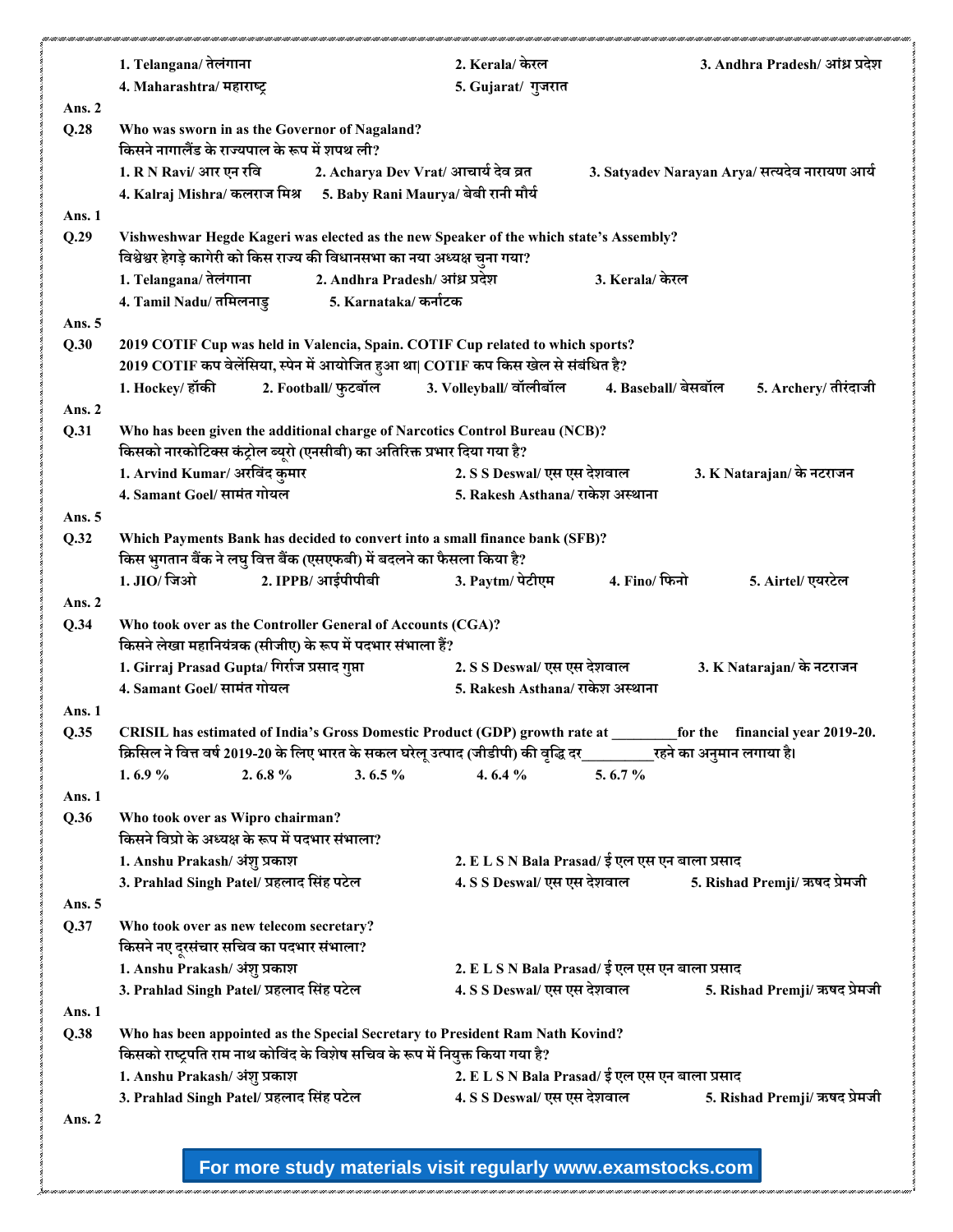| Q.39     | Which country will waive entry visa fee for India?<br>कौनसा देश भारत के लिए प्रवेश वीजा शुल्क माफ करेगा?                                                                                                                               |                          |                                                                           |                                                             |                                        |
|----------|----------------------------------------------------------------------------------------------------------------------------------------------------------------------------------------------------------------------------------------|--------------------------|---------------------------------------------------------------------------|-------------------------------------------------------------|----------------------------------------|
|          | 1. Sri Lanka/ श्रीलंका                                                                                                                                                                                                                 | 2. Bhutan/ भूटान         | 3. Nepal/ नेपाल                                                           | 4. Maldives/ मालदीव                                         | 5. Myanmar/ म्यांमार                   |
| Ans. 1   |                                                                                                                                                                                                                                        |                          |                                                                           |                                                             |                                        |
| Q.40     | Who flagged off Mobile library bus service under the "Ghar Ghar Dastak Ghar Ghar Pustak" scheme?<br>किसने "घर घर दस्तक हर घर पुस्तक" योजना के तहत मोबाइल लाइब्रेरी बस सेवा को हरी झंडी दिखाई?                                          |                          |                                                                           |                                                             |                                        |
|          | 1. Shripad Yesso Naik/ श्रीपाद येसो नाइक<br>4. Raj Kumar Singh/ राज कुमार सिंह                                                                                                                                                         |                          | 2. Kiren Rijiju/ किरन रिजिज<br>5. Prahlad Singh Patel/ प्रह्लाद सिंह पटेल |                                                             | 3. Hardeep Singh Puri/ हरदीप सिंह पूरी |
| Ans. 5   |                                                                                                                                                                                                                                        |                          |                                                                           |                                                             |                                        |
| Q.41     | Who has been given the additional charge of the counter-terror force NSG?<br>किसको आतंकवाद रोधी बल एनएसजी का अतिरिक्त प्रभार दिया गया है?                                                                                              |                          |                                                                           |                                                             |                                        |
|          | 1. S S Deswal/ एस एस देशवाल 2. Rishi Kumar Shukla/ ऋषि कुमार शुक्ला                                                                                                                                                                    |                          |                                                                           | 3. K Natarajan/ के नटराजन                                   |                                        |
|          | 4. Samant Goel/ सामंत गोयल 5. Rakesh Asthana/ राकेश अस्थाना                                                                                                                                                                            |                          |                                                                           |                                                             |                                        |
| Ans. 1   |                                                                                                                                                                                                                                        |                          |                                                                           |                                                             |                                        |
| Q.42     | Who has won Gold medal in 65kg category In World Cadet Wrestling competition in Sofia?<br>किसने सोफिया में विश्व कैडेट कुश्ती प्रतियोगिता में 65 किलोग्राम वर्ग में स्वर्ण पदक जीता हैं?                                               |                          |                                                                           |                                                             |                                        |
|          | 1. Vinesh Phogat/ विनेश फोगाट                                                                                                                                                                                                          |                          | 2. Sonam Malik/ सोनम मलिक                                                 |                                                             | 3. Babita Kumari/ बबीता कुमारी         |
|          | 4. Sakshi Malik/ साक्षी मलिक                                                                                                                                                                                                           |                          | 5. Kavita Devi/ कविता देवी                                                |                                                             |                                        |
| Ans. $2$ |                                                                                                                                                                                                                                        |                          |                                                                           |                                                             |                                        |
| Q.43     | Which country has formally withdrawn itself from Intermediate-Range Nuclear Forces Treaty (INF) with Russia?<br>किस देश ने औपचारिक रूप से रूस के साथ इंटरमीडिएट-रेंज न्यूक्लियर फोर्सेस ट्रीटी (आईएनएफ) से खुद को हटा लिया है?         |                          |                                                                           |                                                             |                                        |
|          | 1. Italy/ इटली                                                                                                                                                                                                                         | 2. India/ भारत           | 4. Iran/ ईरान<br>3. US/ यू.एस.                                            |                                                             | 5. North Korea/ उत्तर कोरिया           |
| Ans. 3   |                                                                                                                                                                                                                                        |                          |                                                                           |                                                             |                                        |
| Q.44     | In which city, Northeast Regional Conference on Transformation of Indian Agriculture was organized?<br>किस शहर में भारतीय कृषि के परिवर्तन पर पूर्वोत्तर क्षेत्रीय सम्मेलन का आयोजन किया गया?                                          |                          |                                                                           |                                                             |                                        |
|          | 1. Agartala/ अगरतला                                                                                                                                                                                                                    | 2. Guwahati/ गुवाहाटी    | 3. Dispur/ दिसपुर                                                         | 4. Itanagar/ ईटानगर                                         | 5. Shimla/ शिमला                       |
| Ans. 2   |                                                                                                                                                                                                                                        |                          |                                                                           |                                                             |                                        |
| Q.45     | Which country banned face-covering clothing, such as a burqa or niqab, in public buildings and on transport?<br>किस देश ने सार्वजनिक भवनों और परिवहन में, चेहरे को ढंकने वाले कपड़ों जैसे कि बुर्का या नीकाब पर प्रतिबंध लगा दिया हैं? |                          |                                                                           |                                                             |                                        |
|          | 1. Cambodia/ कंबोडिया                                                                                                                                                                                                                  | 2. Colombia/ कोलंबिया    |                                                                           | 3. Pakistan/ पाकिस्तान                                      |                                        |
|          | 4. Australia/ ऑस्ट्रेलिया                                                                                                                                                                                                              | 5. Netherlands/ नीदरलैंड |                                                                           |                                                             |                                        |
| Ans. 5   | Ravish Kumar has been awarded the 2019 Ramon Magsaysay Award. In which year, Ramon Magsaysay Award was                                                                                                                                 |                          |                                                                           |                                                             |                                        |
| Q.46     | established?                                                                                                                                                                                                                           |                          |                                                                           |                                                             |                                        |
|          | रवीश कुमार को 2019 रेमन मैग्सेसे पुरस्कार से सम्मानित किया गया है। रेमन मैग्सेसे पुरस्कार किस वर्ष में स्थापित किया गया था?                                                                                                            |                          |                                                                           |                                                             |                                        |
| Ans. $3$ | 1.1959                                                                                                                                                                                                                                 | 2.1958                   | 3.1957                                                                    | 4.1960                                                      | 5.1961                                 |
| Q.47     | Which ministry is observing the World Breastfeeding Week with a focus on protection, promotion and support of<br>breastfeeding?                                                                                                        |                          |                                                                           |                                                             |                                        |
|          | कौनसा मंत्रालय स्तनपान के संरक्षण, संवर्धन और समर्थन पर ध्यान आकृष्ट कराने के लिए विश्व स्तनपान सप्ताह मना रहा है?                                                                                                                     |                          |                                                                           |                                                             |                                        |
|          | 1. Law and Justice Ministry/ कानून और न्याय मंत्रालय 2. Farmers Welfare Ministry/ किसान कल्याण मंत्रालय                                                                                                                                |                          |                                                                           |                                                             |                                        |
|          | 3. Agriculture Ministry/ कृषि मंत्रालय                                                                                                                                                                                                 |                          | 4. Home Affairs Ministry/ गृह मंत्रालय                                    |                                                             |                                        |
|          | 5. Women and Child Development Ministry/ महिला और बाल विकास मंत्रालय                                                                                                                                                                   |                          |                                                                           |                                                             |                                        |
| Ans. 5   |                                                                                                                                                                                                                                        |                          |                                                                           |                                                             |                                        |
| Q.48     | Which state Government has launched 'Save Green, Stay Clean' campaign for preserving the greenery and keeping the<br>environment clean?                                                                                                |                          |                                                                           |                                                             |                                        |
|          | कौनसी राज्य सरकार ने हरियाली के संरक्षण और पर्यावरण को स्वच्छ रखने के लिए 'सेव ग्रीन, स्टे क्लीन'अभियान शुरू किया है?                                                                                                                  |                          |                                                                           |                                                             |                                        |
|          | 1. West Bengal/ पश्चिम बंगाल                                                                                                                                                                                                           |                          | 2. Uttar Pradesh/ उत्तर प्रदेश                                            |                                                             | 3. Madhya Pradesh/ मध्य प्रदेश         |
|          | 4. Andhra Pradesh/ आंध्र प्रदेश                                                                                                                                                                                                        |                          | 5. Kerala/ केरल                                                           |                                                             |                                        |
| Ans. 1   |                                                                                                                                                                                                                                        |                          |                                                                           |                                                             |                                        |
|          |                                                                                                                                                                                                                                        |                          |                                                                           | For more study materials visit regularly www.examstocks.com |                                        |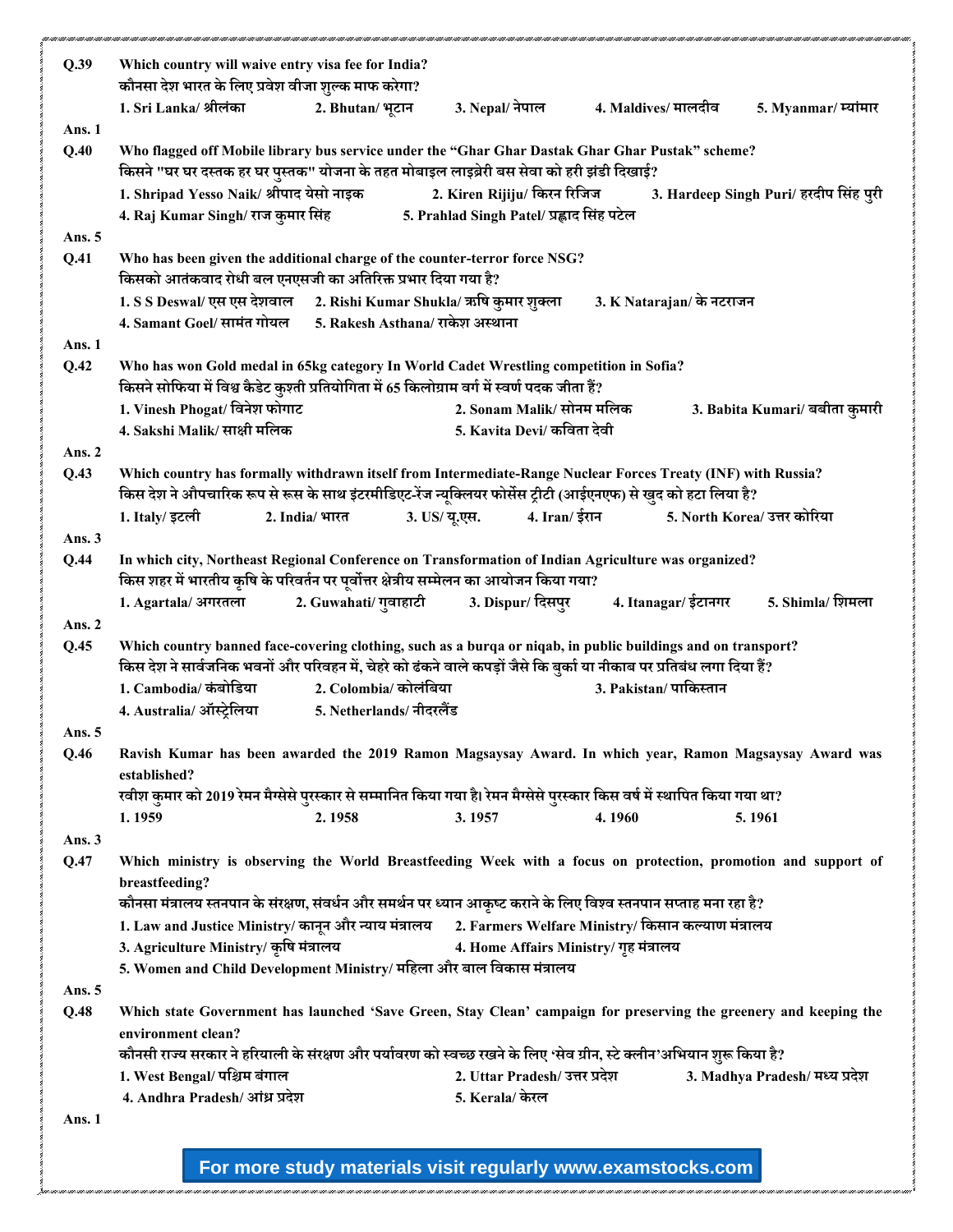| Q.49           | In which city, 11th Annual General Meeting of the Indo-Lanka Chamber of Commerce & Industry was held?<br>किस शहर में इंडो-लंका चैंबर ऑफ कॉमर्स एंड इंडस्ट्री की 11 वीं वार्षिक आम बैठक आयोजित हुई?                                                                                                                                                                                                                                                                                                                                                     |  |  |  |  |  |
|----------------|--------------------------------------------------------------------------------------------------------------------------------------------------------------------------------------------------------------------------------------------------------------------------------------------------------------------------------------------------------------------------------------------------------------------------------------------------------------------------------------------------------------------------------------------------------|--|--|--|--|--|
|                | 2. Mumbai/ मुंबई 3. New Delhi/ नई दिल्ली<br>1. Kolkata/ कोलकाता<br>4. Colombo/ कोलंबो<br>5. Jaffna/ जाफना                                                                                                                                                                                                                                                                                                                                                                                                                                              |  |  |  |  |  |
| Ans. 4<br>Q.50 | Which country will allow women to obtain passports and travel abroad without approval from a male "guardian"?<br>कौनसा देश पुरुष "अभिभावक" से अनुमोदन के बिना महिलाओं को पासपोर्ट प्राप्त करने और विदेश यात्रा करने की अनुमति देगा?                                                                                                                                                                                                                                                                                                                    |  |  |  |  |  |
|                | 1. Saudi Arabia/ सऊदी अरब 2. UAE/ यूएई 3. Pakistan/ पाकिस्तान<br>4. Indonesia/ इंडोनेशिया<br>5. India/ भारत                                                                                                                                                                                                                                                                                                                                                                                                                                            |  |  |  |  |  |
| Ans. 1<br>Q.51 | Which Indian-American lawyer has been appointed as Senior Director of Counterterrorism Directorate of the National<br><b>Security Council (NSC) in the White House?</b><br>किस भारतीय-अमेरिकी वकील को व्हाइट हाउस में राष्ट्रीय सुरक्षा परिषद (एनएससी) के आतंकवाद निरोधक निदेशालय के वरिष्ठ निदेशक के रूप में<br>नियुक्त किया गया है?<br>1. C. Chandramouli/ सी चंद्रमौली<br>2. Amit Khare/ अमित खरे<br>3. Rajiv Gauba/ राजीव गौबा                                                                                                                     |  |  |  |  |  |
|                | 4. Soumya Swaminathan/ सौम्या स्वामीनाथन<br>5. Kashyap Pramod Patel/ कश्यप प्रमोद पटेल                                                                                                                                                                                                                                                                                                                                                                                                                                                                 |  |  |  |  |  |
| Ans. 5         |                                                                                                                                                                                                                                                                                                                                                                                                                                                                                                                                                        |  |  |  |  |  |
| Q.52           | Who has been nominated by European Union as the managing director of the International Monetary Fund (IMF)?<br>किसको यूरोपीय संघ ने अंतर्राष्ट्रीय मुद्रा कोष (आईएमएफ) के प्रबंध निदेशक के रूप में नामित किया हैं?<br>2. David-Maria Sassoli/ डेविड-मारिया सासोली<br>1. Kristalina Georgieva/ क्रिस्टलीना जॉर्जीवा<br>3. Ursula von der Leyen/ उर्सुला वॉन डेर लेयेन<br>4. Charles Michel/ चार्ल्स मिशेल<br>5. Josep Borrell/ जोसेफ बोरेल                                                                                                              |  |  |  |  |  |
| Ans. $1$       |                                                                                                                                                                                                                                                                                                                                                                                                                                                                                                                                                        |  |  |  |  |  |
| Q.53           | Which State has launched the 'Vhali Dikri Yojna'?<br>किस राज्य ने 'व्हाली दीकरी' योजना' लॉन्च की है?                                                                                                                                                                                                                                                                                                                                                                                                                                                   |  |  |  |  |  |
|                | 1. Andhra Pradesh/ आंध्र प्रदेश<br>2. Uttar Pradesh/ उत्तर प्रदेश<br>3. Kerala/ केरल                                                                                                                                                                                                                                                                                                                                                                                                                                                                   |  |  |  |  |  |
|                | 5. Madhya Pradesh/ मध्य प्रदेश<br>4. Gujarat/ गुजरात                                                                                                                                                                                                                                                                                                                                                                                                                                                                                                   |  |  |  |  |  |
| Ans. 4         |                                                                                                                                                                                                                                                                                                                                                                                                                                                                                                                                                        |  |  |  |  |  |
| Q.54           | In which city, 15th meeting of the India-US Defence Policy Group (DPG) was held?                                                                                                                                                                                                                                                                                                                                                                                                                                                                       |  |  |  |  |  |
|                | किस शहर में भारत-अमेरिका रक्षा नीति समूह (डीपीजी) की 15 वीं बैठक आयोजित की गई?                                                                                                                                                                                                                                                                                                                                                                                                                                                                         |  |  |  |  |  |
|                | 2. New York/न्यूयॉर्क<br>1. Mumbai/ मुंबई<br>3. New Delhi/ नई दिल्ली                                                                                                                                                                                                                                                                                                                                                                                                                                                                                   |  |  |  |  |  |
|                | 4. Washington/ वाशिंगटन<br>5. Jaipur/ जयपुर                                                                                                                                                                                                                                                                                                                                                                                                                                                                                                            |  |  |  |  |  |
| Ans. 4<br>Q.55 |                                                                                                                                                                                                                                                                                                                                                                                                                                                                                                                                                        |  |  |  |  |  |
|                | DRDO successfully flight-tested its state-of-the-art Quick Reaction Surface-to-Air Missiles (QRSAM) against live aerial<br>targets from Integrated Test Range (ITR), Chandipur. Where is the Headquarters of DRDO?<br>डीआरडीओ ने चंदीपुर के इंटीग्रेटेड टेस्ट रेंज (आईटीआर) से सीधा हवाई लक्ष्य के विरूद्ध अत्याधुनिक त्वरित प्रतिक्रिया सतह-से-वायु मिसाइल<br>(क्यूआरएसएएम) का सफलतापूर्वक परीक्षण किया। डीआरडीओ का मुख्यालय कहाँ है?<br>1. Kolkata/ कोलकाता<br>2. Mumbai/ मुंबई 3. New Delhi/ नई दिल्ली<br>4. Dehradun/ देहरादून<br>5. Jaipur/ जयपुर |  |  |  |  |  |
| Ans. $3$       |                                                                                                                                                                                                                                                                                                                                                                                                                                                                                                                                                        |  |  |  |  |  |
| Q.56           | Who has inaugurated theTechEx - technology exhibition at IIT Delhi?<br>किसने आईआईटी, दिल्ली में एक प्रौद्योगिकी प्रदर्शनी टेकएक्स का उद्घाटन किया?                                                                                                                                                                                                                                                                                                                                                                                                     |  |  |  |  |  |
|                | 1. Ramesh Pokhriyal 'Nishank'/ रमेश पोखरियाल "निशंक"<br>2. Arjun Munda/ अर्जुन मुंडा                                                                                                                                                                                                                                                                                                                                                                                                                                                                   |  |  |  |  |  |
|                | 5. Pralhad Joshi/ प्रहलाद जोशी<br>3. Harsh Vardhan/ हर्षवर्धन<br>4. Prakash Javadekar/ प्रकाश जावड़ेकर                                                                                                                                                                                                                                                                                                                                                                                                                                                 |  |  |  |  |  |
| Ans. 1         |                                                                                                                                                                                                                                                                                                                                                                                                                                                                                                                                                        |  |  |  |  |  |
| Q.57           | Vinesh Phogat has won the gold medal in women's 53kg category of the Poland Open wrestling tournament in Warsaw. She<br>is from which state?                                                                                                                                                                                                                                                                                                                                                                                                           |  |  |  |  |  |
|                | विनेश फोगट ने वारसॉ में पोलैंड ओपन कुश्ती टूर्नामेंट के महिलाओं के 53 किलोग्राम वर्ग में स्वर्ण पदक जीता है। वह किस राज्य से है?                                                                                                                                                                                                                                                                                                                                                                                                                       |  |  |  |  |  |
|                | 2. Mizoram/ मिजोरम<br>1. Haryana/ हरियाणा<br>3. Rajasthan/ राजस्थान                                                                                                                                                                                                                                                                                                                                                                                                                                                                                    |  |  |  |  |  |
|                | 5. Andhra Pradesh/ आंध्र प्रदेश<br>4. Uttarakhand/ उत्तराखंड                                                                                                                                                                                                                                                                                                                                                                                                                                                                                           |  |  |  |  |  |
| <b>Ans. 1</b>  |                                                                                                                                                                                                                                                                                                                                                                                                                                                                                                                                                        |  |  |  |  |  |
| Q.58           | 2017 में हुई जनगणना के अनुसार देश में हाथी की आबादी ____________________________                                                                                                                                                                                                                                                                                                                                                                                                                                                                       |  |  |  |  |  |
|                | 1.29,961<br>2.29,960<br>3.29,964<br>4.29,969<br>5.29,970                                                                                                                                                                                                                                                                                                                                                                                                                                                                                               |  |  |  |  |  |
|                |                                                                                                                                                                                                                                                                                                                                                                                                                                                                                                                                                        |  |  |  |  |  |
|                |                                                                                                                                                                                                                                                                                                                                                                                                                                                                                                                                                        |  |  |  |  |  |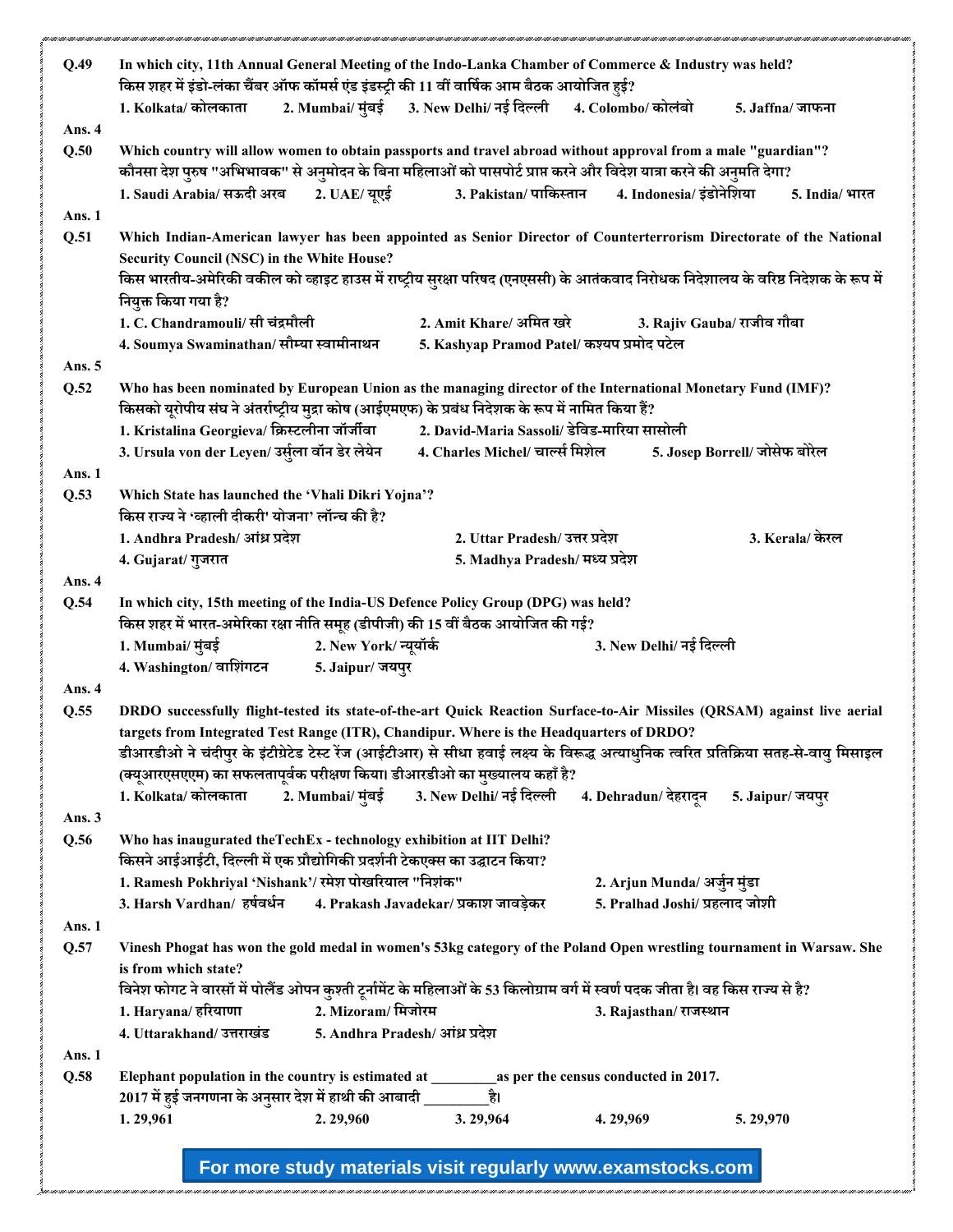| Ans. $3$        |                                                                                                                                   |                                    |                                 |                                 |
|-----------------|-----------------------------------------------------------------------------------------------------------------------------------|------------------------------------|---------------------------------|---------------------------------|
| Q.59            | Which state has launched Anti-Riot police vehicle, also known as Vajra?                                                           |                                    |                                 |                                 |
|                 | किस राज्य ने एंटी-रायट पुलिस व्हीकल लॉन्च किया है, जिसे वज्र के नाम से भी जाना जाता है?                                           |                                    |                                 |                                 |
|                 | 1. Madhya Pradesh/ मध्य प्रदेश                                                                                                    | 2. Andhra Pradesh/ आंध्र प्रदेश    |                                 | 3. Uttar Pradesh/ उत्तर प्रदेश  |
|                 | 4. Arunachal Pradesh/अरुणाचल प्रदेश                                                                                               | 5. Kerala/ केरल                    |                                 |                                 |
| Ans. 4          |                                                                                                                                   |                                    |                                 |                                 |
| Q.60            | President Ram Nath Kovind has been honoured with National order of Merit, highest award of Republic of<br>.                       |                                    |                                 |                                 |
|                 | राष्ट्रपति राम नाथ कोविंद को ॒॒॒॒गणराज्य के सर्वोच्च सम्मान नेशनल आर्डर ऑफ़ मेरिट से सम्मानित किया गया है।                        |                                    |                                 |                                 |
|                 | 1. Guinea/ गिन्नी                                                                                                                 |                                    |                                 |                                 |
|                 | 5. Gambia/ गाम्बिया<br>4. Liberia/ लाइबेरिया                                                                                      |                                    |                                 |                                 |
| Ans. 1          |                                                                                                                                   |                                    |                                 |                                 |
| Q.61            | Devadas Kanakala has passed away recently. He was                                                                                 |                                    |                                 |                                 |
|                 | देवदास कनकला का हाल ही में निधन हो गया। वह                   थे।<br>1. Kannada Actor/ कन्नड़ अभिनेता                              | 2. Tamil Actor/ तमिल अभिनेता       |                                 |                                 |
|                 |                                                                                                                                   |                                    |                                 | 3. Telugu Actor/ तेलुगु अभिनेता |
|                 | 4. Gujarati Actor/ गुजराती अभिनेता                                                                                                | 5. Malayalam Actor/ मलयालम अभिनेता |                                 |                                 |
| Ans. $3$        |                                                                                                                                   |                                    |                                 |                                 |
| Q.62            | Kanti Bhatt has passed away recently. He was the______.<br>कांति भट्ट का हाल ही में निधन हो गया है। वह _________थे।               |                                    |                                 |                                 |
|                 | 1. Malayalam Journalist/ मलयालम पत्रकार                                                                                           | 2. Hindi Journalist/ हिंदी पत्रकार |                                 |                                 |
|                 | 3. Urdu Journalist/ उर्दू पत्रकार                                                                                                 | 4. Tamil Journalist/ तमिल पत्रकार  |                                 | 5. Gujarati Journalist/         |
| गुजराती पत्रकार |                                                                                                                                   |                                    |                                 |                                 |
| Ans. 5          |                                                                                                                                   |                                    |                                 |                                 |
| Q.63            | "Aadi Perukku" festival was celebrated in which state?                                                                            |                                    |                                 |                                 |
|                 | किस राज्य में "आदि पेरुकु" त्योहार मनाया गया?                                                                                     |                                    |                                 |                                 |
|                 | 1. Kerala/ केरल<br>2. Tamil Nadu/ तमिलनाडु                                                                                        |                                    | 3. Andhra Pradesh/ आंध्र प्रदेश |                                 |
|                 | 4. Telangana/ तेलंगाना 5. Karnataka/ कर्नाटक                                                                                      |                                    |                                 |                                 |
| Ans. $2$        |                                                                                                                                   |                                    |                                 |                                 |
| Q.64            | Who has become the first Indian pair to win a BWF Super 500 badminton tournament?                                                 |                                    |                                 |                                 |
|                 | बीडब्ल्यूएफ सुपर 500 बैडमिंटन टूर्नामेंट जीतने वाली पहली कौनसी भारतीय जोड़ी बन गई?                                                |                                    |                                 |                                 |
|                 | 1. Satwiksairaj Rankireddy and Chirag Shetty/ सात्विकसाईराज रंकीरेड्डी और चिराग शेट्टी                                            |                                    |                                 |                                 |
|                 | 2. Srikanth Kidambi and Chirag Shetty/ श्रीकांत किदांबी और चिराग शेट्टी                                                           |                                    |                                 |                                 |
|                 | 3. Srikanth Kidambi and Satwiksairaj Rankireddy/ श्रीकांत किदांबी और सात्विकसाईराज रंकीरेड्डी                                     |                                    |                                 |                                 |
|                 | 4. B. Sai Praneeth and Chirag Shetty/ बी साई प्रणीत और चिराग शेट्टी                                                               |                                    |                                 |                                 |
|                 | 5. B. Sai Praneeth and Satwiksairaj Rankireddy/ बी साई प्रणीत और सात्विकसाईराज रंकीरेड्डी                                         |                                    |                                 |                                 |
| Ans. 1          |                                                                                                                                   |                                    |                                 |                                 |
| Q.65            | Which month was the warmest month across the globe ever recorded, according to data released by the European Union's              |                                    |                                 |                                 |
|                 | satellite-based Earth observation network?                                                                                        |                                    |                                 |                                 |
|                 | यूरोपीय संघ के उपग्रह-आधारित पृथ्वी अवलोकन नेटवर्क द्वारा जारी आंकड़ों के अनुसार, कौन सा महीना दुनिया भर में अब<br>गर्म महीना था? |                                    |                                 | तक का सबसे                      |
|                 | 1. April 2019/ अप्रैल 2019                                                                                                        |                                    |                                 |                                 |
|                 | 2. August 2019/ अगस्त 2019<br>4. July 2019/ जुलाई 2019<br>5. May 2019/ मई 2019                                                    |                                    | 3. June 2019/ जून 2019          |                                 |
| Ans. 4          |                                                                                                                                   |                                    |                                 |                                 |
| Q.66            | Brendon McCullum has announced retirement from all forms of competitive cricket. He is from which country?                        |                                    |                                 |                                 |
|                 | : ब्रेंडन मैकुलम ने प्रतिस्पर्धी क्रिकेट के सभी प्रारूपों से सन्यांस की घोषणा की है। वह किस देश से है                             |                                    |                                 |                                 |
|                 | 2. South Africa/ दक्षिण अफ्रीका<br>1. Australia/ ऑस्ट्रेलिया                                                                      |                                    | 3. England/ इंग्लैंड            | 4. Netherlands/ नीदरलैंड        |
|                 | 5. New Zealand/ न्यूजीलैंड                                                                                                        |                                    |                                 |                                 |
| Ans. $5$        |                                                                                                                                   |                                    |                                 |                                 |
| Q.67            | On which day, Lalit Kala Akademi, celebrated its 65th Foundation Day in New Delhi?                                                |                                    |                                 |                                 |
|                 | किस दिन को ललित कला अकादमी ने नई दिल्ली में अपना 65 वां स्थापना दिवस मनाया?                                                       |                                    |                                 |                                 |
|                 | 2.5 August/ 5 अगस्त<br>1.3 August/ 3 अगस्त                                                                                        |                                    | 3. 2 August/ 2 अगस्त            |                                 |
|                 |                                                                                                                                   |                                    |                                 |                                 |
|                 |                                                                                                                                   |                                    |                                 |                                 |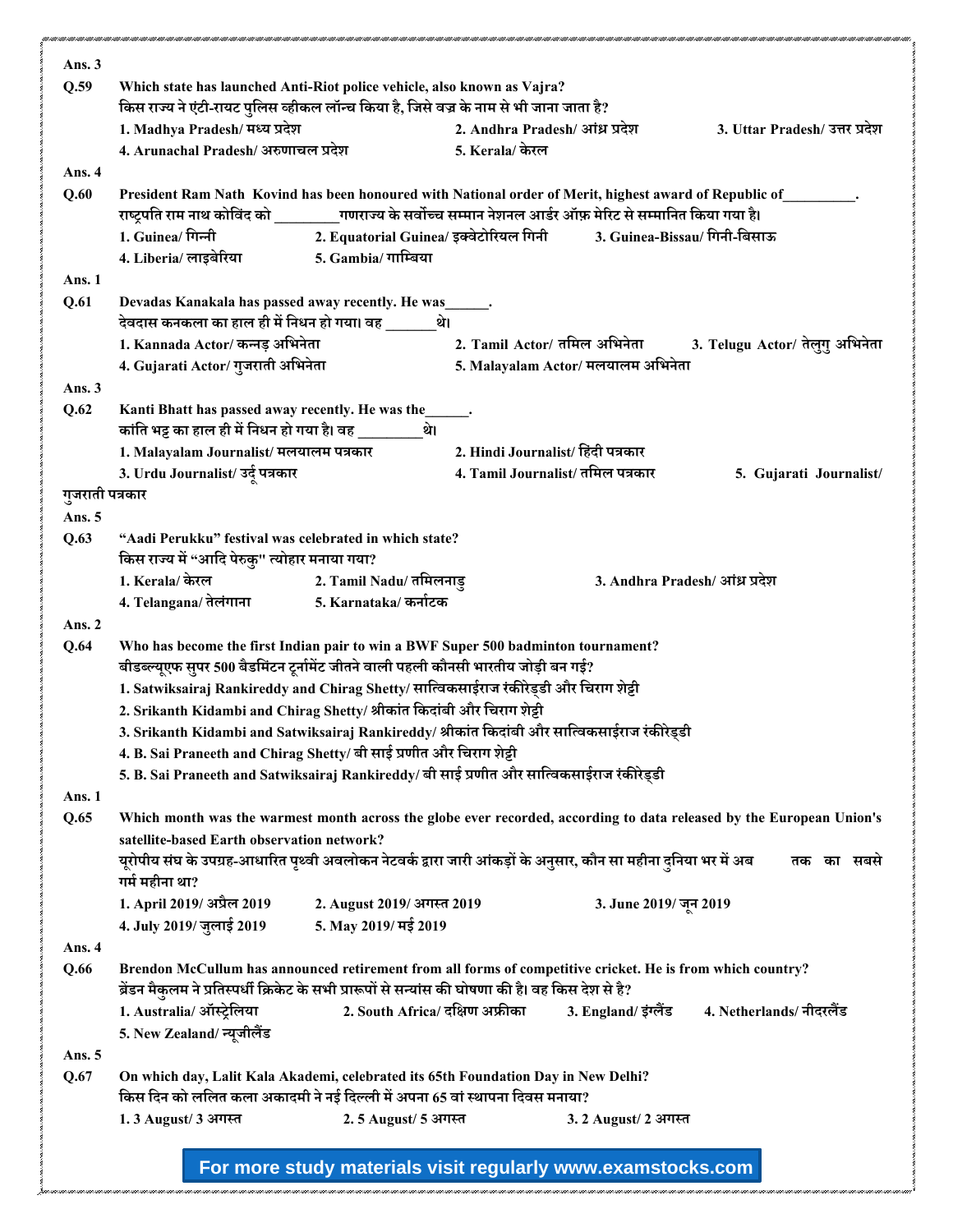|               | 4.6 August/ 6 अगस्त<br>5.1 August/ 1 अगस्त                                                                                                                                 |
|---------------|----------------------------------------------------------------------------------------------------------------------------------------------------------------------------|
| Ans. 2        |                                                                                                                                                                            |
| Q.68          | Anant Setalvad has passed away recently. He was the ______.                                                                                                                |
|               | अनंत सीतलवाड़ का हाल ही में निधन हो गया है। वह ______<br>थे।                                                                                                               |
|               | 1. Scientist/ वैज्ञानिक<br>2. Cricket Commentator/ क्रिकेट कमेंटेटर<br>3. Politician/ राजनेता                                                                              |
|               | 4. Writer/ लेखक<br>5. Athlete/ एथलीट                                                                                                                                       |
| Ans. 2        |                                                                                                                                                                            |
| Q.69          | Which country has been designated by United States as "currency manipulator"?                                                                                              |
|               | किस देश को संयुक्त राज्य अमेरिका ने "करेंसी मैनीपुलेटर" नामित किया है?                                                                                                     |
|               | 2. North Korea/ उत्तर कोरिया<br>1. Taiwan/ ताइवान<br>3. Japan/ जापान                                                                                                       |
|               | 5. South Korea/ दक्षिण कोरिया<br>4. China/ चीन                                                                                                                             |
| Ans. 4        |                                                                                                                                                                            |
| Q.70          | Which traffic police have launched 3-D Smart Traffic Signal?                                                                                                               |
|               | किस ट्रैफिक पुलिस ने 3-डी स्मार्ट ट्रैफिक सिग्नल लॉन्च किया है?                                                                                                            |
|               | 2. Chhattisgarh/ छत्तीसगढ़<br>3. Mohali/ मोहाली<br>1. Jaipur/ जयपुर<br>4. Chandigarh/ चंडीगढ़<br>5. Jaipur/ जयपुर                                                          |
| Ans. 3        |                                                                                                                                                                            |
| Q.71          | In which city, 2nd All India Annual Conference of IIS Officers was held?                                                                                                   |
|               | किस शहर में IIS अधिकारियों का दूसरा अखिल भारतीय वार्षिक सम्मेलन आयोजित किया गया?                                                                                           |
|               | 2. Mumbai/ मुंबई 3. New Delhi/ नई दिल्ली<br>1. Pune/ पुणे<br>4. Nashik/ नासिक<br>5. Nagpur/नागपुर                                                                          |
| Ans. $3$      |                                                                                                                                                                            |
| Q.72          | The Statue of Unity, a memorial to Sardar Patel, has been shortlisted for 'The Structural Awards 2019'. It is located in                                                   |
|               | which of the following place?<br>सरदार पटेल के स्मारक 'द स्टेचू ऑफ यूनिटी' को 'द स्ट्रक्चरल अवार्ड्स 2019' के लिए चुना गया है। यह निम्नलिखित में से किस स्थान पर स्थित है? |
|               | 4. Dahod/ दाहोद<br>2. Narmada/ नर्मदा<br>3. Bharuch/भरूच<br>1. Surat/ सूरत<br>5. Ahmedabad/ अहमदाबाद                                                                       |
| Ans. $2$      |                                                                                                                                                                            |
| Q.73          | Who assumed charge as secretary in the Union Ministry of Textiles?                                                                                                         |
|               | किसने केंद्रीय कपड़ा मंत्रालय में सचिव के रूप में पदभार ग्रहण किया?                                                                                                        |
|               | 1. Ravi Capoor/ रवि कपूर<br>2. Sanjay Kothari/ संजय कोठारी<br>3. Nripendra Misra/ नृपेन्द्र मिश्रा                                                                         |
|               | 4. Pramod Kumar Misra/ प्रमोद कुमार मिश्र<br>5. Pradeep Kumar Sinha/ प्रदीप कुमार सिन्हा                                                                                   |
| Ans. 1        |                                                                                                                                                                            |
| Q.74          | In which city, 8th RCEP Inter-sessional Ministerial meeting was held?                                                                                                      |
|               | किस शहर में 8 वीं आरसीईपी अंतर-व्यावसायिक मंत्रिस्तरीय बैठक आयोजित हुई?                                                                                                    |
|               | 2. New Delhi/ नई दिल्ली<br>1. Wellington/ वेलिंगटन<br>3. Shanghai/ शंघाई                                                                                                   |
|               | 4. Beijing/ बीजिंग<br>5. Rome/ रोम                                                                                                                                         |
| Ans. 4        |                                                                                                                                                                            |
| Q.75          | Former External Affairs Minister Sushma Swaraj has passed away recently. She was the former chief minister of Which                                                        |
|               | state/Union Territory?                                                                                                                                                     |
|               | पूर्व विदेश मंत्री सुषमा स्वराज का हाल ही में निधन हो गया है। वह किस राज्य / केंद्र शासित प्रदेश की पूर्व मुख्यमंत्री थी?                                                  |
|               | 2. Delhi/ दिल्ली 3. Puducherry/ पुडुचेरी<br>1. Haryana/ हरियाणा<br>4. Uttar Pradesh/ उत्तर प्रदेश                                                                          |
|               | 5. Madhya Pradesh/ मध्य प्रदेश                                                                                                                                             |
| Ans. 2        |                                                                                                                                                                            |
| Q.76          | Who felicitated with the Excellence in Cinema award at the 10th edition of Indian Film Festival of Melbourne?                                                              |
|               | किसको मेलबर्न के इंडियन फिल्म फेस्टिवल के 10 वें संस्करण में एक्सीलेंस इन सिनेमा अवॉर्ड से सम्मानित किया गया?                                                              |
|               | 2. Amitabh Bachchan/ अमिताभ बच्चन<br>3. Naseeruddin Shah/ नसीरुद्दीन शाह<br>1. Shah Rukh Khan/शाहरुख खान                                                                   |
|               | 5. Akshay Kumar/ अक्षय कुमार<br>4. Irrfan Khan/ इरफान खान                                                                                                                  |
| <b>Ans. 1</b> |                                                                                                                                                                            |
| Q.77          | Dale Steyn announced his retirement from Test cricket. He is from which country?                                                                                           |
|               | डेल स्टेन ने टेस्ट क्रिकेट से संन्यास की घोषणा की, वह किस देश से है?                                                                                                       |
|               | 2. South Africa/ दक्षिण अफ्रीका<br>1. New Zealand/ न्यूजीलैंड<br>3. England/ इंग्लैंड                                                                                      |
|               | 4. Australia/ ऑस्ट्रेलिया<br>5. Canada/ कनाडा                                                                                                                              |
|               |                                                                                                                                                                            |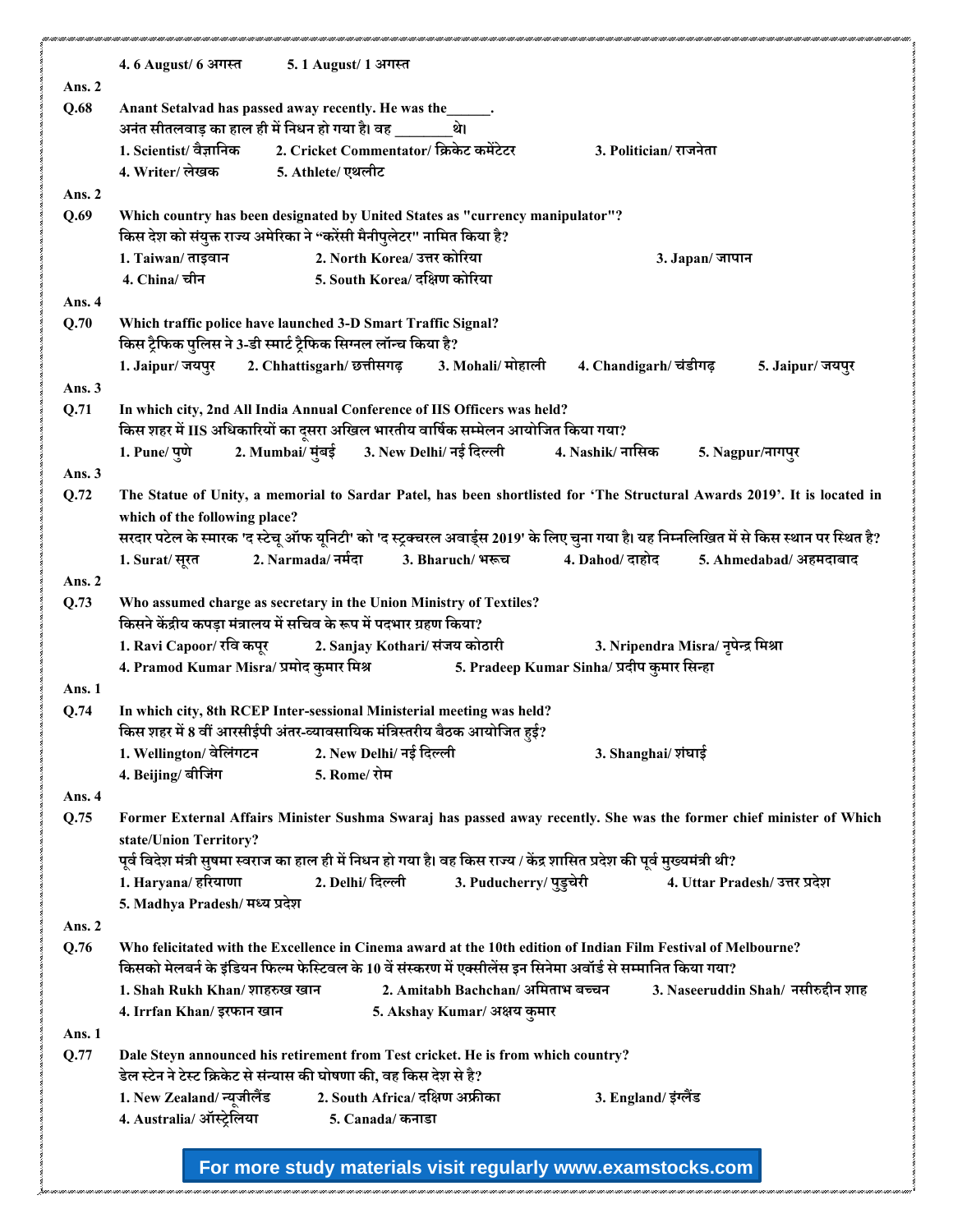| Ans. 2         |                                                  |                                                                                                                                                                                             |                                                                                 |                                             |                                                                             |
|----------------|--------------------------------------------------|---------------------------------------------------------------------------------------------------------------------------------------------------------------------------------------------|---------------------------------------------------------------------------------|---------------------------------------------|-----------------------------------------------------------------------------|
| Q.78           |                                                  | Padma Shri awardee Y G Rajalakshmi Parthasarathy has passed away recently. She was<br>पद्म श्री पुरस्कार से सम्मानित वाई जी राजलक्ष्मी पार्थसारथी का हाल ही में निधन हो गया है। वह ________ |                                                                                 | थी।                                         |                                                                             |
|                | 1. Wrestler/ पहलवान                              | 2. Politician/ राजनेता                                                                                                                                                                      | 3. Athlete/ एथलीट 4. Educationalist/ शिक्षाविद                                  |                                             | 5. Scientist/ वैज्ञानिक                                                     |
| Ans. 4         |                                                  |                                                                                                                                                                                             |                                                                                 |                                             |                                                                             |
| Q.79           | the northeastern states?                         | Which state government will set up an ambitious 'Cultural Hub' at a cost of Rs 200 crore to promote cultural unity among                                                                    |                                                                                 |                                             |                                                                             |
|                |                                                  | कौनसी राज्य सरकार पूर्वोत्तर राज्यों के बीच सांस्कृतिक एकता को बढ़ावा देने के लिए 200 करोड़ रुपये की लागत से एक महत्वाकांक्षी 'कल्चरल                                                       |                                                                                 |                                             |                                                                             |
|                | हब' स्थापित करेगी?<br>1. Mizoram/ मिजोरम         | 2. Manipur/ मणिपुर                                                                                                                                                                          | 3. Assam/ असम                                                                   | 4. Meghalaya/ मेघालय                        | 5. Tripura/ त्रिपुरा                                                        |
| Ans. $5$       |                                                  |                                                                                                                                                                                             |                                                                                 |                                             |                                                                             |
| Q.80           |                                                  | Which day was celebrated as 5th National Handloom Day?<br>किस दिन को 5 वें राष्ट्रीय हथकरघा दिवस के रूप में मनाया गया?                                                                      |                                                                                 |                                             |                                                                             |
|                | 1.1 August/ 1 अगस्त                              |                                                                                                                                                                                             | 2.3 August/ 3 अगस्त 3.6 August/ 6 अगस्त 4.7 August/ 7 अगस्त 5.5 August/ 5 अगस्त |                                             |                                                                             |
| Ans. 4<br>Q.81 |                                                  | With which country, Bangladesh signed a deal with supply of uranium for its 2400 MW Rooppur Nuclear Power Plant                                                                             |                                                                                 |                                             |                                                                             |
|                | $(RNPP)$ ?                                       |                                                                                                                                                                                             |                                                                                 |                                             |                                                                             |
|                | पर हस्ताक्षर किए?                                | किस देश के साथ बांग्लादेश ने अपने 2400 मेगावाट के रूपपुर परमाणु ऊर्जा संयंत्र (आरएनपीपी) के लिए यूरेनियम की आपूर्ति के लिए एक समझौते                                                        |                                                                                 |                                             |                                                                             |
|                | 1. Russia/ रूस                                   | 2. India/ भारत                                                                                                                                                                              | 3. US/ यू.एस.                                                                   | 4. China/ चीन                               | 5. Japan/ जापान                                                             |
| Ans. 1<br>Q.82 |                                                  | Who has laid foundation stone for Space Situational Awareness Control Centre at Bangalore?                                                                                                  |                                                                                 |                                             |                                                                             |
|                |                                                  | किसने बैंगलोर में स्पेस सिचुएशनल अवेयरनेस कंट्रोल सेंटर की आधारशिला रखी?                                                                                                                    |                                                                                 |                                             |                                                                             |
|                | 1. K Kasturirangan/ के.कस्तूरिरंगन               |                                                                                                                                                                                             |                                                                                 | 2. S Unnikrishnan Nair/ एस उन्नीकृष्णन नायर | 3. R Hutton/ आर.हट्टन                                                       |
| Ans. 4         | 4. K Sivan/ के सिवन                              |                                                                                                                                                                                             | 5. G. Satheesh Reddy/ जी सतीश रेड्डी                                            |                                             |                                                                             |
| Q.83           |                                                  | In which city, Third edition of India's largest education brainstorming event, the ScooNews Global Educators Fest (SGEF)                                                                    |                                                                                 |                                             |                                                                             |
|                | will be held?                                    |                                                                                                                                                                                             |                                                                                 |                                             |                                                                             |
|                | जाएगा?                                           | किस शहर में भारत के सबसे बड़े शिक्षा विचार मंथन कार्यक्रम, स्कोन्यूज ग्लोबल एजुकेटर्स फेस्ट (एसजीईएफ) का तीसरा संस्करण आयोजित किया                                                          |                                                                                 |                                             |                                                                             |
|                | 1. Udaipur/ उदयपुर                               | 2. New Delhi/ नई दिल्ली                                                                                                                                                                     | 3. Jaipur/ जयपुर                                                                | 4. Mumbai/ मुंबई                            | 5. Gurugram/ गुरुग्राम                                                      |
| Ans. 1<br>Q.84 |                                                  | Who has won the 2019 Hungarian Grand Prix title?                                                                                                                                            |                                                                                 |                                             |                                                                             |
|                | किसने 2019 हंगरीयन ग्रां प्री का खिताब जीता हैं? |                                                                                                                                                                                             |                                                                                 |                                             |                                                                             |
|                | 1. Charles Leclerc/ चार्ल्स लेक्लर्स             |                                                                                                                                                                                             | 2. Kimi Raikkonen/ किमी राइकोनेन                                                |                                             |                                                                             |
| Ans. $3$       | 3. Lewis Hamilton/ लुईस हैमिल्टन                 |                                                                                                                                                                                             |                                                                                 |                                             | 4. Max Verstappen/ मैक्स वरस्टैप्पेन 5. Sebastian Vettel/ सेबस्टियन वेट्टेल |
| Q.85           |                                                  | Which company appointed Ashok Nair as Director for India service operations?                                                                                                                |                                                                                 |                                             |                                                                             |
|                |                                                  | किस कंपनी ने अशोक नायर को इंडियन सर्विस ऑपरेशन्स के लिए निदेशक नियुक्त किया?                                                                                                                |                                                                                 |                                             |                                                                             |
| Ans. 4         | 1. Facebook/ फेसबुक                              | 2. Google/ गूगल                                                                                                                                                                             | 3. WhatsApp/व्हाट्सएप                                                           | 4. Lenovo/ लेनोवो                           | 5. Acer/ एसर                                                                |
| Q.86           |                                                  | In which city, 10th edition of the FIFA U-20 Women's World Cup will be held?                                                                                                                |                                                                                 |                                             |                                                                             |
|                | 1. China/ चीन                                    | किस देश में फीफा अंडर-20 महिला विश्व कप का 10 वां संस्करण आयोजित किया जाएगा?                                                                                                                |                                                                                 |                                             |                                                                             |
| Ans. 2         |                                                  | 2. Nigeria/ नाइजीरिया                                                                                                                                                                       | 3. India/ भारत                                                                  | 4. Qatar/ क़तर                              | 5. Canada/ कनाडा                                                            |
|                |                                                  |                                                                                                                                                                                             |                                                                                 |                                             |                                                                             |
| Q.87           |                                                  | Which edition of Eastern Economic Forum (EEF) was held in Vladivostok, Russia?                                                                                                              |                                                                                 |                                             |                                                                             |
|                | 1. Fifth/ चौथा                                   | पूर्वी आर्थिक मंच (ईईएफ) का कौन सा संस्करण रूस के व्लादिवोस्तोक में आयोजित हुआ?<br>2. Fourth/ पाँचवाँ                                                                                       | 3. Third/ तीसरा                                                                 | 4. Second/ दूसरा                            | 5. Sixth/ छठा                                                               |
| Ans. 1         |                                                  |                                                                                                                                                                                             |                                                                                 |                                             |                                                                             |
|                |                                                  |                                                                                                                                                                                             |                                                                                 |                                             |                                                                             |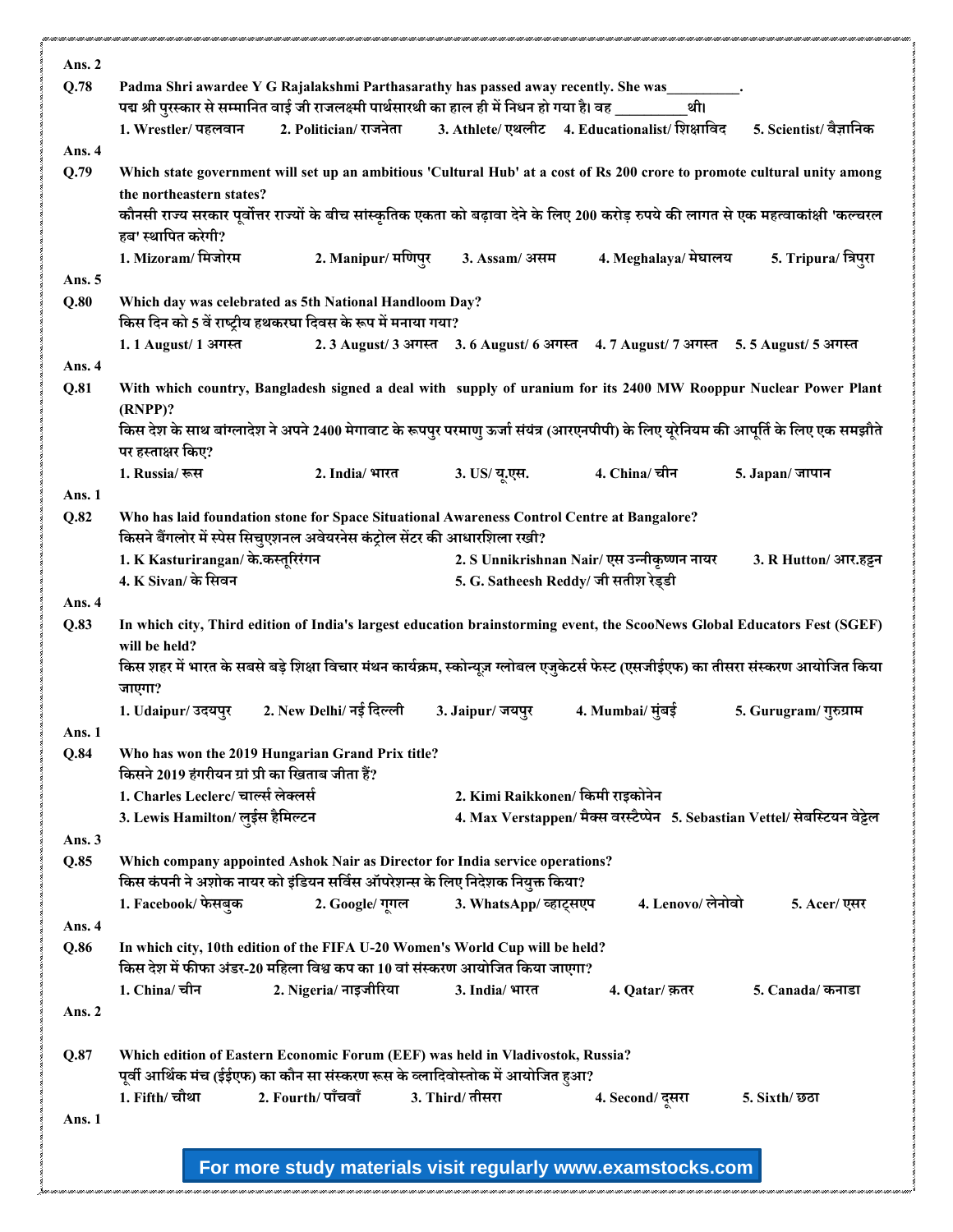| Q.88     | S. Jennifer Chandran has passed away recently. She was former minister of which state?                                                                                                              |                                |                                                                |                                                    |                                   |
|----------|-----------------------------------------------------------------------------------------------------------------------------------------------------------------------------------------------------|--------------------------------|----------------------------------------------------------------|----------------------------------------------------|-----------------------------------|
|          | एस जेनिफर चंद्रन का हाल ही में निधन हो गया है। वह किस राज्य की पूर्व मंत्री थीं?                                                                                                                    |                                |                                                                |                                                    |                                   |
|          | 1. Kerala/ केरल                                                                                                                                                                                     | 2. Madhya Pradesh/ मध्य प्रदेश |                                                                | 3. Tamil Nadu/ तमिलनाडु                            |                                   |
|          | 4. Andhra Pradesh/ आंध्र प्रदेश 5. Telangana/ तेलंगाना                                                                                                                                              |                                |                                                                |                                                    |                                   |
| Ans. $3$ |                                                                                                                                                                                                     |                                |                                                                |                                                    |                                   |
| Q.89     | According to Third Bi-monthly Monetary Policy, 2019-20, What is current Bank Rate?<br>तृतीय द्वि-मासिक मौद्रिक नीति, 2019-20 के अनुसार, वर्तमान बैंक दर क्या है?                                    |                                |                                                                |                                                    |                                   |
|          | 1.5.75%                                                                                                                                                                                             | 2.5.15%                        | 3.5.40%                                                        | 4.5.65%                                            | 5.5.50%                           |
| Ans. 4   |                                                                                                                                                                                                     |                                |                                                                |                                                    |                                   |
| Q.90     | Which Bank has signed bancassurance agreement with SBI Life Insurance?<br>किस बैंक ने एसबीआई लाइफ इंश्योरेंस के साथ बैंकासुरेंस समझौते पर हस्ताक्षर किए हैं?                                        |                                |                                                                |                                                    |                                   |
|          | 1. Indian Bank/ इंडियन बैंक                                                                                                                                                                         |                                | 2. Indian Overseas Bank/ इंडियन ओवरसीज बैंक                    |                                                    |                                   |
|          | 3. Bank of India/ बैंक ऑफ इंडिया                                                                                                                                                                    |                                | 4. Bank of Baroda/ बैंक ऑफ बड़ौदा                              |                                                    | 5. ICICI Bank/ आईसीआईसीआई बैंक    |
| Ans. 1   |                                                                                                                                                                                                     |                                |                                                                |                                                    |                                   |
| Q.91     | Who is in charge of Monetary Policy in Monetary Policy Committee (MPC)?<br>मौद्रिक नीति समिति (एमपीसी) में मौद्रिक नीति के प्रभारी कौन हैं?                                                         |                                |                                                                |                                                    |                                   |
|          | 1. Shaktikanta Das/ शक्तिकांत दास                                                                                                                                                                   |                                | 2. B P Kanungo/ बी पी कानूनगो                                  |                                                    | 3. Michael Patra/ माइकल पात्रा    |
|          | 4. Chetan Ghate/ चेतन घाटे                                                                                                                                                                          |                                | 5. Pami Dua/ पामी दुआ                                          |                                                    |                                   |
|          | Ans. 2                                                                                                                                                                                              |                                |                                                                |                                                    |                                   |
| Q.92     | Madhumita Hazarika Bhagat has been appointed as the next High Commissioner of India to which country?<br>मधुमिता हजारिका भगत को किस देश में भारत के अगले उच्चायुक्त के रूप में नियुक्त किया गया है? |                                |                                                                |                                                    |                                   |
|          | 1. Cyprus/ साइप्रस                                                                                                                                                                                  |                                | 2. Lebanon/ लेबनान 3. Jordan/ जॉर्डन                           | 4. Egypt/ मिस्र                                    | 5. Libya/ लीबिया                  |
| Ans. 2   |                                                                                                                                                                                                     |                                |                                                                |                                                    |                                   |
| Q.93     | J Om Prakash has passed away recently. He was the _______.<br>जे ओम प्रकाश का हाल ही में निधन हो गया है। वह _______                                                                                 |                                |                                                                |                                                    |                                   |
|          | 1. Poet/ कवि                                                                                                                                                                                        |                                |                                                                | 4. Athlete/ एथलीट                                  | 5. Cricketer/ क्रिकेटर            |
| Ans. 3   |                                                                                                                                                                                                     |                                |                                                                |                                                    |                                   |
| Q.94     | Which Small Finance Bank has launched account opening facility on WhatsApp?<br>किस लघु वित्त बैंक ने व्हाट्सएप से खाता खोलने की सुविधा शुरू की है?                                                  |                                |                                                                |                                                    |                                   |
|          | 1. Fincare/ नकेयर                                                                                                                                                                                   |                                | 2. Ujjivan/ उज्जीवन             3. AU/ एयू                     | 4. Utkarsh/ उत्कर्ष                                | 5. Equitas/ इक्विटास              |
| Ans. $3$ |                                                                                                                                                                                                     |                                |                                                                |                                                    |                                   |
| Q.95     | Who has announced Vikram Sarabhai Journalism Award in Space Science, Technology and Research?                                                                                                       |                                |                                                                |                                                    |                                   |
|          | किसने अंतरिक्ष विज्ञान, प्रौद्योगिकी और अनुसंधान में विक्रम साराभाई पत्रकारिता पुरस्कार की घोषणा की है?                                                                                             |                                |                                                                |                                                    |                                   |
|          | 1. DRDO/ डीआरडीओ                                                                                                                                                                                    | 2. ISRO/ इसरो                  |                                                                | 3. Ministry Earth Science/ पृथ्वी विज्ञान मंत्रालय |                                   |
| Ans. 2   | 4. NITI Aayog/ नीति आयोग                                                                                                                                                                            | 5. Home Ministry/ गृह मंत्रालय |                                                                |                                                    |                                   |
| Q.96     | From which month, National Electronic Funds Transfer (NEFT) system will be available 24x7?<br>किस महीने से, नेशनल इलेक्ट्रॉनिक फंड ट्रांसफर (एनईएफटी) प्रणाली 24x7 उपलब्ध होगी?                     |                                |                                                                |                                                    |                                   |
|          | 1. November 2019/ नवंबर 2019                                                                                                                                                                        |                                | 2. December 2019/ दिसंबर 2019                                  |                                                    | 3. October 2019/ अक्तूबर 2019     |
|          | 4. September 2019/ सितंबर 2019                                                                                                                                                                      |                                | 5. January 2020/ जनवरी 2020                                    |                                                    |                                   |
| Ans. $2$ |                                                                                                                                                                                                     |                                |                                                                |                                                    |                                   |
| Q.97     | Who is India's High Commissioner to Pakistan?                                                                                                                                                       |                                |                                                                |                                                    |                                   |
|          | पाकिस्तान में भारत का उच्चायुक्त कौन है?                                                                                                                                                            |                                |                                                                |                                                    |                                   |
|          | 1. Ajay Bhushan Pandey/ अजय भूषण पांडे                                                                                                                                                              |                                | 2. Anup Wadhawan/ अनूप वधावन                                   |                                                    | 3. Sanjay Mitra/ संजय मित्रा      |
|          | 4. Ajay Bisaria/ अजय बिसारिय                                                                                                                                                                        |                                | 5. Rajiv Kumar/ राजीव कुमार                                    |                                                    |                                   |
| Ans. 4   |                                                                                                                                                                                                     |                                |                                                                |                                                    |                                   |
| Q.98     | Who will be the first recipients of the Legacy of Americana Award?                                                                                                                                  |                                |                                                                |                                                    |                                   |
|          | कौन लिगेसी ऑफ अमेरिकाना अवार्ड के पहले प्राप्तकर्ता होंगे?                                                                                                                                          |                                |                                                                |                                                    |                                   |
|          | 1. Rhiannon Giddens/ रियानोन गिडेंस<br>4. All of the above/ उपरोक्त सभी                                                                                                                             |                                | 2. Frank Johnson/ फ्रैंक जॉनस<br>5. Both 1 and 2/ दोनों 1 और 2 |                                                    | 3. Karen Uhlenbeck/ करेन उहलेनबेक |
|          |                                                                                                                                                                                                     |                                |                                                                |                                                    |                                   |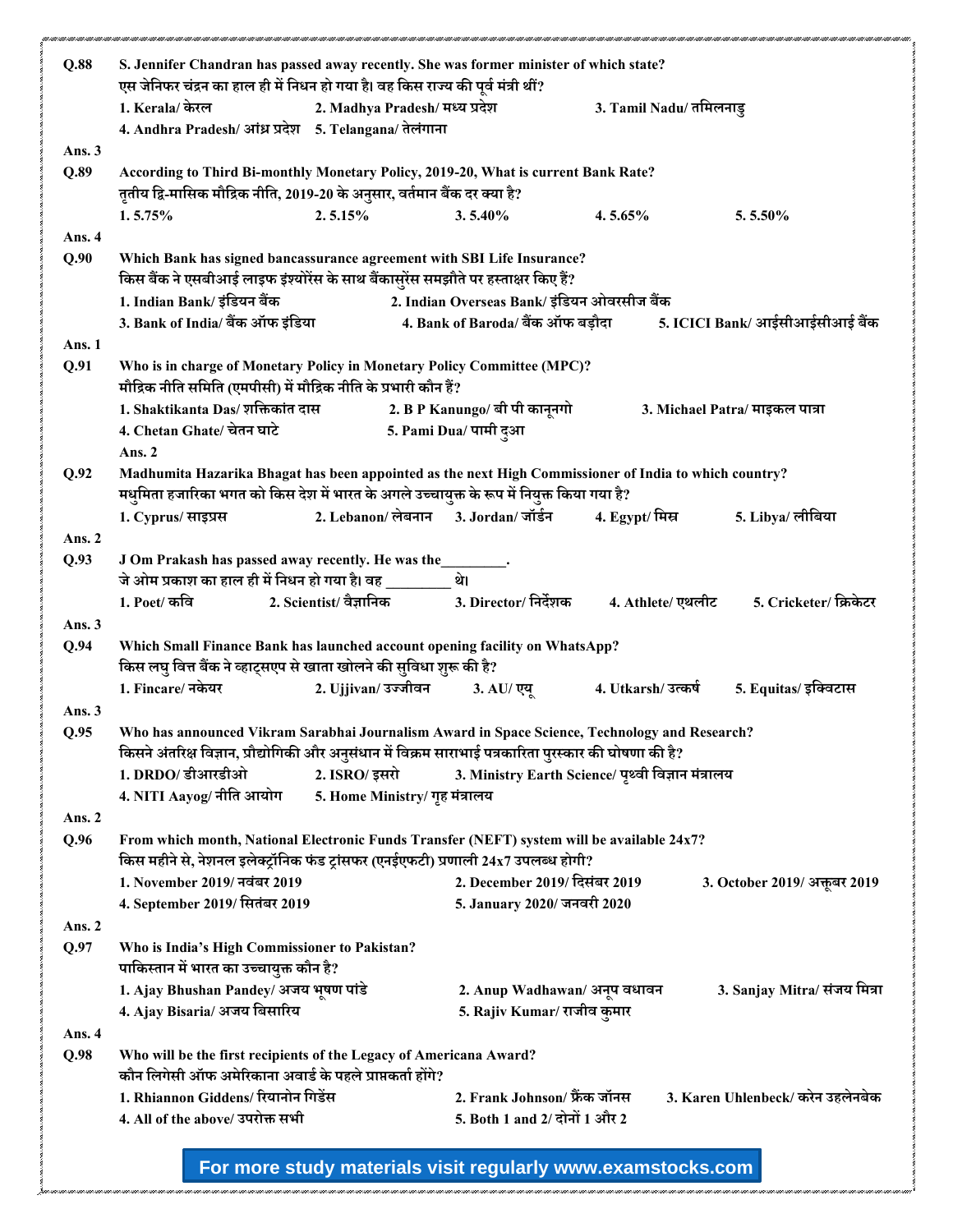| Ans. $5$<br>Q.99 |                                                                                                                                                                                                  |                               |                                               |                                        | In which country, Shanghai Cooperation Organisation (SCO)'s multi-lateral military drill "TSENTR-2019" will be held? |
|------------------|--------------------------------------------------------------------------------------------------------------------------------------------------------------------------------------------------|-------------------------------|-----------------------------------------------|----------------------------------------|----------------------------------------------------------------------------------------------------------------------|
|                  | किस देश में शंघाई सहयोग संगठन (एससीओ) की मल्टी लेटरल मिलिट्री ड्रिल "टीएसईएनटीआर-2019" आयोजित की जाएगी?                                                                                          |                               |                                               |                                        |                                                                                                                      |
|                  | 1. Islamabad, Pakistan/ इस्लामाबाद, पाकिस्तान 2. Orenburg, Russia/ ऑरेनबर्ग, रूस                                                                                                                 |                               |                                               |                                        | 3. Beijing, China/ बीजिंग, चीन                                                                                       |
|                  | 4. New Delhi, India/ नई दिल्ली, भारत                                                                                                                                                             |                               | 5. Tashkent, Uzbekistan/ ताशकंद, उज्बेकिस्तान |                                        |                                                                                                                      |
| Ans. $2$         |                                                                                                                                                                                                  |                               |                                               |                                        |                                                                                                                      |
| Q.100            | Who is tied for 13th place in Forbes list of highest-paid female athletes?<br>कौन फोर्ब्स की सबसे ज्यादा कमाई करने वाली महिला एथलीटों की सूची में 13 वें स्थान पर हैं?                           |                               |                                               |                                        |                                                                                                                      |
|                  | 1. P V Sindhu/ पी वी सिंधु                                                                                                                                                                       | 2. Saina Nehwal/ साइना नेहवाल |                                               | 3. Dutee Chand/ दूती चंद               |                                                                                                                      |
|                  | 4. Sania Mirza/ सानिया मिर्जा                                                                                                                                                                    |                               | 5. Ashwini Ponnappa/ अश्विनी पोनप्पा          |                                        |                                                                                                                      |
| Ans. 1           |                                                                                                                                                                                                  |                               |                                               |                                        |                                                                                                                      |
| Q.101            | Which day was observed as World Biofuel Day?                                                                                                                                                     |                               |                                               |                                        |                                                                                                                      |
|                  | किस दिन को विश्व जैव ईधन दिवस के रूप में मनाया गया?                                                                                                                                              |                               |                                               |                                        |                                                                                                                      |
|                  | 1.7 August/ 7 अगस्त                                                                                                                                                                              | 2.9 August/ 9 अगस्त           |                                               | 3.10 August/ 10 अगस्त                  |                                                                                                                      |
|                  | 4.8 August/ 8 अगस्त                                                                                                                                                                              | 5.5 August/ 5 अगस्त           |                                               |                                        |                                                                                                                      |
| Ans. 3           |                                                                                                                                                                                                  |                               |                                               |                                        |                                                                                                                      |
| Q.102            | Who inaugurated the 22nd National Conference on e-Governance 2019 (NCeG) in Shillong, Meghalaya?<br>किसने मेघालय के शिलांग में ई-गवर्नेंस पर 22 वें राष्ट्रीय सम्मेलन (एनसीईजी) का उद्घाटन किया? |                               |                                               |                                        |                                                                                                                      |
|                  | 1. Jitendra Singh/ जितेंद्र सिंह                                                                                                                                                                 |                               |                                               |                                        | 2. D. V. Sadananda Gowda/ डी वी सदानंद गौड़ 3. Nirmala Sitharaman/ निर्मला सीतारमण                                   |
|                  | 4. Ramvilas Paswan/ रामविलास पासवान                                                                                                                                                              |                               | 5. Narendra Singh Tomar/ नरेंद्र सिंह तोमर    |                                        |                                                                                                                      |
| Ans. 1           |                                                                                                                                                                                                  |                               |                                               |                                        |                                                                                                                      |
| Q.103            | In which city, Seventh meeting of the India-Bangladesh Home Minister Level Talks was held?                                                                                                       |                               |                                               |                                        |                                                                                                                      |
|                  | किस शहर में भारत-बांग्लादेश गृह मंत्री स्तर की वार्ता की सातवीं बैठक आयोजित की गई?                                                                                                               |                               |                                               |                                        |                                                                                                                      |
|                  | 1. Dhaka/ ढाका                                                                                                                                                                                   | 2. Kolkata/ कोलकाता           | 3. Mumbai/ मुंबई 4. New Delhi/ नई दिल्ली      |                                        | 5. Jaipur/ जयपुर                                                                                                     |
| Ans. 4           |                                                                                                                                                                                                  |                               |                                               |                                        |                                                                                                                      |
| Q.104            |                                                                                                                                                                                                  |                               |                                               |                                        | Jana Small Finance Bank has been included in the second schedule of RBI Act 1934. Where is the headquarters of Bank? |
|                  | जन लघु वित्त बैंक को आरबीआई अधिनियम 1934 की दूसरी अनुसूची में शामिल किया गया है। बैंक का मुख्यालय कहाँ है?                                                                                       |                               |                                               |                                        |                                                                                                                      |
|                  | 1. New Delhi/ नई दिल्ली                                                                                                                                                                          | 2. Bengaluru/ बैंगलोर         | 3. Mumbai/ मुंबई                              | 4. Jaipur/ जयपुर                       | 5. Chennai/ चेन्नई                                                                                                   |
| Ans. 2           |                                                                                                                                                                                                  |                               |                                               |                                        |                                                                                                                      |
| Q.105            | Which country has emerged the world's second largest scrap importer?                                                                                                                             |                               |                                               |                                        |                                                                                                                      |
|                  | कौनसा देश दुनिया का दूसरा सबसे बड़ा स्क्रैप आयातक बन गया है?                                                                                                                                     |                               |                                               |                                        |                                                                                                                      |
|                  | 1. Turkey/ तुर्की                                                                                                                                                                                | 2. India/ भारत                | 3. South Korea/ दक्षिण कोरिया                 | 4. Japan/ जापान                        | 5. China/ चीन                                                                                                        |
| Ans. 2           |                                                                                                                                                                                                  |                               |                                               |                                        |                                                                                                                      |
| Q.106            | In which city, 53rd Convocation of Indian Institute of Foreign Trade (IIFT) was held?                                                                                                            |                               |                                               |                                        |                                                                                                                      |
|                  | किस शहर में भारतीय विदेश व्यापार संस्थान (आईआईएफटी) का 53 वां दीक्षांत समारोह आयोजित किया गया?                                                                                                   |                               |                                               |                                        |                                                                                                                      |
|                  | 1. Kolkata/ कोलकाता                                                                                                                                                                              |                               | 2. Mumbai/ मुंबई                              |                                        | 3. New Delhi/ नई दिल्ली                                                                                              |
|                  | 4. Dehradun/ देहरादून                                                                                                                                                                            |                               | 5. Jaipur/ जयपुर                              |                                        |                                                                                                                      |
| Ans. 3           |                                                                                                                                                                                                  |                               |                                               |                                        |                                                                                                                      |
| Q.107            | Who has launched e-version of Rozgar Samachar?                                                                                                                                                   |                               |                                               |                                        |                                                                                                                      |
|                  | किसने रोजगार समाचार का ई-संस्करण लॉन्च किया गया है?                                                                                                                                              |                               |                                               |                                        |                                                                                                                      |
|                  | 1. Harsimrat Kaur Badal/ हरसिमरत कौर बादल                                                                                                                                                        |                               |                                               | 2. Thawar Chand Gehlot/ थावर चंद गहलोत |                                                                                                                      |
|                  | 3.Subrahmanyam Jaishankar/ सुब्रह्मण्यम जयशंकर                                                                                                                                                   |                               |                                               | 4. Prakash Javadekar/ प्रकाश जावड़ेकर  |                                                                                                                      |
|                  | 5. Piyush Goyal/ पीयूष गोयल                                                                                                                                                                      |                               |                                               |                                        |                                                                                                                      |
| Ans. 4           |                                                                                                                                                                                                  |                               |                                               |                                        |                                                                                                                      |
| Q.108            | and Lac"?                                                                                                                                                                                        |                               |                                               |                                        | In which city, Arjun Munda has inaugurated a "National Workshop on Tribal Enterprise with focus on Honey, Bamboo     |
|                  | किस शहर में अर्जुन मुण्डा ने "शहद, बांस और लाह पर फोकस के साथ जनजातीय उद्यम पर राष्ट्रीय कार्यशाला" का उद्घाटन किया?                                                                             |                               |                                               |                                        |                                                                                                                      |
|                  | 1. Mumbai/ मुंबई                                                                                                                                                                                 | 2. New Delhi/ नई दिल्ली       |                                               | 3. Gurugram/ गुरुग्राम                 |                                                                                                                      |
|                  | 4. Lucknow/ लखनऊ                                                                                                                                                                                 | 5. Jaipur/ जयपुर              |                                               |                                        |                                                                                                                      |
| Ans. $2$         |                                                                                                                                                                                                  |                               |                                               |                                        |                                                                                                                      |
|                  |                                                                                                                                                                                                  |                               |                                               |                                        |                                                                                                                      |
|                  |                                                                                                                                                                                                  |                               |                                               |                                        |                                                                                                                      |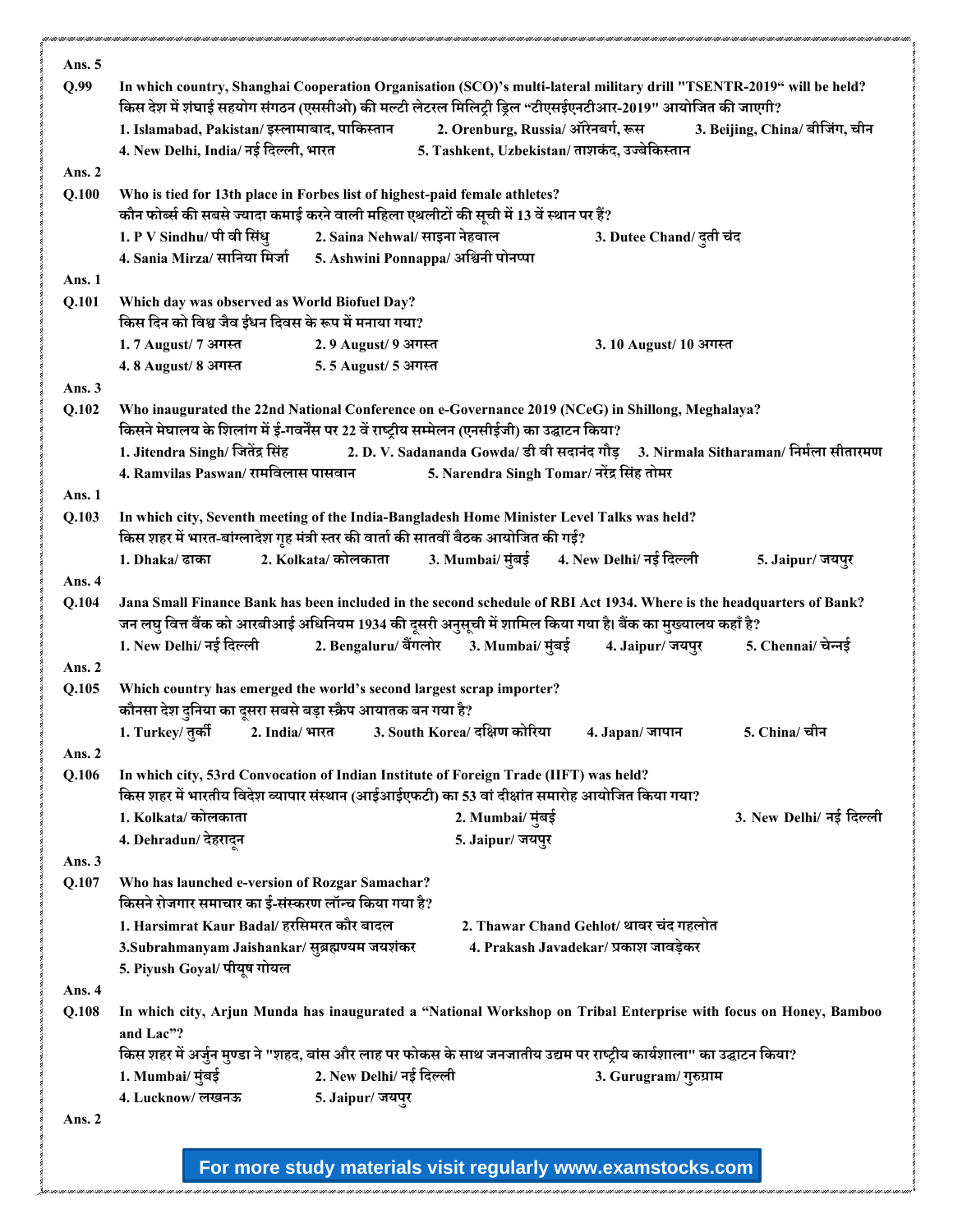| Q.109 | Hashim Amla has retired from all forms of international cricket. He is from which country?                                                                                                                                                        |                                                               |                                                                                 |                      |
|-------|---------------------------------------------------------------------------------------------------------------------------------------------------------------------------------------------------------------------------------------------------|---------------------------------------------------------------|---------------------------------------------------------------------------------|----------------------|
|       | हाशिम अमला ने अंतरराष्ट्रीय क्रिकेट के सभी प्रारूपों से संन्यास ले लिया है। वह किस देश से है?                                                                                                                                                     |                                                               |                                                                                 |                      |
|       | 1. New Zealand/ न्यूजीलैंड                                                                                                                                                                                                                        | 2. South Africa/ दक्षिण अफ्रीका                               | 3. Australia/ऑस्ट्रेलिया                                                        |                      |
|       | 4. Afghanistan/ अफगानिस्तान                                                                                                                                                                                                                       | 5. Bangladesh/ बांग्लादेश                                     |                                                                                 |                      |
| Ans.2 |                                                                                                                                                                                                                                                   |                                                               |                                                                                 |                      |
| Q.110 | Which State has topped the rankings in Breastfeeding and Infant and Young Child Feeding Practices in the country?<br>किस राज्य ने देश में स्तनपान और शिशु और युवा बाल भक्षण प्रथाओं में रैंकिंग में शीर्ष स्थान हासिल किया है?                    |                                                               |                                                                                 |                      |
|       | 1. Mizoram/ मिजोरम<br>2. Manipur/ मणिपुर                                                                                                                                                                                                          | 3. Uttar Pradesh/ उत्तर प्रदेश                                | 4. Rajasthan/ राजस्थान                                                          | 5. Bihar/ बिहार      |
| Ans.2 |                                                                                                                                                                                                                                                   |                                                               |                                                                                 |                      |
| Q.111 | Which day was observed as International Day of the World's Indigenous Peoples?                                                                                                                                                                    |                                                               |                                                                                 |                      |
|       | किस दिन को विश्व के स्वदेशी लोगों के अंतर्राष्ट्रीय दिवस के रूप में मनाया जाता है?                                                                                                                                                                |                                                               |                                                                                 |                      |
|       | 1.6 August/ 6 अगस्त                                                                                                                                                                                                                               | 2.7 August/ 7 अगस्त 3.9 August/ 9 अगस्त 4.10 August/ 10 अगस्त |                                                                                 | 5.12 August/12 अगस्त |
| Ans.3 |                                                                                                                                                                                                                                                   |                                                               |                                                                                 |                      |
| Q.112 | With which country, India has agreed to set up a Joint Technical committee for optimum utilisation of Ganges water?                                                                                                                               |                                                               |                                                                                 |                      |
|       | भारत ने किस देश के साथ गंगा जल के इष्टतम उपयोग के लिए एक संयुक्त तकनीकी समिति के गठन पर सहमति व्यक्त की है?                                                                                                                                       |                                                               |                                                                                 |                      |
|       | 1. Maldives/ मालदीव<br>2. Nepal/ नेपाल                                                                                                                                                                                                            | 3. Bangladesh/ बांग्लादेश                                     | 4. Myanmar/ म्यांमार                                                            | 5. Bhutan/ भूटान     |
| Ans.3 |                                                                                                                                                                                                                                                   |                                                               |                                                                                 |                      |
| Q.113 | Who launched 'Samagra Shiksha-Jal Suraksha' drive to create awareness about Water Conservation among all school<br>students in the country?                                                                                                       |                                                               |                                                                                 |                      |
|       | किसने देश के सभी स्कूली छात्रों के बीच जल संरक्षण के बारे में जागरूकता पैदा करने के लिए 'समग्र शिक्षा-जल सुरक्षा' अभियान शुरू किया?                                                                                                               |                                                               |                                                                                 |                      |
|       | 1. Narendra Singh Tomar/ नरेंद्र सिंह तोमर                                                                                                                                                                                                        |                                                               | 2. Ramesh Pokhriyal 'Nishank'/ रमेश पोखरियाल 'निशंक'                            |                      |
|       | 3. Pralhad Joshi/ प्रहलाद जोशी                                                                                                                                                                                                                    | 4. Mahendra Nath Pandey/ महेंद्र नाथ पांडे                    |                                                                                 |                      |
|       | 5. Arvind Ganpat Sawant/ अरविंद गणपत सावंत                                                                                                                                                                                                        |                                                               |                                                                                 |                      |
| Ans.2 |                                                                                                                                                                                                                                                   |                                                               |                                                                                 |                      |
| Q.114 | In which city, Ministry of New and Renewable Energy (MNRE) will organise the Third Global RE-INVEST India-ISA                                                                                                                                     |                                                               |                                                                                 |                      |
|       | Partnership Renewable Energy Investors Meet & Expo?                                                                                                                                                                                               |                                                               |                                                                                 |                      |
|       | किस शहर में नई और नवीकरणीय ऊर्जा मंत्रालय (एमएनआरई) तीसरी ग्लोबल री-इनवेस्ट इंडिया-आईएसए पार्टनरशिप रिन्यूएबल एनर्जी इन्वेस्टर्स                                                                                                                  |                                                               |                                                                                 |                      |
|       | मीट एंड एक्सपो का आयोजन करेगा?                                                                                                                                                                                                                    |                                                               |                                                                                 |                      |
|       | 1. Dehradun/ देहरादून                                                                                                                                                                                                                             | 2. Mumbai/ मुंबई                                              | 3. Greater Noida/ ग्रेटर नोएडा                                                  |                      |
|       | 4. Kolkata/ कोलकाता                                                                                                                                                                                                                               | 5. Jaipur/ जयपुर                                              |                                                                                 |                      |
| Ans.3 |                                                                                                                                                                                                                                                   |                                                               |                                                                                 |                      |
| Q.115 | Which State Government has signed an MoU with Vikram Sarabhai Space Centre (VSSC) to develop Space Park?<br>किस राज्य सरकार ने स्पेस पार्क विकसित करने के लिए विक्रम साराभाई स्पेस सेंटर (वीएसएससी) के साथ एक समझौता ज्ञापन पर हस्ताक्षर किए हैं? |                                                               |                                                                                 |                      |
|       | 1. Kerala/ केरल<br>2. Maharashtra/ महाराष्ट्र                                                                                                                                                                                                     |                                                               | 3. Andhra Pradesh/ आंध्र प्रदेश                                                 |                      |
|       | 5. Karnataka/ कर्नाटक<br>4. Telangana/ तेलंगाना                                                                                                                                                                                                   |                                                               |                                                                                 |                      |
|       | Ans.1                                                                                                                                                                                                                                             |                                                               |                                                                                 |                      |
| Q.116 | Which day is observed as International Cat Day?                                                                                                                                                                                                   |                                                               |                                                                                 |                      |
|       | किस दिन को अंतर्राष्ट्रीय बिल्ली दिवस के रूप में मनाया जाता है?                                                                                                                                                                                   |                                                               |                                                                                 |                      |
|       | 1.6 August/ 6 अगस्त                                                                                                                                                                                                                               |                                                               | 2.8 August/8 अगस्त 3.9 August/9 अगस्त 4.10 August/10 अगस्त 5.12 August/12 अगस्त |                      |
| Ans.2 |                                                                                                                                                                                                                                                   |                                                               |                                                                                 |                      |
| Q.117 | Who has been conferred with the M S Swamianathan Award for Environment Protection?                                                                                                                                                                |                                                               |                                                                                 |                      |
|       | किसको पर्यावरण संरक्षण के लिए एमएस स्वामीनाथन पुरस्कार से सम्मानित किया गया है?                                                                                                                                                                   |                                                               |                                                                                 |                      |
|       | 1. Kenneth M Quinn/ केनेथ एम क्विन                                                                                                                                                                                                                |                                                               | 2. Kristalina Georgieva/ क्रिस्टालिना जॉर्जीवा                                  |                      |
|       | 3. David-Maria Sassoli/ डेविड-मारिया \सासोली                                                                                                                                                                                                      |                                                               | 4. Ursula von der Leyen/ उर्सुला वॉन डेर लेयेन                                  |                      |
|       | 5. Charles Michel/ चार्ल्स मिशेल                                                                                                                                                                                                                  |                                                               |                                                                                 |                      |
| Ans.1 |                                                                                                                                                                                                                                                   |                                                               |                                                                                 |                      |
| Q.118 | Which Sports Brand has tied up with India's woman athlete Duti Chand?                                                                                                                                                                             |                                                               |                                                                                 |                      |
|       | किस स्पोर्ट्स ब्रांड ने भारतीय महिला धावक दुती चंद के साथ करार किया है?                                                                                                                                                                           |                                                               |                                                                                 |                      |
|       | 2. Sketcher/ स्केचर<br>1. Nike/ नाइके                                                                                                                                                                                                             | 3. Adidas/ एडिडास                                             | 5. Reebok/ रीबॉक<br>4. Puma/ प्यूमा                                             |                      |
| Ans.4 |                                                                                                                                                                                                                                                   |                                                               |                                                                                 |                      |
|       |                                                                                                                                                                                                                                                   |                                                               |                                                                                 |                      |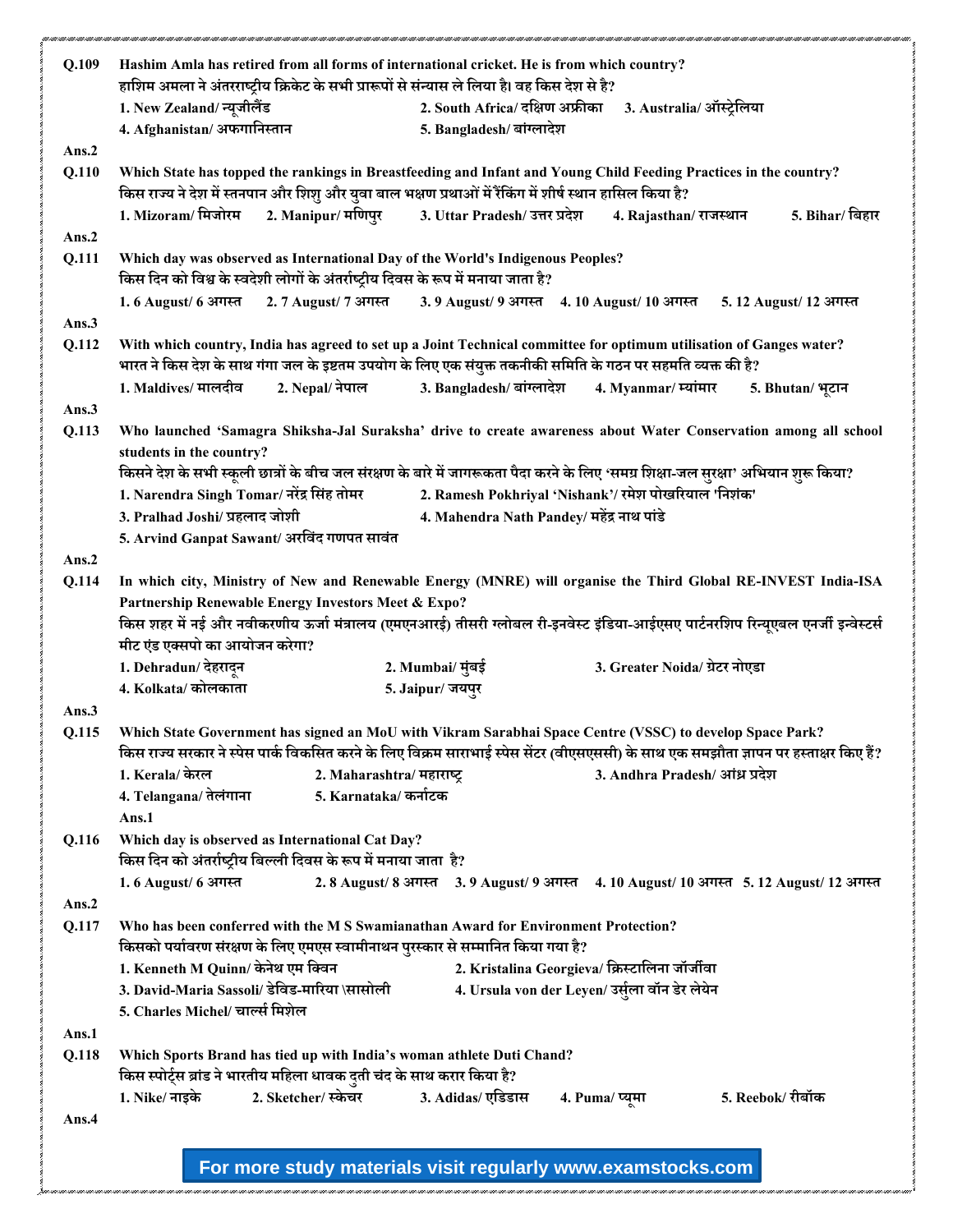| Q.119 | Valentina Elangbam has been appointed green ambassador of which state?                                                                                                 |                                                                                                                                                                                                          |
|-------|------------------------------------------------------------------------------------------------------------------------------------------------------------------------|----------------------------------------------------------------------------------------------------------------------------------------------------------------------------------------------------------|
|       | वेलेंटीना एलांगबाम को किस राज्य का ग्रीन राजदूत नियुक्त किया गया है?                                                                                                   |                                                                                                                                                                                                          |
|       | 1. Mizoram/ मिजोरम<br>2. Assam/ असम                                                                                                                                    | 3. Manipur/ मणिपुर<br>5. Meghalaya/ मेघालय<br>4. Assam/ असम                                                                                                                                              |
| Ans.3 |                                                                                                                                                                        |                                                                                                                                                                                                          |
| Q.120 | कौन सा राज्य जैव ईधन पर राष्ट्रीय नीति को लागू करने वाला देश का पहला राज्य बन गया है?                                                                                  | Which state has become the first State in the country to implement the national policy on biofuels?                                                                                                      |
|       | 1. Andhra Pradesh/ आंध्र प्रदेश                                                                                                                                        | 2. Odisha/ ओडिशा<br>3. Rajasthan/ राजस्थान                                                                                                                                                               |
|       | 4. Madhya Pradesh/ मध्य प्रदेश                                                                                                                                         | 5. Uttar Pradesh/ उत्तर प्रदेश                                                                                                                                                                           |
| Ans.3 |                                                                                                                                                                        |                                                                                                                                                                                                          |
| Q.121 | Who has won the Men's Singles title of the Hyderabad Open Badminton Tournament?                                                                                        |                                                                                                                                                                                                          |
|       | किसने हैदराबाद ओपन बैडमिंटन टूर्नामेंट का पुरुष एकल का खिताब जीता है?                                                                                                  |                                                                                                                                                                                                          |
|       | 1. Srikanth Kidambi/ श्रीकांत किदांबी                                                                                                                                  | 3. Sourabh Verma/ सौरभ वर्मा<br>2. Prannoy Kumar/ प्रणय कुमार                                                                                                                                            |
|       | 4. B. Sai Praneeth/ बी साई प्रणीत                                                                                                                                      | 5. Sameer Verma/ समीर वर्मा                                                                                                                                                                              |
| Ans.3 |                                                                                                                                                                        |                                                                                                                                                                                                          |
| Q.122 |                                                                                                                                                                        | Who released a book titled "Listening, Learning & Leading" chronicling the two years in office by Vice President M                                                                                       |
|       | Venkaiah Naidu?                                                                                                                                                        |                                                                                                                                                                                                          |
|       | विमोचन किया?                                                                                                                                                           | किसने उपराष्ट्रपति एम वेंकैया नायडू के दो साल के (अब तक के) कार्यकाल पर आधारित पुस्तक "लिसनिंग, लर्निंग एंड लीडिंग" नामक पुस्तक का                                                                       |
|       | 1. D. V. Sadananda Gowda/ डी वी सदानंद गौड़ा                                                                                                                           | 2. Amit Shah/ अमित शाह<br>3. Raj Nath Singh/ राजनाथ सिंह                                                                                                                                                 |
|       | 4. Nirmala Sitharaman/ निर्मला सीतारमण                                                                                                                                 | 5. Nitin Jairam Gadkari/ नितिन जयराम गडकरी                                                                                                                                                               |
| Ans.2 |                                                                                                                                                                        |                                                                                                                                                                                                          |
| Q.123 | Who will be the first woman president of the Indian National Science Academy (INSA)?                                                                                   |                                                                                                                                                                                                          |
|       | कौन भारतीय राष्ट्रीय विज्ञान अकादमी (आईएनएसए) की पहली महिला अध्यक्ष होंगी?                                                                                             |                                                                                                                                                                                                          |
|       | 1. Chandrima Shaha/ चंद्रिमा शाह                                                                                                                                       | 2. Debjani Ghosh/ देबजानी घोष<br>3. Gita Mittal/ गीता मित्तल                                                                                                                                             |
|       | 4. Gita Gopinath/ गीता गोपीनाथ                                                                                                                                         | 5. Vijaya Lakshmi Pandit/ विजया लक्ष्मी पंडित                                                                                                                                                            |
| Ans.1 |                                                                                                                                                                        |                                                                                                                                                                                                          |
| Q.124 | Which day is observed as International Youth Day?                                                                                                                      |                                                                                                                                                                                                          |
|       | किस दिन को हर साल अंतर्राष्ट्रीय युवा दिवस के रूप में मनाया जाता है?                                                                                                   |                                                                                                                                                                                                          |
|       | 1.9 August/ 9 अगस्त<br>2.12 August/ 12 अगस्त                                                                                                                           | 3.6 August/ 6 अगस्त                                                                                                                                                                                      |
|       | 4. 8 August/ 8 अगस्त<br>5.5 August/ 5 अगस्त                                                                                                                            |                                                                                                                                                                                                          |
| Ans.2 |                                                                                                                                                                        |                                                                                                                                                                                                          |
| Q.125 | Who has launched 'Mukhya Mantri Krishi Aashirvad Yojna' in Ranchi, Jharkhand?<br>किसने झारखंड के रांची से 'मुख्यमंत्री कृषि आशीर्वाद योजना' लांच की है?                |                                                                                                                                                                                                          |
|       | 1. Draupadi Murmu/ द्रौपदी मुर्मू                                                                                                                                      | 2. Raghubar Das/ रघुबर दास<br>3. Ram Nath Kovind/ राम नाथ कोविंद                                                                                                                                         |
|       | 4. M. Venkaiah Naidu/ एम वेंकैया नायडू                                                                                                                                 | 5. Narendra Modi/ नरेंद्र मोदी                                                                                                                                                                           |
| Ans.4 |                                                                                                                                                                        |                                                                                                                                                                                                          |
| Q.126 |                                                                                                                                                                        | In which city, 20th Edition of the International Indian Film Academy (IIFA) Awards will be held?                                                                                                         |
|       |                                                                                                                                                                        | किस शहर में अंतर्राष्ट्रीय भारतीय फिल्म अकादमी (आईआईएफए) पुरस्कारों का 20 वां संस्करण आयोजित किया जाएगा?                                                                                                 |
|       | 1. Dehradun/ देहरादून 2. Kolkata/ कोलकाता 3. New Delhi/ नई दिल्ली                                                                                                      | 4. Jaipur/ जयपुर<br>5. Mumbai/ मुंबई                                                                                                                                                                     |
| Ans.5 |                                                                                                                                                                        |                                                                                                                                                                                                          |
| Q.127 | Bajrang Punia has won the gold medal at Tbilisi Grand Prix. He is from which state?<br>बजरंग पूनिया ने थ्बिलीसी ग्रां प्री में स्वर्ण पदक जीता है। वह किस राज्य से है? |                                                                                                                                                                                                          |
|       | 1. Uttar Pradesh/ उत्तर प्रदेश                                                                                                                                         | 2. Kerala/ केरल<br>3. Rajasthan/ राजस्थान                                                                                                                                                                |
|       | 4. Haryana/ हरियाणा                                                                                                                                                    | 5. Madhya Pradesh/ मध्य प्रदेश                                                                                                                                                                           |
| Ans.4 |                                                                                                                                                                        |                                                                                                                                                                                                          |
| Q.128 |                                                                                                                                                                        | Which sports body agreed to come under the ambit of the National Anti-Doping Agency (NADA)?<br>भारतीय क्रिकेट कंट्रोल बोर्ड (बीसीसीआई) नेशनल एंटी-डोपिंग एजेंसी (नाडा) के दायरे में आने को तैयार हो गया? |
|       | 1. IOA/ आईओए<br>2. SAI/ एसएआई                                                                                                                                          | 3. BCCI/ बीसीसीआई 4. TTFI/ टीटीएफआई 5. Hockey India/ हॉकी इंडिया                                                                                                                                         |
| Ans.3 |                                                                                                                                                                        |                                                                                                                                                                                                          |
|       |                                                                                                                                                                        |                                                                                                                                                                                                          |
|       |                                                                                                                                                                        |                                                                                                                                                                                                          |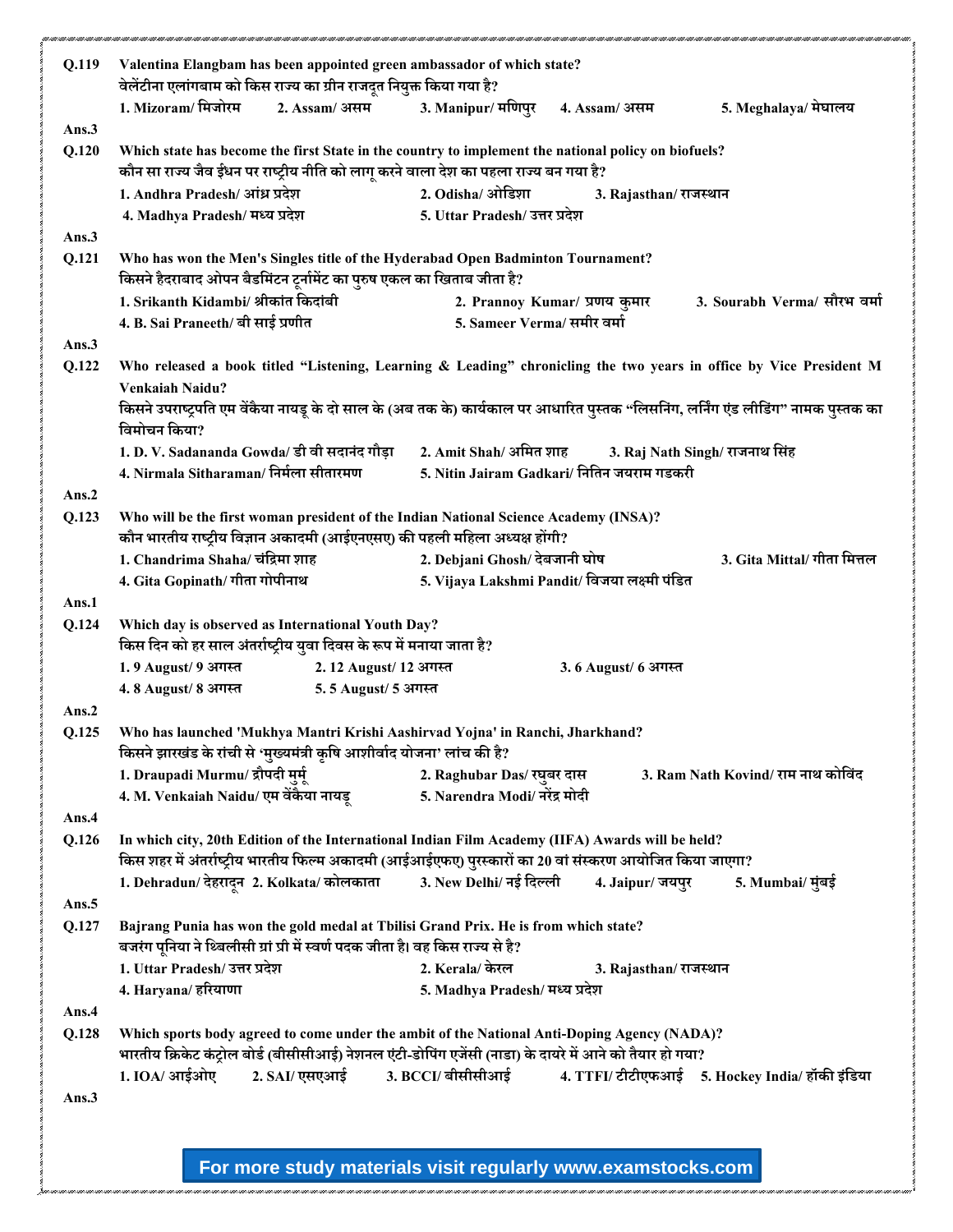| Q.129          | Which Bank signed a corporate agency agreement with Cholamandalam MS General Insurance Company for distribution                                                                                                                  |                                     |                                        |                                                                 |                             |
|----------------|----------------------------------------------------------------------------------------------------------------------------------------------------------------------------------------------------------------------------------|-------------------------------------|----------------------------------------|-----------------------------------------------------------------|-----------------------------|
|                | of its insurance products to bank customers?                                                                                                                                                                                     |                                     |                                        |                                                                 |                             |
|                | किस बैंक ने बैंक ग्राहकों को अपने बीमा उत्पादों के वितरण के लिए चोलामंडलम एमएस जनरल इंश्योरेंस कंपनी के साथ एक कॉर्पोरेट एजेंसी                                                                                                  |                                     |                                        |                                                                 |                             |
|                | समझौते पर हस्ताक्षर किए?<br>1. HDFC/ एचडीएफसी                                                                                                                                                                                    |                                     |                                        |                                                                 |                             |
|                |                                                                                                                                                                                                                                  | 2. Indian Bank/ इंडियन बैंक         |                                        | 3. SBI/ एसबीआई                                                  |                             |
|                | 4. ICICI/ आईसीआईसीआई                                                                                                                                                                                                             | 5. UCO Bank/ यूको बैंक              |                                        |                                                                 |                             |
| Ans.2          |                                                                                                                                                                                                                                  |                                     |                                        |                                                                 |                             |
| Q.130          | Who lead a delegation of five chief ministers and business leaders to Vladivostok in Russia?                                                                                                                                     |                                     |                                        |                                                                 |                             |
|                | किसने रूस में व्लादिवोस्तोक में पांच मुख्यमंत्रियों और व्यापारिक नेताओं के एक प्रतिनिधिमंडल का नेतृत्व किया?                                                                                                                     |                                     |                                        |                                                                 |                             |
|                | 1. Nirmala Sitharaman/ निर्मला सीतारमण                                                                                                                                                                                           |                                     |                                        | 2. Piyush Goyal/ पीयूष गोयल 3. Ramvilas Paswan/ रामविलास पासवान |                             |
|                | 4. Narendra Singh Tomar/ नरेंद्र सिंह तोमर                                                                                                                                                                                       |                                     | 5. Ravi Shankar Prasad/ रविशंकर प्रसाद |                                                                 |                             |
| Ans.2          |                                                                                                                                                                                                                                  |                                     |                                        |                                                                 |                             |
| Q.131          | Lionel Messi has been awarded UEFA's Goal of the Season award for his free-kick against Liverpool. He is from which                                                                                                              |                                     |                                        |                                                                 |                             |
|                | country?                                                                                                                                                                                                                         |                                     |                                        |                                                                 |                             |
|                | लियोनेल मेसी को लिवरपूल के खिलाफ फ्री-किक के लिए यूईएफए के गोल ऑफ द सीज़न अवार्ड से सम्मानित किया गया है। वह किस देश से है?                                                                                                      |                                     |                                        |                                                                 |                             |
|                | 1. Poland/ पोलैंड                                                                                                                                                                                                                | 2. Portugal/ पुर्तगाल               | 3. Argentina/ अर्जेंटीना               | 4. France/ फ्रांस                                               | 5. Canada/ कनाडा            |
| Ans.3          |                                                                                                                                                                                                                                  |                                     |                                        |                                                                 |                             |
| Q.132          | Rafael Nadal has won his fifth Rogers Cup title. He is from which country?                                                                                                                                                       |                                     |                                        |                                                                 |                             |
|                | राफेल नडाल ने अपना पांचवां रोजर्स कप का खिताब जीता है। वह किस देश से है?                                                                                                                                                         |                                     |                                        |                                                                 |                             |
|                | 1. Netherlands/ नीदरलैंड                                                                                                                                                                                                         | 2. Spain/ स्पेन                     | 3. Italy/ इटली                         | 4. Canada/ कनाडा                                                | 5. Russia/ रूस              |
| Ans.2          |                                                                                                                                                                                                                                  |                                     |                                        |                                                                 |                             |
| Q.133          | Who has become the first Indian to win a world title in motorsports?                                                                                                                                                             |                                     |                                        |                                                                 |                             |
|                | कौन मोटरस्पोर्ट्स में विश्व खिताब जीतने वाली पहली भारतीय बन गई हैं?                                                                                                                                                              |                                     |                                        | 2. Chandrima Shaha/ चंद्रिमा शाह                                |                             |
|                | 1. Vijaya Lakshmi Pandit/ विजया लक्ष्मी पंडित<br>4. Aishwarya Pissay/ ऐश्वर्या पिस्से                                                                                                                                            |                                     | 5. Gita Mittal/ गीता मित्तल            |                                                                 | 3. Rani Rampal/ रानी रामपाल |
|                |                                                                                                                                                                                                                                  |                                     |                                        |                                                                 |                             |
| Ans.4<br>Q.134 |                                                                                                                                                                                                                                  |                                     |                                        |                                                                 |                             |
|                | Which mission has been launched by Army in Jammu to ensure basic necessities and essential services are available in the<br>region post the abrogation of the provisions of Article 370 and reorganisation of Jammu and Kashmir? |                                     |                                        |                                                                 |                             |
|                | सेना ने जम्मू में कौनसा मिशन शुरू किया है ताकि यह सुनिश्चित किया जा सके कि क्षेत्र में उपलब्ध सेवाएं और आवश्यक सेवाएं अनुच्छेद 370 के                                                                                            |                                     |                                        |                                                                 |                             |
|                | प्रावधानों को ख़त्म करने के और जम्मू और कश्मीर के पुनर्गठन के बाद उपलब्ध हों?                                                                                                                                                    |                                     |                                        |                                                                 |                             |
|                | 1. Mission Reach Out/ मिशन रीच आउट                                                                                                                                                                                               |                                     | 2. Mission Shakti/ मिशन शक्ति          |                                                                 | 3. YuViKa/ युवीका           |
|                | 4. UNNATI/ उन्नति                                                                                                                                                                                                                |                                     | 5. SWS/ एसडब्ल्यूएस                    |                                                                 |                             |
| Ans.1          |                                                                                                                                                                                                                                  |                                     |                                        |                                                                 |                             |
| Q.135          | A. Shankar Rao has been appointed as Director General of Police of which state?                                                                                                                                                  |                                     |                                        |                                                                 |                             |
|                | ए शंकर राव को किस राज्य का नया पुलिस महानिदेशक नियुक्त किया गया है?                                                                                                                                                              |                                     |                                        |                                                                 |                             |
|                | 1. Uttar Pradesh/ उत्तर प्रदेश                                                                                                                                                                                                   |                                     | 2. Madhya Pradesh/ मध्य प्रदेश         |                                                                 | 3. Sikkim/ सिक्किम          |
|                | 4. Andhra Pradesh/ आंध्र प्रदेश                                                                                                                                                                                                  |                                     | 5. Haryana/ हरियाणा                    |                                                                 |                             |
| Ans.3          |                                                                                                                                                                                                                                  |                                     |                                        |                                                                 |                             |
| Q.136          | Alejandro Giammattei has been elected as president of which country?                                                                                                                                                             |                                     |                                        |                                                                 |                             |
|                | अलेजांद्रो गियामाटेई को किस देश का राष्ट्रपति चुना गया है?                                                                                                                                                                       |                                     |                                        |                                                                 |                             |
|                | 1. Costa Rica/ कोस्टा रिका                                                                                                                                                                                                       | 2. Honduras/ होंडुरास               | 3. Congo/ कांगो                        | 4. Ghana/ घाना                                                  | 5. Guatemala/ ग्वाटेमाला    |
| Ans.5          |                                                                                                                                                                                                                                  |                                     |                                        |                                                                 |                             |
| Q.136          | Ghotu Ram Meena has been appointed as the next Ambassador of India to which country?                                                                                                                                             |                                     |                                        |                                                                 |                             |
|                | घोटू राम मीणा को किस देश में भारत के अगले राजदूत के रूप में नियुक्त किया गया है?                                                                                                                                                 |                                     |                                        |                                                                 |                             |
|                | 1. Ghana/ घाना                                                                                                                                                                                                                   | 2. Republic of Congo/ कांगो गणराज्य |                                        | 3. Nigeria/ नाइजीरिया                                           |                             |
|                | 4. Niger/ नाइजर                                                                                                                                                                                                                  | 5. Gambia/ गाम्बिया                 |                                        |                                                                 |                             |
| Ans.2          |                                                                                                                                                                                                                                  |                                     |                                        |                                                                 |                             |
| Q.137          | What is the name of Former Additional Solicitor General of Government of India and Senior Advocate who has passed                                                                                                                |                                     |                                        |                                                                 |                             |
|                | away recently?                                                                                                                                                                                                                   |                                     |                                        |                                                                 |                             |
|                | भारत सरकार के पूर्व अतिरिक्त सॉलिसिटर जनरल व सीनियर ऐडवोकेट का नाम क्या हैं जिनका हाल ही में निधन हो गया?                                                                                                                        |                                     |                                        |                                                                 |                             |
|                |                                                                                                                                                                                                                                  |                                     |                                        |                                                                 |                             |
|                |                                                                                                                                                                                                                                  |                                     |                                        |                                                                 |                             |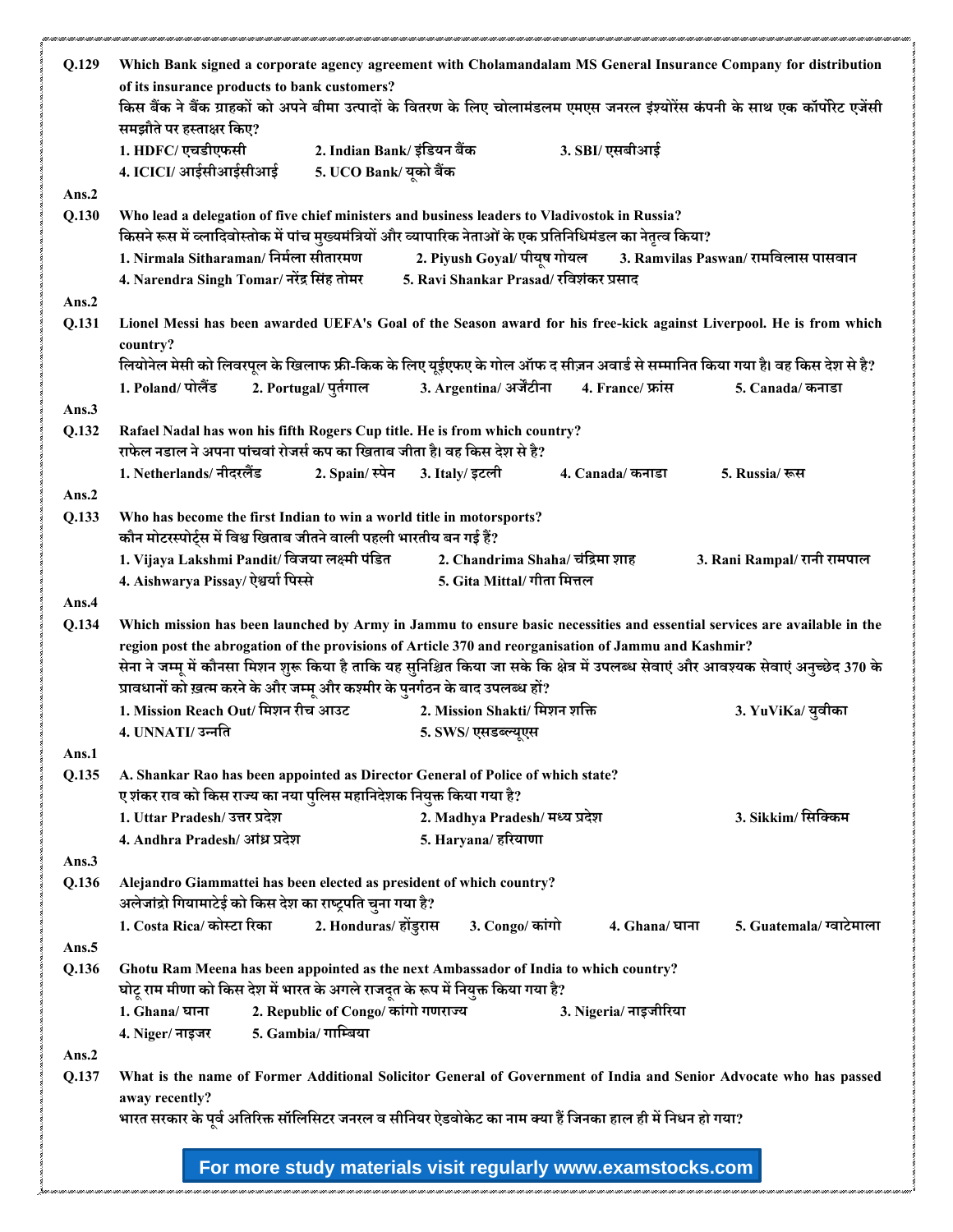|       | 1. B. Subhashan Reddy/ बी सूभासन रेड्डी                                                                                             | 2. V. Viswanatha Menon/ वी विश्वनाथ मेनन                                                                                            |  |  |
|-------|-------------------------------------------------------------------------------------------------------------------------------------|-------------------------------------------------------------------------------------------------------------------------------------|--|--|
|       | 3. Duti Krushna Panda/ दुती कृष्ण पांडा                                                                                             | 4. Amarendra Sharan/ अमरेन्द्र शरण<br>5. Kirpal Singh/ कृपाल सिंह                                                                   |  |  |
| Ans.4 |                                                                                                                                     |                                                                                                                                     |  |  |
| Q.138 | With which company, Reliance Jio has partnered for cloud infrastructure?                                                            |                                                                                                                                     |  |  |
|       | किस कंपनी के साथ रिलायंस जियो ने क्लाउड इंफ्रास्ट्रक्चर के लिए साझेदारी की है?                                                      |                                                                                                                                     |  |  |
|       | 1. IBM/ आईबीएम<br>2. WhatsApp/व्हाट्सएप 3. Google/ गूगल                                                                             | 4. Microsoft/ माइक्रोसॉफ्ट<br>5. Alibaba/ अलीबाबा                                                                                   |  |  |
| Ans.4 |                                                                                                                                     |                                                                                                                                     |  |  |
| Q.139 |                                                                                                                                     | Women's T20 Cricket has been included in Commonwealth Games in 2022. It will held in which country?                                 |  |  |
|       | महिला टी 20 क्रिकेट को 2022 के राष्ट्रमंडल खेलों में शामिल किया गया है। यह किस देश में आयोजित होगा?                                 |                                                                                                                                     |  |  |
|       | 1. Birmingham, England/ बर्मिंघम, इंग्लैंड<br>4. Los Angeles, United States/ लॉस एंजेल्स, संयुक्त राज्य अमेरिका                     | 2. Tokyo, Japan/ टोक्यो, जापान<br>3. Paris, France/ पेरिस, फ्रांस<br>5. Beijing, China/ बीजिंग, चीन                                 |  |  |
| Ans.1 |                                                                                                                                     |                                                                                                                                     |  |  |
| Q.140 | Who has won the Ultimate Table Tennis (UTT) title at New Delhi?                                                                     |                                                                                                                                     |  |  |
|       | किसने नई दिल्ली में अल्टिमेट टेबल टेनिस (यूटीटी) का खिताब जीता है?                                                                  |                                                                                                                                     |  |  |
|       | 1. U Mumba T.T./ यू मुंबा टी.टी.                                                                                                    | 2. Chennai Lions/ चेन्नई लायंस<br>3. Pinery Paltan T.T./ पिनेरी पल्टन टी.टी.                                                        |  |  |
|       | 4. Goa Challengers/ गोवा चैलेंजर्स                                                                                                  | 5. Dabang Delhi T.T.C/ दबंग दिल्ली टी.टी.सी.                                                                                        |  |  |
| Ans.2 |                                                                                                                                     |                                                                                                                                     |  |  |
| Q.141 | Which day is observed as World Elephant Day?                                                                                        |                                                                                                                                     |  |  |
|       | किस दिन को विश्व हाथी दिवस के रूप में मनाया गया?                                                                                    |                                                                                                                                     |  |  |
|       | 1.11 August/11 अगस्त<br>2.12 August/ 12 अगस्त                                                                                       | 3.9 August/ 9 अगस्त 4.6 August/ 6 अगस्त<br>5.8 August/ 8 अगस्त                                                                      |  |  |
| Ans.2 |                                                                                                                                     |                                                                                                                                     |  |  |
| Q.142 |                                                                                                                                     | With which Bank, Aditya Birla Health Insurance (ABHI) has entered into a bancassurance partnership?                                 |  |  |
|       | किसके बैंक साथ आदित्य बिड़ला स्वास्थ्य बीमा (एबीएचआई) ने एक बंकॅसुरान्स साझेदारी में प्रवेश किया है?<br>1. HDFC Bank/ एचडीएफसी बैंक | 2. SBI/ एसबीआई<br>3. ICICI Bank/ आईसीआईसीआई बैंक                                                                                    |  |  |
|       | 4. Axis Bank/ एक्सिस बैंक                                                                                                           | 5. Canara Bank/ केनरा बैंक                                                                                                          |  |  |
| Ans.4 |                                                                                                                                     |                                                                                                                                     |  |  |
| Q.143 | Which state has been ranked first at the India Child Well-Being Index?                                                              |                                                                                                                                     |  |  |
|       | भारत बाल कल्याण सूचकांक में किस राज्य को प्रथम स्थान दिया गया है?                                                                   |                                                                                                                                     |  |  |
|       | 1. Uttar Pradesh/ उत्तर प्रदेश                                                                                                      | 2. Kerala/ केरल<br>3. Madhya Pradesh/ मध्य प्रदेश                                                                                   |  |  |
|       | 4. Andhra Pradesh/ आंध्र प्रदेश                                                                                                     | 5. Kerala/ केरल                                                                                                                     |  |  |
| Ans:5 |                                                                                                                                     |                                                                                                                                     |  |  |
| Q.144 |                                                                                                                                     | Who has released a patriotic song "Watan" on the occasion of Independence Day in New Delhi?                                         |  |  |
|       | किसने नई दिल्ली में स्वतंत्रता दिवस के उपलक्ष्य में देशभक्ति गीत "वतन" जारी किया?<br>1. Arvind Ganpat Sawant/ अरविंद गणपत सावंत     | 2. Mahendra Nath Pandey/ महेंद्र नाथ पांडे                                                                                          |  |  |
|       | 3. Mukhtar Abbas Naqvi/ मुख्तार अब्बास नकवी                                                                                         | 4. Pralhad Joshi/ प्रहलाद जोशी<br>5. Prakash Javadekar/ प्रकाश जावड़ेकर                                                             |  |  |
| Ans.5 |                                                                                                                                     |                                                                                                                                     |  |  |
| Q.145 |                                                                                                                                     | Which state has become the second state in the country after Odisha to recognise the forest rights claims as well as the            |  |  |
|       | forest lands?                                                                                                                       |                                                                                                                                     |  |  |
|       |                                                                                                                                     | कौनसा राज्य वन अधिकारों के दावों के साथ-साथ वन भूमि को मान्यता देने के लिए ओडिशा के बाद देश का दूसरा राज्य बन गया है?               |  |  |
|       | 1. Kerala/ केरल<br>2. Uttar Pradesh/ उत्तर प्रदेश                                                                                   | 3. Chhattisgarh/ छत्तीसगढ़                                                                                                          |  |  |
|       | 5.TamilNadu/ तमिलनाडु<br>4. Karnataka/ कर्नाटक                                                                                      |                                                                                                                                     |  |  |
| Ans.3 |                                                                                                                                     |                                                                                                                                     |  |  |
| Q.146 |                                                                                                                                     |                                                                                                                                     |  |  |
|       |                                                                                                                                     | Behrouz Boochani was named the winner of the National Biography Award, one of Australia's most important literary                   |  |  |
|       | prizes. He is from which country?                                                                                                   |                                                                                                                                     |  |  |
|       |                                                                                                                                     | बिहरोज बूचनी को ऑस्ट्रेलिया के सबसे महत्वपूर्ण साहित्यिक पुरस्कारों में से एक, नेशनल बायोग्राफी अवार्ड का विजेता नामित किया गया। वह |  |  |
|       | किस देश से है?                                                                                                                      |                                                                                                                                     |  |  |
|       | 1. Oman/ ओमान<br>2. Iraq/ इराक                                                                                                      | 4. Jordan/जॉर्डन<br>3. Kuwait/ कुवैत<br>5. Iran/ ईरान                                                                               |  |  |
| Ans.5 |                                                                                                                                     |                                                                                                                                     |  |  |
| Q.147 | Who has won a silver medal in the Medved wrestling tournament?<br>किसको मेडवेड कुश्ती टूर्नामेंट में रजत पदक मिला है?               |                                                                                                                                     |  |  |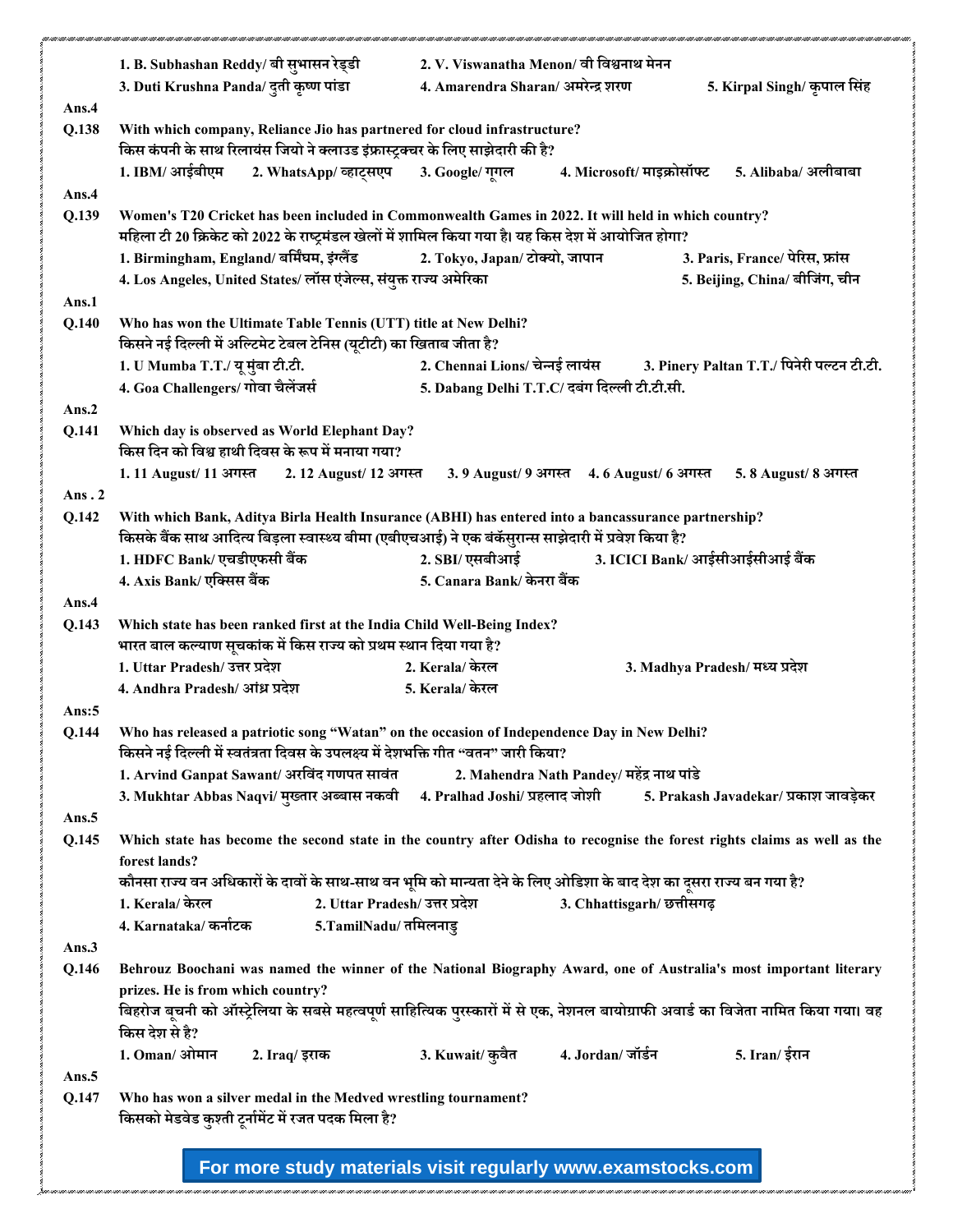|       | 1. Sakshi Malik/ साक्षी मलिक<br>4. Kavita Devi/ कविता देवी                                                                                                                                           | 2. Babita Kumari/ बबीता कुमारी<br>5. Geeta Phogat/ गीता फोगाट | 3. Vinesh Phogat/ विनेश फोगाट                                                                                                           |  |
|-------|------------------------------------------------------------------------------------------------------------------------------------------------------------------------------------------------------|---------------------------------------------------------------|-----------------------------------------------------------------------------------------------------------------------------------------|--|
| Ans.3 |                                                                                                                                                                                                      |                                                               |                                                                                                                                         |  |
| Q.148 |                                                                                                                                                                                                      |                                                               | Which state has won the "best innovation and initiative leadership award" for its achievements in higher education in the               |  |
|       | World Education Summit-2019 in New Delhi?                                                                                                                                                            |                                                               |                                                                                                                                         |  |
|       | पुरस्कार" जीता है?                                                                                                                                                                                   |                                                               | किस राज्य ने नई दिल्ली में विश्व शिक्षा शिखर सम्मेलन-2019 में उच्च शिक्षा में अपनी उपलब्धियों के लिए "सर्वश्रेष्ठ नवाचार और पहल नेतृत्व |  |
|       |                                                                                                                                                                                                      |                                                               | 1. Andhra Pradesh/ आंध्र प्रदेश 2. Karnataka/ कर्नाटक 3. Kerala/ केरल 4. Rajasthan/ राजस्थान 5. Madhya Pradesh/ मध्य प्रदेश             |  |
| Ans.4 |                                                                                                                                                                                                      |                                                               |                                                                                                                                         |  |
| Q.149 | Missile destroyer Ship, JS Sazanami was on a goodwill visit to Kochi. It is a ship of which country?<br>मिसाइल विध्वंसक जहाज, जेएस सज़ानामी  कोच्चि की सद्भावना यात्रा पर था  यह किस देश का जहाज है? |                                                               |                                                                                                                                         |  |
|       | 1. China/ चीन                                                                                                                                                                                        | 2. Japan/ जापान                                               | 3. South Korea/ दक्षिण कोरिया                                                                                                           |  |
|       | 4. Indonesia/ इंडोनेशिया                                                                                                                                                                             | 5. Russia/ रूस                                                |                                                                                                                                         |  |
| Ans.2 |                                                                                                                                                                                                      |                                                               |                                                                                                                                         |  |
| Q.150 | Dayanidhi Nayak has passed away recently. He was the______.                                                                                                                                          |                                                               |                                                                                                                                         |  |
|       | दयानिधि नायक का हाल ही में निधन हो गया है। वह _______                                                                                                                                                | थे।                                                           |                                                                                                                                         |  |
|       | 1. Scientist/ वैज्ञानिक                                                                                                                                                                              | 2. Athlete/ एथलीट                                             | 3. Writer/ लेखक                                                                                                                         |  |
|       | 4. Freedom Fighter/ स्वतंत्रता सेनानी                                                                                                                                                                | 5. Wrestler/ पहलवान                                           |                                                                                                                                         |  |
| Ans.4 |                                                                                                                                                                                                      |                                                               |                                                                                                                                         |  |
| Q.151 | किस शहर में जम्मू और कश्मीर सरकार 12 अक्टूबर से ग्लोबल इन्वेस्टर्स समिट की मेजबानी करेगी?                                                                                                            |                                                               | In which city, Jammu and Kashmir government will host a Global Investors Summit from 12th October?                                      |  |
|       | 1. New Delhi/ नई दिल्ली 2. Jammu/ जम्मू 3. Anantnag/ अनंतनाग                                                                                                                                         |                                                               | 4. Srinagar/ श्रीनगर<br>5. Mumbai/ मुंबई                                                                                                |  |
| Ans.4 |                                                                                                                                                                                                      |                                                               |                                                                                                                                         |  |
| Q.152 | Which Independence day was celebrated by Nation on 15th August?<br>राष्ट्र ने 15 अगस्त को कौनसा स्वतंत्रता दिवस मनाया है?                                                                            |                                                               |                                                                                                                                         |  |
|       | $1.69^{\text{th}}/69$ वाँ $2.72^{\text{nd}}/72$ वाँ                                                                                                                                                  | $3.\,74^{\rm th}/\,74$ वाँ                                    | $4.\,70^\mathrm{th}$ / 70 वाँ<br>$5.\,73^{\rm rd}/\,73$ वाँ                                                                             |  |
| Ans.5 |                                                                                                                                                                                                      |                                                               |                                                                                                                                         |  |
| Q.153 | Who won the Physical Disability World Series 2019 by defeating England?<br>किसने इंग्लैंड को हराकर फिजिकल डिसएबिलिटी वर्ल्ड सीरीज 2019 जीत ली है?                                                    |                                                               |                                                                                                                                         |  |
|       |                                                                                                                                                                                                      |                                                               | 1. New Zealand/ न्यूजीलैंड 2. South Africa/ दक्षिण अफ्रीका 3. Bangladesh/ बांग्लादेश 4. India/ भारत 5.Australia/ ऑस्ट्रेलिया            |  |
| Ans.4 |                                                                                                                                                                                                      |                                                               |                                                                                                                                         |  |
| Q.154 |                                                                                                                                                                                                      |                                                               | Prime Minister Narendra Modi announced 'Jal Jeevan' mission to make drinking water available to all households. How                     |  |
|       | much amount will spend on it?                                                                                                                                                                        |                                                               |                                                                                                                                         |  |
|       |                                                                                                                                                                                                      |                                                               | प्रधानमंत्री नरेंद्र मोदी ने सभी घरों में पीने का पानी उपलब्ध कराने के लिए 'जल जीवन' मिशन की घोषणा की। इस पर कितनी राशि खर्च होगी?      |  |
|       | 1.1.0 lakh crore/1.0 लाख करोड़                                                                                                                                                                       | 2.1.5 lakh crore/ 1.5 लाख करोड़                               | 3. 2.5 lakh crore/ 2.5 लाख करोड़                                                                                                        |  |
|       | 4.3.5 lakh crore/ 3.5 लाख करोड़                                                                                                                                                                      | 5.3.0 lakh crore/ 3.0 लाख करोड़                               |                                                                                                                                         |  |
| Ans.4 |                                                                                                                                                                                                      |                                                               |                                                                                                                                         |  |
| Q.155 | Vidya Sinha has passed away. She was the                                                                                                                                                             |                                                               |                                                                                                                                         |  |
|       | अभिनेत्री विद्या सिन्हा का निधन हो गया है। वह ____                                                                                                                                                   | थी।                                                           |                                                                                                                                         |  |
|       | 1. Scientist/ वैज्ञानिक                                                                                                                                                                              | 2. Politician/ राजनेता                                        | 3. Athlete/ एथलीट                                                                                                                       |  |
|       | 4. Actress/अभिनेत्री                                                                                                                                                                                 | 5. Wrestler/ पहलवान                                           |                                                                                                                                         |  |
| Ans.4 |                                                                                                                                                                                                      |                                                               |                                                                                                                                         |  |
| Q.156 | V. B. Chandrasekhar has passed away recently. He was the                                                                                                                                             |                                                               |                                                                                                                                         |  |
|       | वी बी चंद्रशेखर का हाल ही में निधन हो गया। वह ________थे।                                                                                                                                            |                                                               |                                                                                                                                         |  |
|       | 1. Writer/ लेखक<br>2. Poet/ कवि                                                                                                                                                                      | 3. Scientist/ वैज्ञानिक                                       | 4. Politician/ राजनेता<br>5. Cricketer/ क्रिकेटर                                                                                        |  |
| Ans.5 |                                                                                                                                                                                                      |                                                               |                                                                                                                                         |  |
| Q.157 |                                                                                                                                                                                                      |                                                               | Who is the writer of a book on Jammu & Kashmir' story from 1889 to 2019 "Kashmir's Untold Story: Declassified"?                         |  |
|       |                                                                                                                                                                                                      |                                                               | 1889 से 2019 तक जम्मू-कश्मीर की कहानी पर एक किताब "कश्मीर अनटोल्ड स्टोरी: डिक्लासिफाइड" के लेखक कौन है?                                 |  |
|       | 1. Iqbal Chand Malhotra/ इकबाल चंद मल्होत्रा                                                                                                                                                         | 2. Maroof Raza/ मारूफ रज़ा                                    | 3. Arundhati Roy/ अरुंधति रॉय                                                                                                           |  |
|       | 4. All of the above/ उपरोक्त सभी                                                                                                                                                                     | 5. Both 1 and 2/ दोनों 1 और 2                                 |                                                                                                                                         |  |
|       |                                                                                                                                                                                                      |                                                               |                                                                                                                                         |  |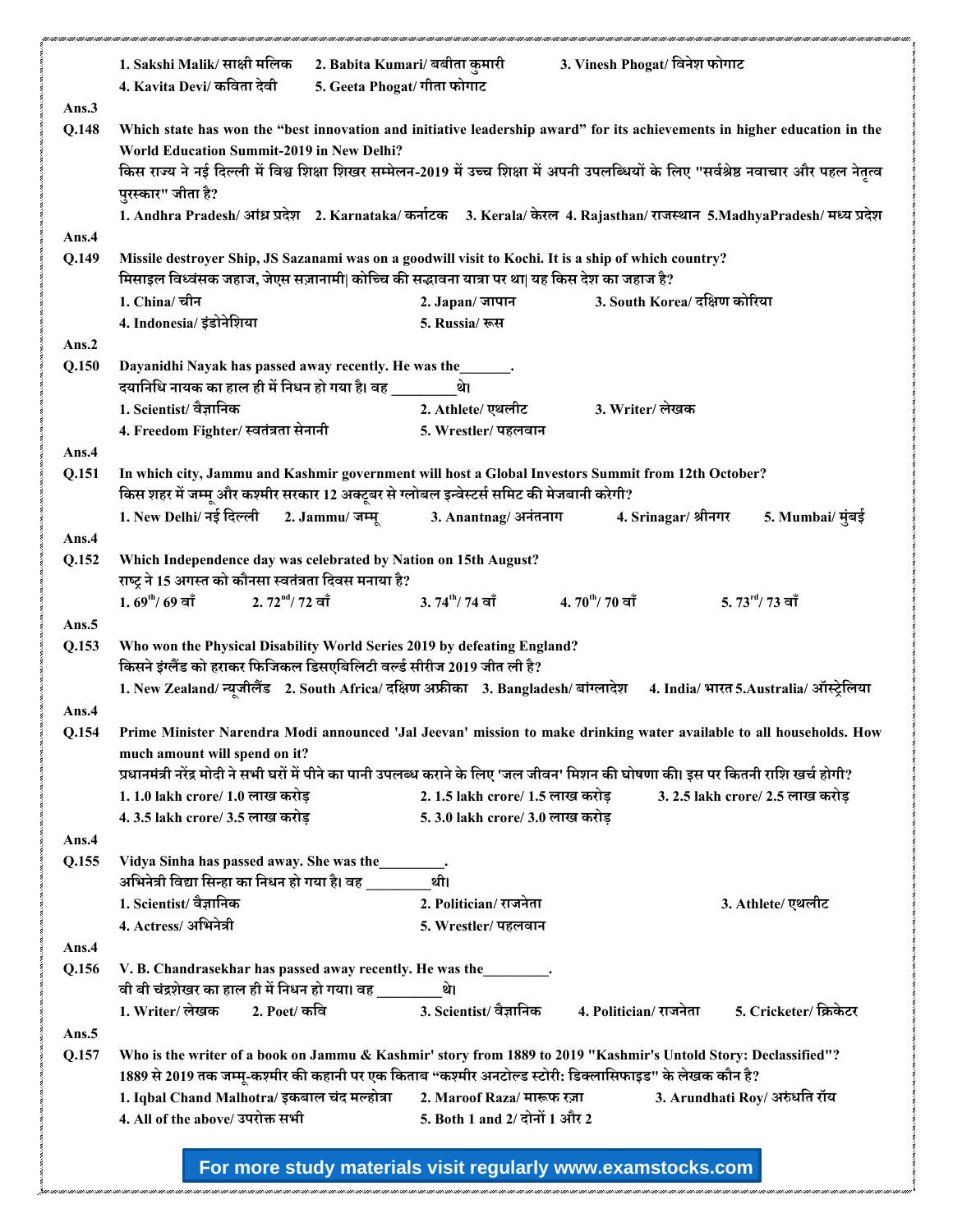| Ans.5 |                                                                                                                                                                                                              |  |  |  |
|-------|--------------------------------------------------------------------------------------------------------------------------------------------------------------------------------------------------------------|--|--|--|
| Q.158 | Panchamritham of the Palani Dandayuthaswamy temple has been granted the Geographical Identity (GI) tag. It is located<br>in which state?                                                                     |  |  |  |
|       | पलानी दंडायुथस्वामी मंदिर के पंचमृतम को भौगोलिक पहचान (जीआई) टैग दिया गया है। यह किस राज्य में स्थित है?                                                                                                     |  |  |  |
|       | 1. Andhra Pradesh/ आंध्र प्रदेश 2. Kerala/ केरल 3. Tamil Nadu/ तमिलनाडु 4. Telangana/ तेलंगाना 5. Karnataka/ कर्नाटक                                                                                         |  |  |  |
| Ans.3 |                                                                                                                                                                                                              |  |  |  |
| Q.159 | Who inaugurated Textiles Gallery at National Crafts Museum in New Delhi?                                                                                                                                     |  |  |  |
|       | किसने नई दिल्ली में राष्ट्रीय शिल्प संग्रहालय में कपड़ा गैलरी का उद्घाटन किया हैं?<br>3. Amit Shah/ अमित शाह                                                                                                 |  |  |  |
|       | 1. Raj Nath Singh/ राज नाथ सिंह<br>2. Smriti Irani/ स्मृति ईरानी<br>4. Nitin Jairam Gadkari/ नितिन जयराम गडकरी<br>5. D. V. Sadananda Gowda/ डी वी सदानंद गौड़ा                                               |  |  |  |
| Ans.2 |                                                                                                                                                                                                              |  |  |  |
| Q.160 | RPF of Indian Railways launched an Operation to identify and verify all vehicles parked in Railway premises. What is the<br>name of this operation?                                                          |  |  |  |
|       | आरपीएफ ने रेलवे परिसर में खड़े सभी वाहनों की पहचान और सत्यापन के लिए एक ऑपरेशन शुरू किया। इस ऑपरेशन का नाम क्या है?                                                                                          |  |  |  |
|       | 3. Number Plate/ नंबर प्लेट 4. UNNATI/ उन्नति<br>2. Shakti/ शक्ति<br>1. Bandar/ बंदर<br>5. YuViKa/ युवीका                                                                                                    |  |  |  |
| Ans.3 |                                                                                                                                                                                                              |  |  |  |
| Q.161 | Who was conferred with Vir Chakra on Independence Day?                                                                                                                                                       |  |  |  |
|       | किसको स्वतंत्रता दिवस पर वीर चक्र से सम्मानित किया गया?                                                                                                                                                      |  |  |  |
|       | 1. Binod Kumar/ बिनोद कुमार<br>3. B K Sinha/ बी के सिन्हा<br>2. Arvind Singh/ अरविंद सिंह                                                                                                                    |  |  |  |
| Ans.4 | 4. Abhinandan Varthaman/ अभिनन्दन वर्थमान<br>5. Abdul Karim/ अब्दुल करीम                                                                                                                                     |  |  |  |
| Q.162 | Who is the writer of a Book on Sridevi, "Sridevi: Girl Woman Superstar"?                                                                                                                                     |  |  |  |
|       | श्रीदेवी पर एक किताब, "श्रीदेवी: गर्ल वुमन सुपरस्टार" के लेखक कौन हैं?                                                                                                                                       |  |  |  |
|       | 1. Boria Majumdar/ बोरिया मजूमदार<br>2. Arun Tiwari/ अरुण तिवारी<br>3. Satyarth Nayak/ सत्यार्थ नायक                                                                                                         |  |  |  |
|       | 4. V. K. Singh/ वी के सिंह<br>5. Sanjaya Baru/ संजया बारू                                                                                                                                                    |  |  |  |
| Ans.3 |                                                                                                                                                                                                              |  |  |  |
| Q.163 | Who has launched the Swachh Survekshan 2020 (SS 2020), the fifth edition of the annual cleanliness survey?<br>किसने पांचवें वार्षिक स्वच्छता सर्वेक्षण 'स्वच्छ सर्वेक्षण 2020 (एसएस 2020)' की शुरुआत की?     |  |  |  |
|       | 1. Arjun Munda/ अर्जुन मुंडा<br>2. Prakash Javadekar/ प्रकाश जावड़ेकर<br>3. Dharmendra Pradhan/धर्मेंद्र प्रधान                                                                                              |  |  |  |
|       | 4. Hardeep Singh Puri/ हरदीप सिंह पुरी<br>5. Pralhad Joshi/ प्रहलाद जोशी                                                                                                                                     |  |  |  |
| Ans.4 |                                                                                                                                                                                                              |  |  |  |
| Q.164 | Who has launched the country's largest sanitation survey Swachh Survekshan Grameen-2019?<br>किसने देश का सबसे बड़ा स्वच्छता सर्वेक्षण स्वच्छ सर्वेक्षण ग्रामीन -2019 शुरू किया है?                           |  |  |  |
|       | 1. Gajendra Singh Shekhawat/ गजेंद्र सिंह शेखावत<br>2. Prakash Javadekar/ प्रकाश जावड़ेकर                                                                                                                    |  |  |  |
|       | 3. Dharmendra Pradhan/ धर्मेंद्र प्रधान<br>4. Hardeep Singh Puri/ हरदीप सिंह पुरी 5. Pralhad Joshi/ प्रहलाद जोशी                                                                                             |  |  |  |
| Ans.1 |                                                                                                                                                                                                              |  |  |  |
| Q.165 | How much amount has been contributed by India to the United Nations Special Purpose Trust Fund for the Resident                                                                                              |  |  |  |
|       | <b>Coordinator System?</b>                                                                                                                                                                                   |  |  |  |
|       | भारत ने रेजिडेंट कोऑर्डिनेटर सिस्टम के लिए संयुक्त राष्ट्र के विशेष प्रयोजन ट्रस्ट फंड में कितना योगदान दिया है?<br>2. Five Million/ पाँच मिलियन<br>1. Four Million/ चार मिलियन<br>3. Two Million/ दो मिलियन |  |  |  |
|       | 5. Seven Million/ सात मिलियन<br>4. One million/ एक मिलियन                                                                                                                                                    |  |  |  |
| Ans.4 |                                                                                                                                                                                                              |  |  |  |
| Q.166 | Which state government has decided to launch a new initiative '10 Hafte, 10 Baje, 10 Minute - Har Ravivar, dengue par<br>war'?                                                                               |  |  |  |
|       | किस राज्य सरकार ने एक नई पहल '10 हफ्ते, 10 बजे, 10 मिनट - हर रविवर, डेंगू पर वार' शुरू करने का फैसला किया है?                                                                                                |  |  |  |
|       | 1. Uttar Pradesh/ उत्तर प्रदेश<br>2. Pondicherry/ पांडिचेरी<br>3. Laddakh/ लद्दाख                                                                                                                            |  |  |  |
|       | 4. New Delhi/ नई दिल्ली<br>5. Madhya Pradesh/ मध्य प्रदेश                                                                                                                                                    |  |  |  |
| Ans:4 |                                                                                                                                                                                                              |  |  |  |
| Q.167 | Who was re-appointed head coach of the Indian men's cricket team?<br>किसको भारतीय पुरुष क्रिकेट टीम का मुख्य कोच बनाया गया?                                                                                  |  |  |  |
|       |                                                                                                                                                                                                              |  |  |  |
|       | For more study materials visit regularly www.examstocks.com                                                                                                                                                  |  |  |  |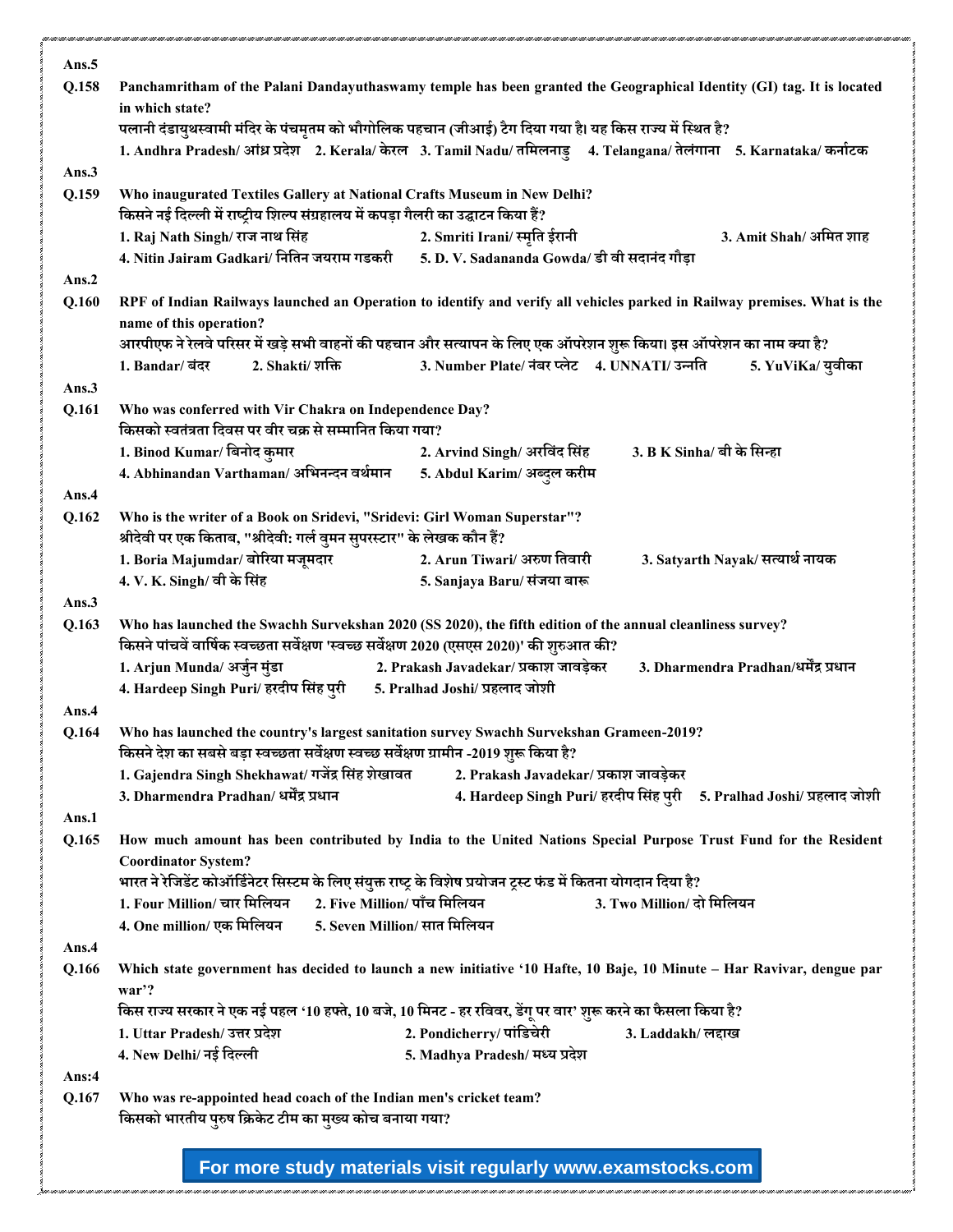|          | 1. Ravi Shastri/ रवि शास्त्री                                                                                                                                                       | 2. Virender Sehwag/ वीरेंद्र सहवाग<br>3. Sachin Tendulkar/ सचिन तेंदुलकर                                                                                                                                         |  |  |  |
|----------|-------------------------------------------------------------------------------------------------------------------------------------------------------------------------------------|------------------------------------------------------------------------------------------------------------------------------------------------------------------------------------------------------------------|--|--|--|
|          | 4. Rahul Dravid/ राहुल द्रविड़                                                                                                                                                      | 5. VVS Laxman/ वीवीएस लक्ष्मण                                                                                                                                                                                    |  |  |  |
| Ans.1    |                                                                                                                                                                                     |                                                                                                                                                                                                                  |  |  |  |
| Q.168    |                                                                                                                                                                                     | Who has won the gold medal in 86-kg junior freestyle category at Junior World Championships in Estonia?                                                                                                          |  |  |  |
|          | किसने एस्टोनिया में जूनियर वर्ल्ड चैंपियनशिप में 86 किग्रा जूनियर फ्रीस्टाइल वर्ग में स्वर्ण पदक जीता है?                                                                           |                                                                                                                                                                                                                  |  |  |  |
|          | 1. Deepak Punia/ दीपक पुनिया      2. Suraj Aswala/ सूरज असवाल                                                                                                                       | 3. Bharat Patil/ भरत पाटिल                                                                                                                                                                                       |  |  |  |
|          | 5. Dinesh/ दिनेश<br>4. Ravinder/ रविंदर                                                                                                                                             |                                                                                                                                                                                                                  |  |  |  |
| Ans.1    |                                                                                                                                                                                     |                                                                                                                                                                                                                  |  |  |  |
| Q.169    | On which day, First death anniversary of former Prime Minister Atal Bihari Vajpayee was observed?<br>किस दिन को पूर्व प्रधानमंत्री अटल बिहारी वाजपेयी की पहली पुण्यतिथि मनाई गई थी? |                                                                                                                                                                                                                  |  |  |  |
|          |                                                                                                                                                                                     |                                                                                                                                                                                                                  |  |  |  |
|          | 1.14 August/14 अगस्त                                                                                                                                                                | 2.15 August/ 15 अगस्त<br>3.16 August/16 अगस्त                                                                                                                                                                    |  |  |  |
|          | 4.17 August/17 अगस्त                                                                                                                                                                | 5.18 August/ 18 अगस्त                                                                                                                                                                                            |  |  |  |
| Ans.3    |                                                                                                                                                                                     |                                                                                                                                                                                                                  |  |  |  |
| Q.170    | <b>Institute of Medical Sciences?</b>                                                                                                                                               | In which city, Union Minister of Health and Family Welfare Dr. Harsh Vardhan inaugurated of Atal Bihari Vajpayee                                                                                                 |  |  |  |
|          |                                                                                                                                                                                     | किस शहर में केंद्रीय स्वास्थ्य और परिवार कल्याण मंत्री डॉ हर्षवर्धन ने अटल बिहारी वाजपेयी चिकित्सा विज्ञान संस्थान का उद्घाटन किया?                                                                              |  |  |  |
|          | 1. Dehradun/ देहरादुन                                                                                                                                                               | 2. Kolkata/ कोलकाता<br>3. Mumbai/ मुंबई                                                                                                                                                                          |  |  |  |
|          | 4. New Delhi/ नई दिल्ली                                                                                                                                                             | 5. Jaipur/ जयपुर                                                                                                                                                                                                 |  |  |  |
| Ans.4    |                                                                                                                                                                                     |                                                                                                                                                                                                                  |  |  |  |
| Q.171    | Who has inaugurated the "Aadi Mahotsav" at Polo Ground in Leh-Ladakh?                                                                                                               |                                                                                                                                                                                                                  |  |  |  |
|          | किसने लेह-लद्दाख के पोलो ग्राउंड में "आदि महोत्सव" का उद्घाटन किया?                                                                                                                 |                                                                                                                                                                                                                  |  |  |  |
|          | 1. Biswabhusan Harichandan/ बिस्वभूषण हरिचंदन                                                                                                                                       | 2. Satya Pal Malik/ सत्य पाल मलिक<br>3. Fagu Chauhan/ फागू चौहान                                                                                                                                                 |  |  |  |
|          | 4. Anusuiya Uikey/ अनुसुईया उइके                                                                                                                                                    | 5. Kalraj Mishra/ कलराज मिश्र                                                                                                                                                                                    |  |  |  |
| Ans.2    |                                                                                                                                                                                     |                                                                                                                                                                                                                  |  |  |  |
| Q.172    |                                                                                                                                                                                     | Which state government announced 32% reservation for STs, 13% for SCs and 27% for OBCs?                                                                                                                          |  |  |  |
|          | किस राज्य ने एसटी के लिए 32%, एससी के लिए 13% और ओबीसी के लिए 27% आरक्षण की घोषणा की है?                                                                                            |                                                                                                                                                                                                                  |  |  |  |
|          | 1. Gujarat/ गुजरात                                                                                                                                                                  | 2. Himachal Pradesh/ हिमाचल प्रदेश<br>3. Madhya Pradesh/ मध्य प्रदेश                                                                                                                                             |  |  |  |
|          | 4. Chhattisgarh/ छत्तीसगढ़                                                                                                                                                          | 5. Bihar/ बिहार                                                                                                                                                                                                  |  |  |  |
| Ans.4    |                                                                                                                                                                                     |                                                                                                                                                                                                                  |  |  |  |
| Q.173    | <b>Jaisalmer Military Station?</b>                                                                                                                                                  | Which country's Army team has comprehensively won the 5th Army International Scout Masters Competition held at                                                                                                   |  |  |  |
|          |                                                                                                                                                                                     | किस देश की सेना की टीम ने बड़े पैमाने पर जैसलमेर सैन्य स्टेशन में आयोजित 5 वीं आर्मी अंतर्राष्ट्रीय स्काउट मास्टर्स प्रतियोगिता जीती है?                                                                         |  |  |  |
|          | 1. China/ चीन<br>2. Russia/ रूस                                                                                                                                                     | 3. India/ भारत<br>4. France/ फ्रांस<br>5. Japan/ जापान                                                                                                                                                           |  |  |  |
| Ans. $3$ |                                                                                                                                                                                     |                                                                                                                                                                                                                  |  |  |  |
| Q.174    |                                                                                                                                                                                     | Renowned Novelist Rizia Rahman has passed away recently. She was from which country?                                                                                                                             |  |  |  |
|          | प्रसिद्ध उपन्यासकार रिज़िया रहमान का हाल ही में निधन हो गया है। वह किस देश से थी?                                                                                                   |                                                                                                                                                                                                                  |  |  |  |
|          | 1. Myanmar/ म्यांमार<br>2. Bhutan/ भूटान                                                                                                                                            | 3. Nepal/ नेपाल<br>4. Bangladesh/ बांग्लादेश<br>5. Maldives/ मालदीव                                                                                                                                              |  |  |  |
| Ans.4    |                                                                                                                                                                                     |                                                                                                                                                                                                                  |  |  |  |
| Q.175    |                                                                                                                                                                                     | In which city, Indian Navy would be hosting MILAN, a multilateral naval exercise, in March 2020?                                                                                                                 |  |  |  |
|          | किस शहर में भारतीय नौसेना मार्च 2020 में बहुपक्षीय नौसैनिक अभ्यास MILAN की मेजबानी करेगी?                                                                                           |                                                                                                                                                                                                                  |  |  |  |
|          | 2. Kochi/ कोच्चि<br>1. Mumbai/ मुंबई                                                                                                                                                | 3. Visakhapatnam/विशाखापत्तनम                                                                                                                                                                                    |  |  |  |
|          | 4. Chennai/ चेन्नई                                                                                                                                                                  | 5. Andaman and Nicobar Islands/ अंडमान और निकोबार द्वीप समूह                                                                                                                                                     |  |  |  |
| Ans.3    |                                                                                                                                                                                     |                                                                                                                                                                                                                  |  |  |  |
| Q.176    | Who becomes the Asian Athletics Association's Athletes Commission member?                                                                                                           |                                                                                                                                                                                                                  |  |  |  |
|          | एशियाई एथलेटिक्स एसोसिएशन के एथलीट आयोग के सदस्य कौन बने?                                                                                                                           |                                                                                                                                                                                                                  |  |  |  |
|          | 1. Praful Patel/ प्रफुल्ल पटेल                                                                                                                                                      | 3. P T Usha/ पी टी उषा<br>2. A Shuggumarran/ ए शुग्गुमर                                                                                                                                                          |  |  |  |
|          | 4. Narinder Dhruv Batra/ नरिंदर ध्रुव बत्रा                                                                                                                                         | 5. Himanta Biswa Sarma/ हिमंत बिस्वा सरमा                                                                                                                                                                        |  |  |  |
| Ans.3    |                                                                                                                                                                                     |                                                                                                                                                                                                                  |  |  |  |
| Q.177    |                                                                                                                                                                                     | In which state, first Central Institute of Chemical Engineering & Technology (CICET) will be set up?<br>किस राज्य में पहला केंद्रीय रासायनिक इंजीनियरिंग और प्रौद्योगिकी संस्थान (सीआईसीईटी) स्थापित किया जाएगा? |  |  |  |
|          |                                                                                                                                                                                     |                                                                                                                                                                                                                  |  |  |  |
|          |                                                                                                                                                                                     |                                                                                                                                                                                                                  |  |  |  |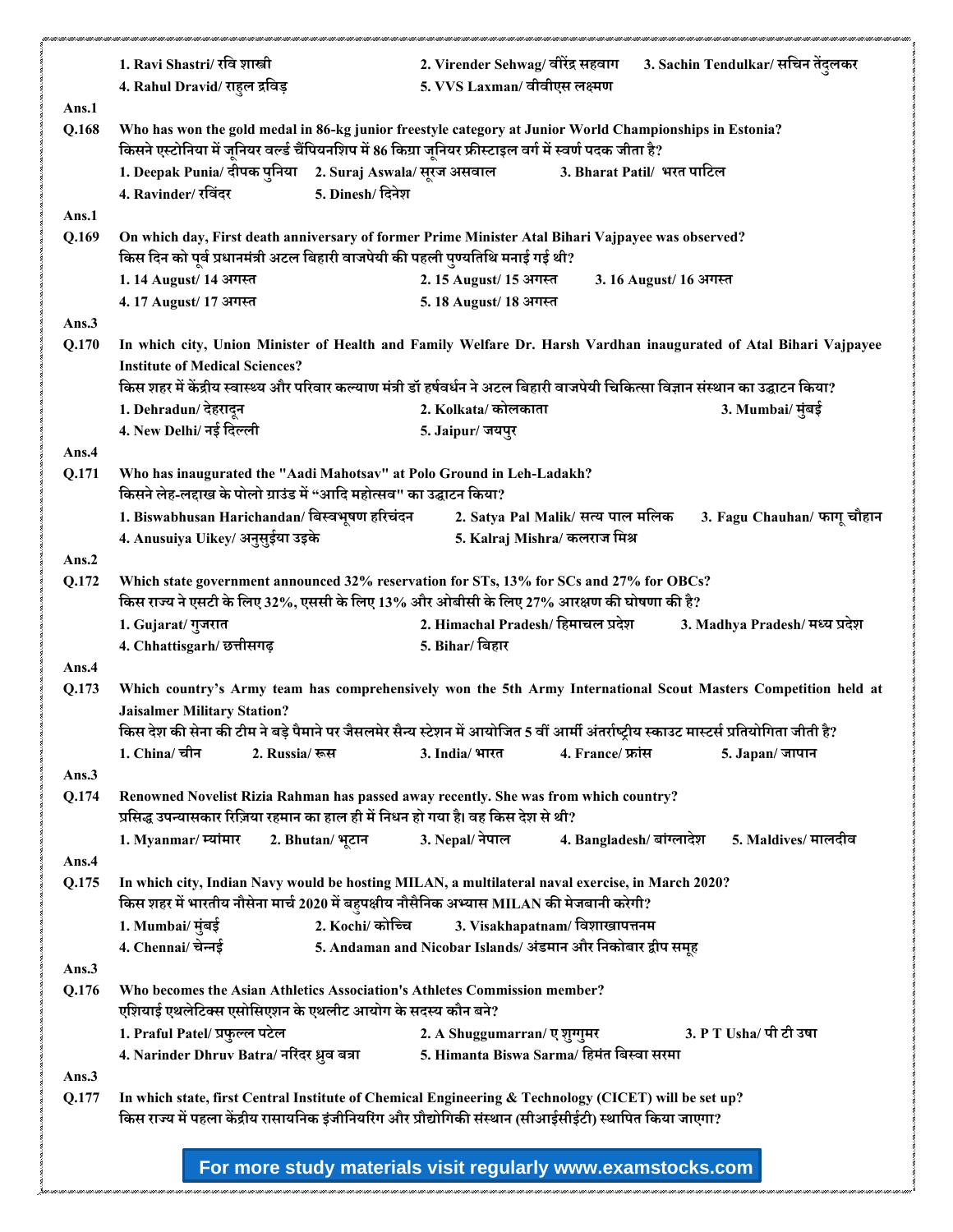|                | 1. Uttar Pradesh/ उत्तर प्रदेश                                                                                                                                                                                   | 2. Madhya Pradesh/ मध्य प्रदेश                              |                                | 3. Gujarat/गुजरात              |
|----------------|------------------------------------------------------------------------------------------------------------------------------------------------------------------------------------------------------------------|-------------------------------------------------------------|--------------------------------|--------------------------------|
|                | 4. Andhra Pradesh/ आंध्र प्रदेश                                                                                                                                                                                  | 5. Telangana/ तेलंगाना                                      |                                |                                |
| Ans.3          |                                                                                                                                                                                                                  |                                                             |                                |                                |
| Q.178          | In which city, World Skills International Competition was held?<br>किस शहर में विश्व कौशल अंतर्राष्ट्रीय प्रतियोगिता आयोजित हुई?                                                                                 |                                                             |                                |                                |
|                | 1. Tokyo, Japan/ टोक्यो, जापान                                                                                                                                                                                   | 2. Kazan, Russia/ कज़ान, रूस                                |                                | 3. Beijing, China/ बीजिंग, चीन |
|                | 4. India, New Delhi/ भारत, नई दिल्ली                                                                                                                                                                             | 5. Seoul, South Korea/ सियोल, दक्षिण कोरिया                 |                                |                                |
|                |                                                                                                                                                                                                                  |                                                             |                                |                                |
| Ans.2<br>Q.179 | Hima Das and Mohammad Anas have won a gold medal each in men's and women's 300m at the Athleticky Mitink Reiter                                                                                                  |                                                             |                                |                                |
|                | event. It was held in which country?                                                                                                                                                                             |                                                             |                                |                                |
|                | हिमा दास और मोहम्मद अनस ने एथलेटिकी मिटिनेक रीटर स्पर्धा में महिला और पुरुष 300 मीटर में स्वर्ण पदक जीते। यह किस देश में आयोजित                                                                                  |                                                             |                                |                                |
|                | किया गया था?                                                                                                                                                                                                     |                                                             |                                |                                |
|                | 1. Kenya/ केन्या<br>2. Togo/ टोगो                                                                                                                                                                                | 3. Ghana/ घाना                                              | 4. Czech Republic/ चेक गणराज्य | 5. Niger/ नाइजर                |
| Ans.4          |                                                                                                                                                                                                                  |                                                             |                                |                                |
| Q.180          | Which state government will set up Atal Bihari Vajpayee residential schools for children of labourers in all 18 divisions of                                                                                     |                                                             |                                |                                |
|                | the state?                                                                                                                                                                                                       |                                                             |                                |                                |
|                | कौनसी राज्य सरकार राज्य के सभी 18 मंडलों में मजदूरों के बच्चों के लिए अटल बिहारी वाजपेयी आवासीय विद्यालय स्थापित करेगी?                                                                                          |                                                             |                                |                                |
|                | 1. Uttar Pradesh/ उत्तर प्रदेश                                                                                                                                                                                   | 2. Rajasthan/ राजस्थान                                      | 3. Chhattisgarh/ छत्तीसगढ़     |                                |
|                | 4. Meghalaya/ मेघालय                                                                                                                                                                                             | 5. Tamil Nadu/ तमिलनाड़                                     |                                |                                |
| Ans.1          |                                                                                                                                                                                                                  |                                                             |                                |                                |
| Q.181          | Who inaugurated an international conference on teacher education in New Delhi?<br>किस ने नई दिल्ली में शिक्षक शिक्षा पर एक अंतर्राष्ट्रीय सम्मेलन का उद्घाटन किया?                                               |                                                             |                                |                                |
|                | 1. Raj Nath Singh/ राज नाथ सिंह                                                                                                                                                                                  | 2. Ramesh Pokhriyal 'Nishank'/ रमेश पोखरियाल 'निशंक'        |                                | 3. Amit Shah/ अमित शाह         |
|                | 4. Nitin Jairam Gadkari/ नितिन जयराम गडकरी                                                                                                                                                                       | 5. D. V. Sadananda Gowda/ डी वी सदानंद गौड़ा                |                                |                                |
| Ans.2          |                                                                                                                                                                                                                  |                                                             |                                |                                |
| Q.182          | What is the name of world's biggest project for teacher training under which more than 42 lakh teachers will be trained?                                                                                         |                                                             |                                |                                |
|                | शिक्षक प्रशिक्षण के लिए विश्व की सबसे बड़ी परियोजना का नाम क्या है, जिसके तहत 42 लाख से अधिक शिक्षकों को प्रशिक्षित किया जाएगा?                                                                                  |                                                             |                                |                                |
|                | 1. STRIVE/ स्ट्राइव<br>2. SWAYAM/ स्वयम                                                                                                                                                                          | 3. NISHTHA/ निष्ठां                                         | 4. SANKALP/ संकल्प             | 5. NRLM/ एनआरएलएम              |
| Ans.3          |                                                                                                                                                                                                                  |                                                             |                                |                                |
| Q.183          | In which state, first Central Institute of Chemical Engineering & Technology (CICET) will be set up?<br>किस राज्य में पहला केंद्रीय रासायनिक इंजीनियरिंग और प्रौद्योगिकी संस्थान (सीआईसीईटी) स्थापित किया जाएगा? |                                                             |                                |                                |
|                | 1. Uttar Pradesh/ उत्तर प्रदेश                                                                                                                                                                                   | 2. Madhya Pradesh/ मध्य प्रदेश                              |                                | 3. Gujarat/ गुजरात             |
|                | 4. Andhra Pradesh/ आंध्र प्रदेश                                                                                                                                                                                  | 5. Telangana/ तेलंगाना                                      |                                |                                |
| Ans. $3$       |                                                                                                                                                                                                                  |                                                             |                                |                                |
| Q.184          | Virgil van Dijk won the UEFA Men's Player of the Year award. He is from which country?                                                                                                                           |                                                             |                                |                                |
|                | विर्गिल वैन डीजक ने यूईएफए मेन्स प्लेयर ऑफ द ईयर का पुरस्कार जीता। वह किस देश से है?                                                                                                                             |                                                             |                                |                                |
|                | 1. Netherlands/ नीदरलैंड                                                                                                                                                                                         | 2. Australia/ ऑस्ट्रेलिया                                   | 3. France/ फ्रांस              |                                |
|                | 4. Croatia/ क्रोएशिया                                                                                                                                                                                            | 5. Russia/ रूस                                              |                                |                                |
| Ans:1          |                                                                                                                                                                                                                  |                                                             |                                |                                |
| Q.185          | Lucy Bronze won the UEFA Women's Player of the Year award. She is from which country?                                                                                                                            |                                                             |                                |                                |
|                | लूसी ब्रॉन्ज ने यूईएफए वुमेन्स प्लेयर ऑफ द ईयर का पुरस्कार जीता। वह किस देश से है?                                                                                                                               |                                                             |                                |                                |
|                | 1. Netherlands/ नीदरलैंड                                                                                                                                                                                         | 2. UK/ यूके                                                 | 3. France/ फ्रांस              |                                |
|                | 4. Croatia/ क्रोएशिया                                                                                                                                                                                            | 5. Russia/ रूस                                              |                                |                                |
| Ans:           | $\mathbf{2}$                                                                                                                                                                                                     |                                                             |                                |                                |
| Q.186          | राष्ट्रीय सांख्यिकी कार्यालय (एनएसओ), सांख्यिकी और कार्यक्रम कार्यान्वयन मंत्रालय ने 2019-20 की पहली तिमाही (अप्रैल-जून) Q1 के लिए                                                                               |                                                             |                                |                                |
|                | सकल घरेलू उत्पाद (जीडीपी) का अनुमान ____________ जारी किया है।                                                                                                                                                   |                                                             |                                |                                |
|                | राष्ट्रीय सांख्यिकी कार्यालय (एनएसओ), सांख्यिकी और कार्यक्रम कार्यान्वयन मंत्रालय ने 2019-20 की पहली तिमाही (अप्रैल-जून) Q1 के लिए                                                                               |                                                             |                                |                                |
|                | सकल घरेलू उत्पाद (जीडीपी) का अनुमान _______ जारी किया है।                                                                                                                                                        |                                                             |                                |                                |
|                | 1.5.3%<br>$2.5.2\%$                                                                                                                                                                                              | $3.5.1\%$<br>$4.5.0\%$<br>5.5.4%                            |                                |                                |
| Ans: $4$       |                                                                                                                                                                                                                  |                                                             |                                |                                |
|                |                                                                                                                                                                                                                  |                                                             |                                |                                |
|                |                                                                                                                                                                                                                  | For more study materials visit regularly www.examstocks.com |                                |                                |
|                |                                                                                                                                                                                                                  |                                                             |                                |                                |

r i ann i ann i ann i ann i ann i ann i ann i ann i ann i ann i ann i ann i ann i ann i ann i ann i ann i ann i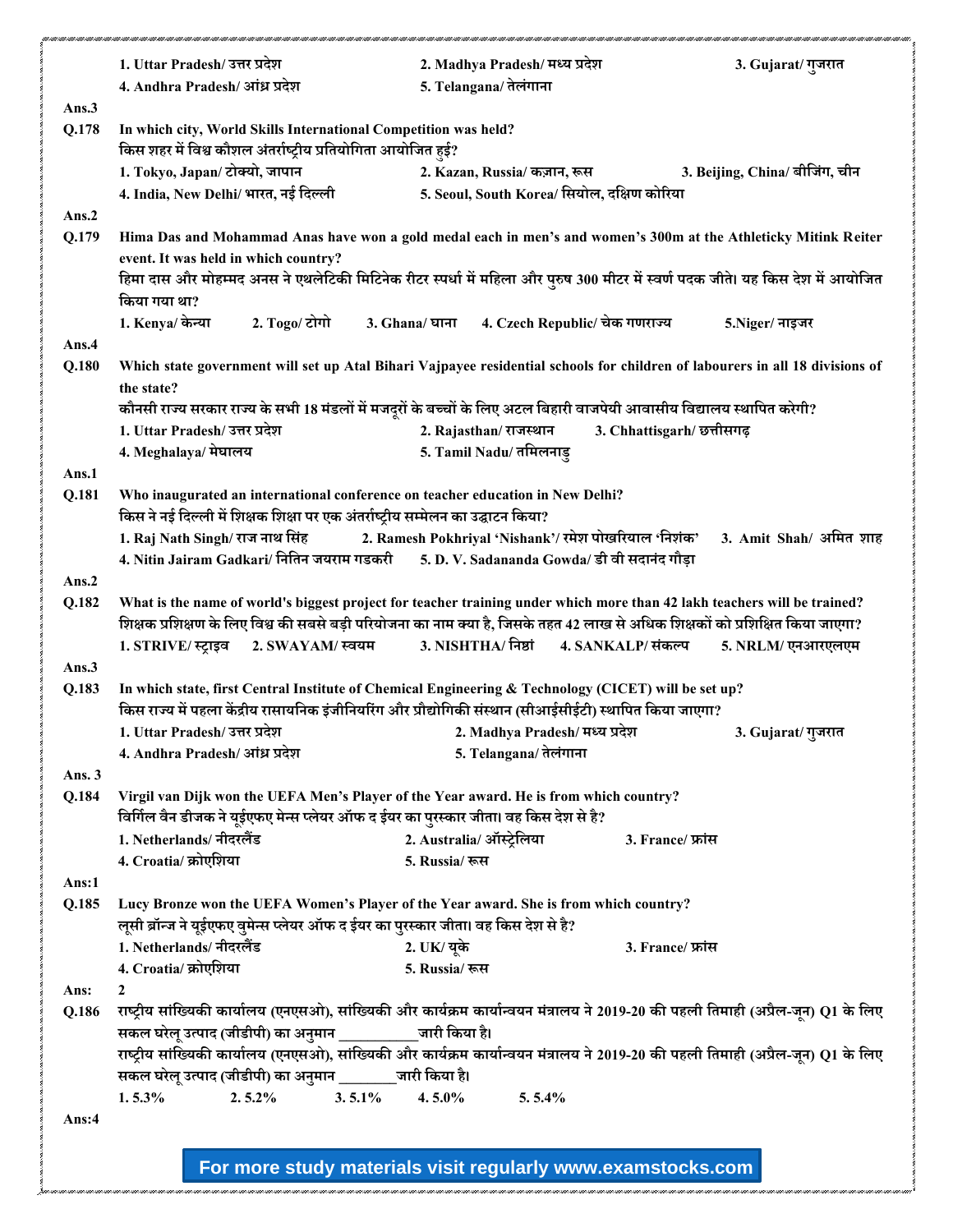| Q.187    | India Ratings and Research has revised its projection of the India's GDP growth in financial year 2019-20 to _________.<br>इंडिया रेटिग्स एंड रिसर्च ने वित्त वर्ष 2019-20 में भारत की जीडीपी वृद्धि के अपने अनुमान को संशोधित कर _________कर दिया है। |
|----------|--------------------------------------------------------------------------------------------------------------------------------------------------------------------------------------------------------------------------------------------------------|
|          | $5.6.1\%$<br>1.6.4%<br>$2.6.5\%$<br>$3.6.7\%$<br>$4.6.3\%$                                                                                                                                                                                             |
| Ans: $3$ |                                                                                                                                                                                                                                                        |
| Q.188    | In which city, Gorewada International Zoo is located?<br>किस शहर में गोरेवाड़ा अंतर्राष्ट्रीय चिड़ियाघर स्थित है?                                                                                                                                      |
|          | 1. Kanpur/ कानपुर 2. Nagpur/ नागपुर 3. Hyderabad/ हैदराबाद 4. Jaipur/ जयपुर 5. Haridwar/ हरिद्वार                                                                                                                                                      |
| Ans: $2$ |                                                                                                                                                                                                                                                        |
| Q.189    | In which city, President Ram Nath Kovind inaugurated the underground 'Bunker Museum'?                                                                                                                                                                  |
|          | किस शहर में राष्ट्रपति राम नाथ कोविंद ने भूमिगत 'बंकर संग्रहालय' का उद्घाटन किया?                                                                                                                                                                      |
|          | 1. Mumbai/ मुंबई 2. New Delhi/ नई दिल्ली 3. Kolkata/ कोलकाता<br>4. Jaipur/ जयपुर                                                                                                                                                                       |
|          | 5. Bhopal/ जयपुर                                                                                                                                                                                                                                       |
|          | Ans. 1                                                                                                                                                                                                                                                 |
| Q.190    | Which country has won the gold at the Under 12 Asian Tennis Team championship held in Kazakhstan?                                                                                                                                                      |
|          | किस देश ने कजाकिस्तान में आयोजित अंडर 12 एशियाई टेनिस टीम चैम्पियनशिप में स्वर्ण पदक जीता है?                                                                                                                                                          |
|          | 2. India/ भारत 3. Netherland/ नीदरलैंड 4. Australia/ ऑस्ट्रेलिया 5. Poland/ पोलैंड<br>1. New Zealand/ न्यूजीलैंड                                                                                                                                       |
| Ans. 2   |                                                                                                                                                                                                                                                        |
| Q.191    | Neelum Sharma has passed away recently. She was the______.                                                                                                                                                                                             |
|          | नीलम शर्मा का हाल ही में निधन हो गया। वह<br>थी।                                                                                                                                                                                                        |
|          | 1. Poet/ कवि<br>2. Politician/ राजनेता<br>3. Scientist/ वैज्ञानिक<br>4. Anchor/ एंकर<br>5. Athlete/ एथलीट                                                                                                                                              |
| Ans. 4   |                                                                                                                                                                                                                                                        |
| Q.192    | Damodar Ganesh Bapat has passed away recently. He was the                                                                                                                                                                                              |
|          | दामोदर गणेश बापट का हाल ही में निधन हो गया। वह ______थे।                                                                                                                                                                                               |
|          | 1. Social Worker/ सामाजिक कार्यकर्ता<br>3. Scientist/ वैज्ञानिक<br>2. Politician/ राजनेता                                                                                                                                                              |
|          | 5. Athlete/ एथलीट<br>4. Anchor/ एंकर                                                                                                                                                                                                                   |
| Ans. 1   |                                                                                                                                                                                                                                                        |
| Q.193    | Jaitapur nuclear power project is being built in with the partnership of which country?                                                                                                                                                                |
|          | जैतापुर परमाणु ऊर्जा परियोजना किस देश की साझेदारी से बनाई जा रही है?                                                                                                                                                                                   |
|          | 2. Japan/ जापान 3. Germany/ जर्मनी<br>5. China/ चीन<br>1. Russia/ रूस<br>4. France/ फ्रांस                                                                                                                                                             |
| Ans. 4   |                                                                                                                                                                                                                                                        |
| Q.194    | Which edition of G7 summit was held in Biarritz, France?                                                                                                                                                                                               |
|          | जी 7 शिखर सम्मेलन का कौन सा संस्करण बिअरिट्ज़, फ्रांस में आयोजित हुआ?                                                                                                                                                                                  |
|          | 2. $43^{\text{rd}}$ / $43 \text{ } \text{at}$ 3. $45^{\text{th}}$ / $45 \text{ } \text{at}$<br>$4.44^{\text{th}}$ / 44 बां 5.46 <sup>th</sup> / 46 बाँ<br>$1.42^{\rm nd}$ / 42 वां                                                                     |
|          |                                                                                                                                                                                                                                                        |
| Ans. 3   |                                                                                                                                                                                                                                                        |
| Q.195    | Which state government launched a "School Fagadaba" scheme to improve the infrastructure of government schools in the                                                                                                                                  |
|          | state?                                                                                                                                                                                                                                                 |
|          | किस राज्य सरकार ने राज्य के सरकारी स्कूलों के बुनियादी ढांचे में सुधार के लिए एक "स्कूल फगदाबा" योजना शुरू की?                                                                                                                                         |
|          | 1. Mizoram/ मिजोरम<br>2. Meghalaya/ मेघालय<br>3. Manipur/ मणिपुर<br>5. Nagaland/ नागालैंड<br>4. Assam/ असम                                                                                                                                             |
| Ans. $3$ |                                                                                                                                                                                                                                                        |
| Q.196    | Which day was observed as World Humanitarian Day?                                                                                                                                                                                                      |
|          | किस दिन को विश्व मानवतावादी दिवस के रूप में मनाया गया?                                                                                                                                                                                                 |
|          | 1.15 August/ 15 अगस्त<br>2.17 August/ 17 अगस्त<br>3. 20 August/ 20 अगस्त<br>4. 19 August/ 19 अगस्त 5. 12 August/ 12 अगस्त                                                                                                                              |
| Ans. 4   |                                                                                                                                                                                                                                                        |
| Q.197    | Which day was observed as world photography day?                                                                                                                                                                                                       |
|          | किस दिन को विश्व फोटोग्राफी दिवस के रूप में मनाया गया?                                                                                                                                                                                                 |
|          | 1.20 August/ 20 अगस्त<br>2.19 August/ 19 अगस्त<br>3. 18 August/ 18 अगस्त                                                                                                                                                                               |
|          | 4.17 August/17 अगस्त<br>5.15 August/ 15 अगस्त                                                                                                                                                                                                          |
| Ans. 2   |                                                                                                                                                                                                                                                        |
|          |                                                                                                                                                                                                                                                        |
| Q.198    | In which city, 5th Meeting of India-Nepal Joint Commission was held?                                                                                                                                                                                   |
|          | किस शहर में भारत-नेपाल संयुक्त आयोग की 5 वीं बैठक आयोजित हुई?                                                                                                                                                                                          |
|          |                                                                                                                                                                                                                                                        |
|          |                                                                                                                                                                                                                                                        |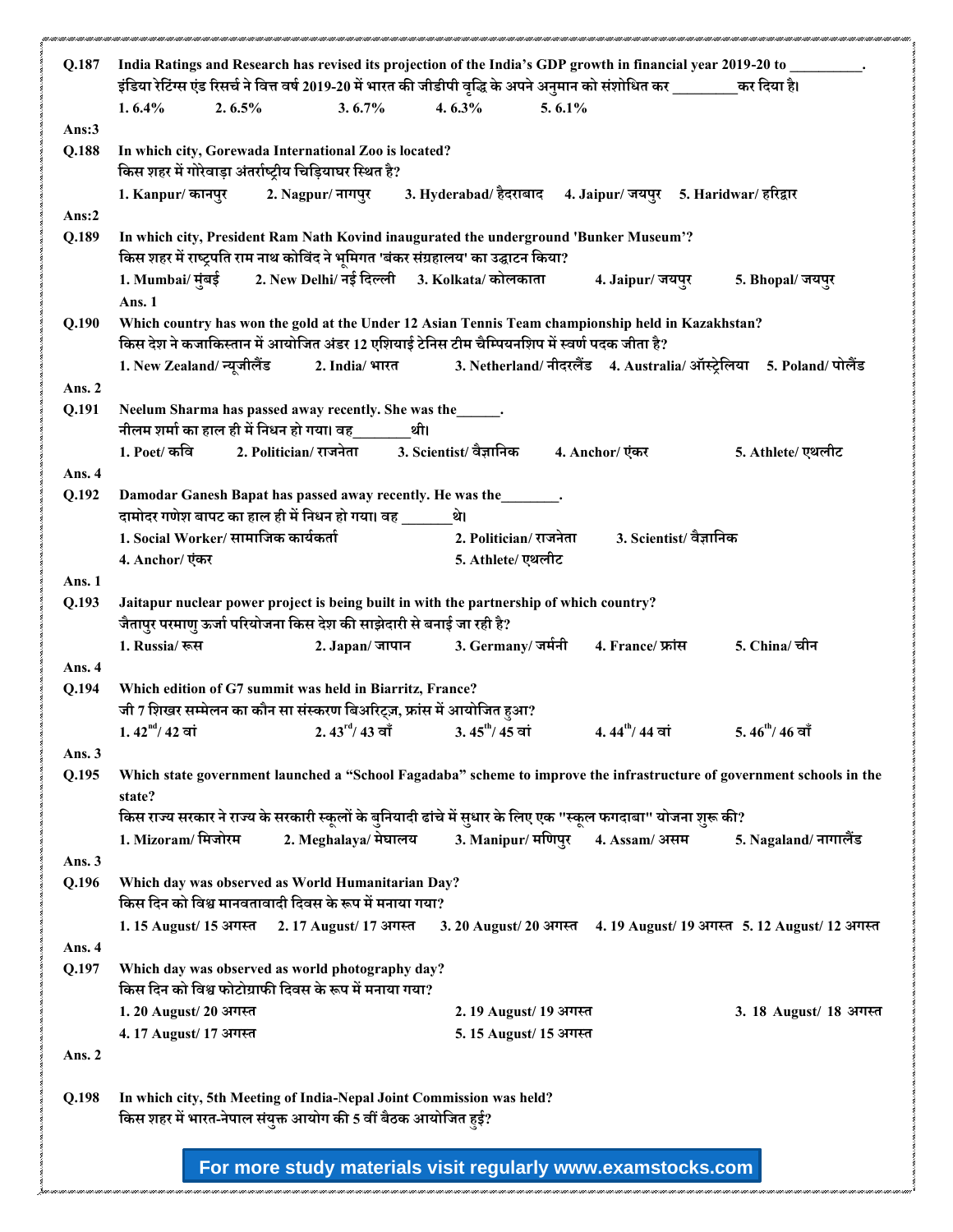|               | 1. Dehradun/ देहरादून                                                                                                                                                                                                                         | 2. Mumbai/ मुंबई                    | 3. New Delhi/ नई दिल्ली                                                               |  |  |
|---------------|-----------------------------------------------------------------------------------------------------------------------------------------------------------------------------------------------------------------------------------------------|-------------------------------------|---------------------------------------------------------------------------------------|--|--|
|               | 4. Kathmandu/ काठमांडू                                                                                                                                                                                                                        | 5. Lalitpur/ ललितपुर                |                                                                                       |  |  |
| Ans. 4        |                                                                                                                                                                                                                                               |                                     |                                                                                       |  |  |
| Q.197         | Which country commemorated the loss of 1st glacier "Okjokull", lost due to climate change?                                                                                                                                                    |                                     |                                                                                       |  |  |
|               | किस देश ने जलवायु परिवर्तन के कारण खत्म हुए पहले ग्लेशियर "ओक्जोकुल" के लिए स्मरणोत्सव मनाया?                                                                                                                                                 |                                     |                                                                                       |  |  |
|               | 1. Iceland/ आइसलैंड                                                                                                                                                                                                                           |                                     | 2. Greenland/ ग्रीनलैंड 3. Canada/ कनाडा 4. Ireland/ आयरलैंड<br>5. Portugal/ पूर्तगाल |  |  |
| Ans. 1        |                                                                                                                                                                                                                                               |                                     |                                                                                       |  |  |
| Q.198         | Union Home Ministry has fixed the retirement age of all Central Armed Police Force (CAPF) personnel at_______.<br>केंद्रीय गृह मंत्रालय ने सभी केंद्रीय सशस्त्र पुलिस बल (सीएपीएफ) के कर्मियों की सेवानिवृत्ति की आयु _______निर्धारित की है। |                                     |                                                                                       |  |  |
|               | 1. 60 Years/ 60 वर्ष                                                                                                                                                                                                                          |                                     | 2.59 Years/ 59 वर्ष 3.62 Years/ 62 वर्ष 4.65 Years/ 65 वर्ष 5.58 Years/ 58 वर्ष       |  |  |
| Ans. 1        |                                                                                                                                                                                                                                               |                                     |                                                                                       |  |  |
| Q.199         | Jagannath Mishra has passed away recently. He was the Former Chief Minister of which state?<br>जगन्नाथ मिश्रा का हाल ही में निधन हो गया। वह किस राज्य के मुख्यमंत्री थे?                                                                      |                                     |                                                                                       |  |  |
|               | 1. Andhra Pradesh/ आंध्र प्रदेश                                                                                                                                                                                                               |                                     | 2. Bihar/ बिहार 3. Madhya Pradesh/ मध्य प्रदेश                                        |  |  |
|               | 4. Kerala/ केरल                                                                                                                                                                                                                               | 5.TamilNadu/ तमिलनाडु               |                                                                                       |  |  |
| Ans. 2        |                                                                                                                                                                                                                                               |                                     |                                                                                       |  |  |
| Q.200         | Ranjit Guru has passed away recently. He was the ________.<br>रंजीत गुरु का हाल ही में निधन हो गया है। वह________थे।                                                                                                                          |                                     |                                                                                       |  |  |
|               | 2. Journalist/ पत्रकार<br>1. Athlete/ एथलीट                                                                                                                                                                                                   |                                     | 3. Wrestler/ पहलवान        4. Politician/ राजनेता<br>5. Cricket/ क्रिकेट              |  |  |
| Ans. 2        |                                                                                                                                                                                                                                               |                                     |                                                                                       |  |  |
| Q.201         | Mohammed Zahur Khayyam has passed away recently. He was the ________.                                                                                                                                                                         |                                     |                                                                                       |  |  |
|               | मोहम्मद जहूर ख़य्याम का हाल ही में निधन हो गया। वह ___________थे।                                                                                                                                                                             |                                     |                                                                                       |  |  |
|               | 1. Politician/ राजनेता 2. Athlete/ एथलीट 3. Music Composer/ संगीत संगीतकार 4. Writer/ लेखक                                                                                                                                                    |                                     | 5. Scientist/ वैज्ञानिक                                                               |  |  |
| Ans. $3$      |                                                                                                                                                                                                                                               |                                     |                                                                                       |  |  |
| Q.202         | From which state, Former Prime Minister Manmohan Singh was elected unopposed to the Rajya Sabha?                                                                                                                                              |                                     |                                                                                       |  |  |
|               | किस राज्य से पूर्व प्रधानमंत्री मनमोहन सिंह को राज्यसभा के लिए निर्विरोध चुना गया?                                                                                                                                                            |                                     |                                                                                       |  |  |
|               | 1. Uttar Pradesh/ उत्तर प्रदेश<br>2. Chhattisgarh/ छत्तीसगढ़                                                                                                                                                                                  |                                     | 3. Madhya Pradesh/ मध्य प्रदेश                                                        |  |  |
|               | 4. Rajasthan/ राजस्थान                                                                                                                                                                                                                        | 5. Andhra Pradesh/ आंध्र प्रदेश     |                                                                                       |  |  |
| Ans. 4        |                                                                                                                                                                                                                                               |                                     |                                                                                       |  |  |
| Q.203         | A government-appointed task force set up to formulate a new direct tax code to replace the existing Income Tax Act                                                                                                                            |                                     |                                                                                       |  |  |
|               | submitted its report to Finance Minister Nirmala Sitharaman. Who was the convenor?                                                                                                                                                            |                                     |                                                                                       |  |  |
|               | मौजूदा आयकर अधिनियम को बदलने के लिए एक नया प्रत्यक्ष कर कोड तैयार करने के लिए सरकार द्वारा नियुक्त एक टास्क फोर्स ने अपनी रिपोर्ट                                                                                                             |                                     |                                                                                       |  |  |
|               | वित्त मंत्री निर्मला सीतारमण को सौंपी। संयोजक कौन था?                                                                                                                                                                                         |                                     |                                                                                       |  |  |
|               | 1. Akhilesh Ranjan/अखिलेश रंजन                                                                                                                                                                                                                | 2. Girish Ahuja/ गिरीश आहजा         | 3. Rajiv Memani/ राजीव मेमानी                                                         |  |  |
|               | 4. Mukesh Patel/ मुकेश पटेल                                                                                                                                                                                                                   | 5. Mansi Kedia/ मानसी केडिया        |                                                                                       |  |  |
| <b>Ans. 1</b> |                                                                                                                                                                                                                                               |                                     |                                                                                       |  |  |
| Q.204         | Who is the Army Chief of Pakistan?                                                                                                                                                                                                            |                                     |                                                                                       |  |  |
|               | पाकिस्तान के सेना प्रमुख कौन हैं?                                                                                                                                                                                                             |                                     |                                                                                       |  |  |
|               | 1. Qamar Javed Bajwa/ क़मर जावेद बाजवा                                                                                                                                                                                                        | 2. Arif Alvi/ आरिफ अल्वी            | 3. Sadiq Sanjrani/ सादिक संजरानी                                                      |  |  |
|               | 4. Asif Saeed Khan Khosa/ आसिफ सईद खान खोसा                                                                                                                                                                                                   | 5. Sohail Mahmood/ सोहेल महमूद      |                                                                                       |  |  |
| <b>Ans. 1</b> |                                                                                                                                                                                                                                               |                                     |                                                                                       |  |  |
| Q.205         | What is the name of President of Zambia?<br>जाम्बिया के राष्ट्रपति का नाम क्या है?                                                                                                                                                            |                                     |                                                                                       |  |  |
|               | 1. Edgar Chagwa Lungu/ एडगर चगवा लुंगु                                                                                                                                                                                                        | 2. Emmanuel Macron/ इमैनुएल मैक्रॉन |                                                                                       |  |  |
|               | 3. Frank-Walter Steinmeier/ फ्रैंक-वाल्टर स्टीनमीयर                                                                                                                                                                                           |                                     | 4. Gitanas Nauseda/ गीतानास नौसेदा 5. Pedro Sanchez/ पेड्रो सांचेज़                   |  |  |
| Ans. 1        |                                                                                                                                                                                                                                               |                                     |                                                                                       |  |  |
|               |                                                                                                                                                                                                                                               |                                     |                                                                                       |  |  |
| Q.206         | Union Minister of Civil Aviation Hardeep Singh Puri announced that the Hollongi Airport will be completed by March 31,<br>2022. It is located in which state?                                                                                 |                                     |                                                                                       |  |  |
|               | केंद्रीय नागरिक उड्डयन मंत्री हरदीप सिंह पुरी ने घोषणा की कि होलोंगी हवाई अड्डा 31 मार्च 2022 तक पूरा हो जाएगा। यह किस राज्य में स्थित है?                                                                                                    |                                     |                                                                                       |  |  |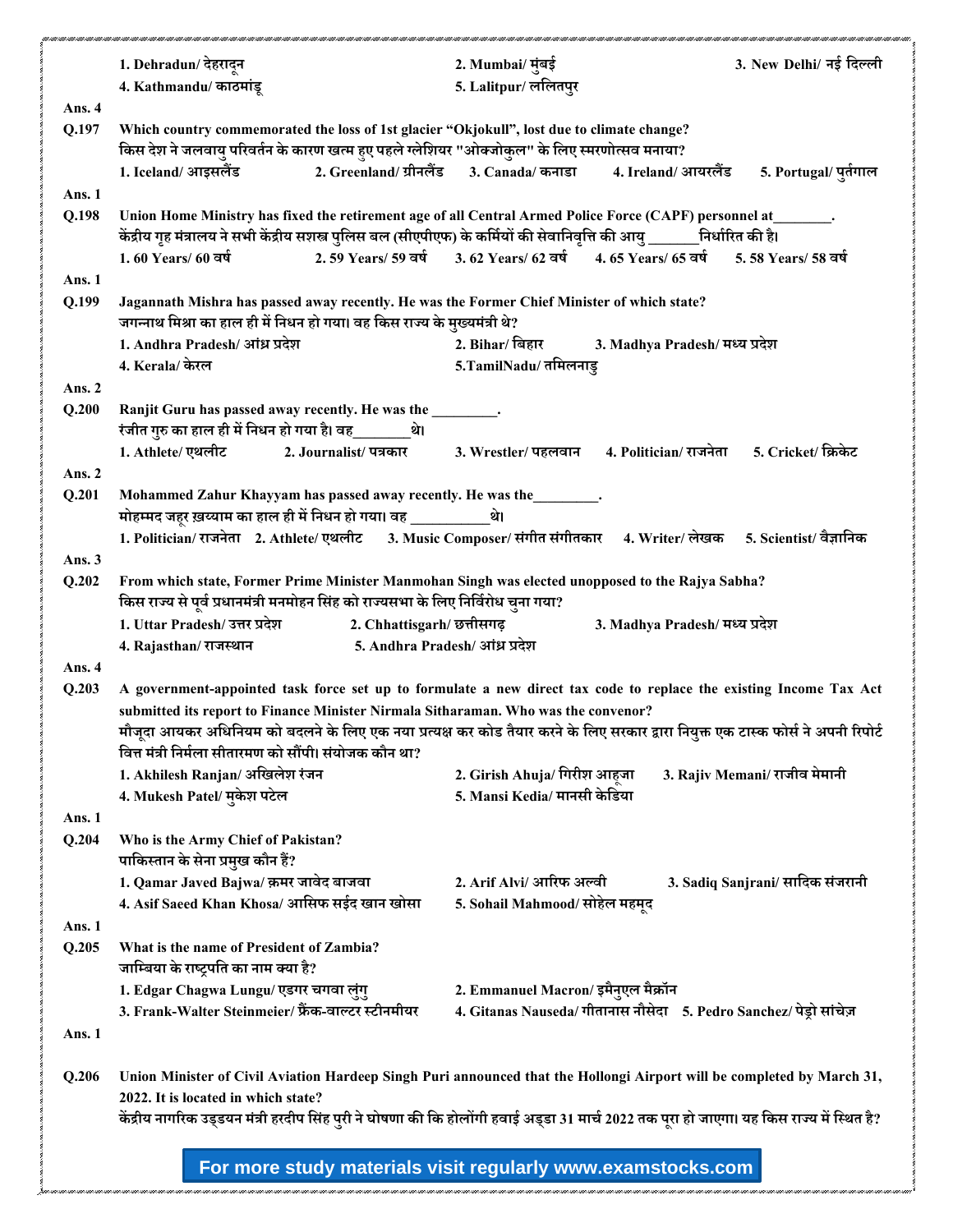|               | 3. Meghalaya/ मेघालय<br>1. Arunachal Pradesh/अरुणाचल प्रदेश<br>2. Andhra Pradesh/ आंध्र प्रदेश<br>4. Sikkim/ सिक्किम<br>5. Kerala/ केरल                                                                            |  |  |  |
|---------------|--------------------------------------------------------------------------------------------------------------------------------------------------------------------------------------------------------------------|--|--|--|
| Ans. 1        |                                                                                                                                                                                                                    |  |  |  |
| Q.207         | In which country, 'India Day' organised to promote different aspects of Indian Cultural Diversity?<br>किस देश में 'भारत दिवस' का आयोजन भारतीय सांस्कृतिक विविधता के विभिन्न पहलुओं को बढ़ावा देने के लिए किया गया? |  |  |  |
|               | 1. Singapore/ सिंगापुर<br>5. Russia/ रूस                                                                                                                                                                           |  |  |  |
| Ans. 4        |                                                                                                                                                                                                                    |  |  |  |
| Q.208         | Which day was observed as International Day of Remembrance and Tribute to the Victims of Terrorism?<br>किस दिन को आतंकवाद के पीड़ितों के लिए<br>अंतर्राष्ट्रीय स्मरण और श्रद्धांजलि दिवस के रूप में मनाया गया?     |  |  |  |
|               | 3. 21 August/ 21 अगस्त 4. 18 August/ 18 अगस्त 5. 17 August/ 17 अगस्त<br>1. 19 August/ 19 अगस्त 2. 20 August/ 20 अगस्त                                                                                              |  |  |  |
| Ans. 3        |                                                                                                                                                                                                                    |  |  |  |
| Q.209         | In which city, National Conference of Tourism Ministers concluded?<br>किस शहर में पर्यटन मंत्रियों का राष्ट्रीय सम्मेलन संपन्न हुआ?                                                                                |  |  |  |
|               | 1. Jaipur/ जयपुर 2. Kolkata/ कोलकाता 3. Mumbai/ मुंबई<br>4. New Delhi/ नई दिल्ली<br>5. Hyderabad/ हैदराबाद                                                                                                         |  |  |  |
| Ans. 4        |                                                                                                                                                                                                                    |  |  |  |
| Q.210         | Niranjan Singh Tasneem has passed away recently. He was the ________.<br>निरंजन सिंह तसनीम का हाल ही में निधन हो गया है। वह ________<br>थे।                                                                        |  |  |  |
|               | 3. Politician/ राजनेता<br>1. Athlete/ एथलीट 2. Writer/ एथलीट<br>4. Actor/ अभिनेता<br>5. Poet/ कवि                                                                                                                  |  |  |  |
| Ans. $2$      |                                                                                                                                                                                                                    |  |  |  |
| Q.211         | Who has been appointed as the President of Paytm?<br>किसे पेटीएम के अध्यक्ष के रूप में नियुक्त किया गया है?                                                                                                        |  |  |  |
|               | 1. Rajiv Kumar/ राजीव कुमार 2. Sarada Kumar Hota/ शारदा कुमार होटा<br>3. Ravinder Takkar/ रविंदर टक्कर                                                                                                             |  |  |  |
|               | 4. Madhur Deora/ मधुर देवड़ा 5. V. K. Johri/ वी के जौहरी                                                                                                                                                           |  |  |  |
| Ans. 4        |                                                                                                                                                                                                                    |  |  |  |
| Q.212         | Who has been appointed as the MD and CEO of Idea-Vodafone?<br>किसको आइडिया-वोडाफोन के एमडी और सीईओ के रूप में नियुक्त किया गया है?                                                                                 |  |  |  |
|               | 1. Rajiv Kumar/ राजीव कुमार 2. Sarada Kumar Hota/ शारदा कुमार होटा<br>3. Ravinder Takkar/ रविंदर टक्कर                                                                                                             |  |  |  |
|               | 4. Madhur Deora/ मधुर देवड़ा 5. V. K. Johri/ वी के जौहरी                                                                                                                                                           |  |  |  |
| Ans. 3        |                                                                                                                                                                                                                    |  |  |  |
| Q.213         | Who has been appointed as the next Cabinet Secretary for a tenure of two years?<br>किसको दो साल के कार्यकाल के लिए अगले कैबिनेट सचिव के रूप में नियुक्त किया गया है?                                               |  |  |  |
|               | 1. Rajiv Gauba/ राजीव गौबा         2. Pramod Kumar Misra/ प्रमोद कुमार मिश्रा<br>3. Atanu Chakraborty/ अतनु चक्रवर्ती                                                                                              |  |  |  |
|               | 4. Vijay Keshav Gokhale/ विजय केशव गोखले<br>5. Ajay Bhushan Pandey/ अजय भूषण पाण्डेय                                                                                                                               |  |  |  |
|               | (Ans. 1)                                                                                                                                                                                                           |  |  |  |
| Q.34          | With which country, India has signed six memorandum of understanding in several areas including geology, defence, arts                                                                                             |  |  |  |
|               | and culture?<br>किस देश के साथ भारत ने भूविज्ञान, रक्षा, कला और संस्कृति सहित कई क्षेत्रों में छह समझौता ज्ञापनों पर हस्ताक्षर किए हैं?                                                                            |  |  |  |
|               | 2. Namibia/ नामीबिया<br>3. Gambia/ गाम्बिया<br>1. Guinea/ गिन्नी<br>4. Zambia/ ज़ाम्बिया<br>5. Guyana/ गुयाना                                                                                                      |  |  |  |
| Ans. 4        |                                                                                                                                                                                                                    |  |  |  |
| Q.214         | ISRO will help to which country for the launching of its first spacecraft "Hope Probe" next year?                                                                                                                  |  |  |  |
|               | इसरो, किस देश के पहले अंतरिक्ष यान "होप प्रोब" के प्रक्षेपण में मदद करेगा?                                                                                                                                         |  |  |  |
|               | 2. Saudi Arabia/ सऊदी अरब 3. Nepal/ नेपाल 4. Sri Lanka/ श्रीलंका 5. Bangladesh/ बांग्लादेश<br>1. UAE/ यएई                                                                                                          |  |  |  |
| <b>Ans. 1</b> |                                                                                                                                                                                                                    |  |  |  |
| Q.215         | Power Minister R K Singh launched the State Rooftop Solar Attractiveness Index -SARAL in New Delhi. Which state is in                                                                                              |  |  |  |
|               | the first place?                                                                                                                                                                                                   |  |  |  |
|               | ऊर्जा मंत्री आर के सिंह ने नई दिल्ली में स्टेट रूफटॉप सोलर अट्रैक्शन इंडेक्स - सरल लॉन्च किया। कौन सा राज्य पहले स्थान पर है?                                                                                      |  |  |  |
|               | 1. Uttar Pradesh/ उत्तर प्रदेश 2. Karnataka/ कर्नाटक 3. Telangana/ तेलंगाना 4. Gujarat/ गुजरात 5. Madhya Pradesh/ मध्यप्रदेश                                                                                       |  |  |  |
| Ans. 2        |                                                                                                                                                                                                                    |  |  |  |
| Q.217         | Babulal Gaur has passed away recently. He was the former Chief Minister of which state?                                                                                                                            |  |  |  |
|               | बाबूलाल गौर का हाल ही में निधन हो गया। वह किस राज्य के पूर्व मुख्यमंत्री थे?                                                                                                                                       |  |  |  |
|               |                                                                                                                                                                                                                    |  |  |  |
|               | For more study materials visit regularly www.examstocks.com                                                                                                                                                        |  |  |  |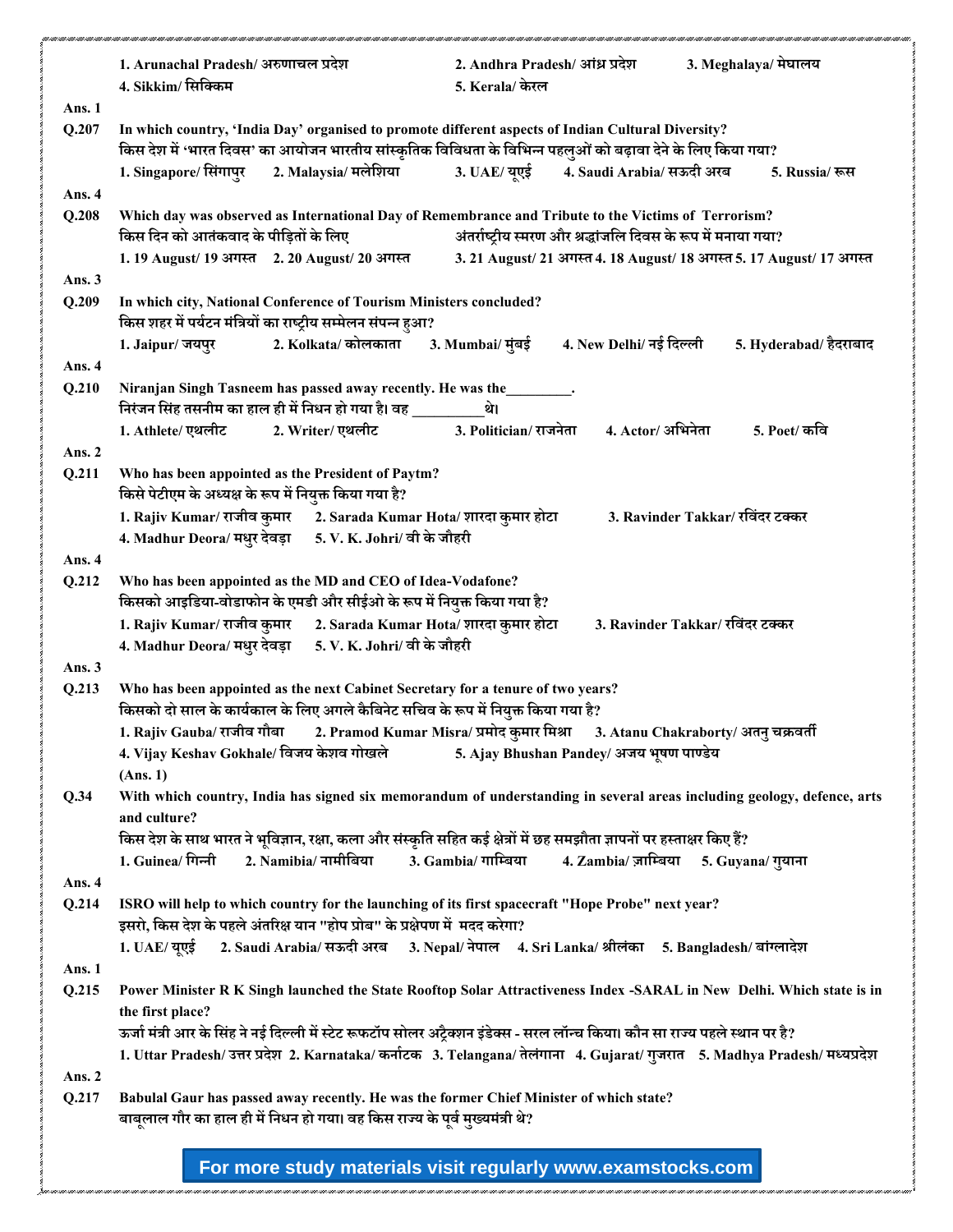|               | 1. Andhra Pradesh/ आंध्र प्रदेश                                                                                              | 2. Uttar Pradesh/ उत्तर प्रदेश<br>3. Madhya Pradesh/ मध्य प्रदेश                                                                   |  |  |
|---------------|------------------------------------------------------------------------------------------------------------------------------|------------------------------------------------------------------------------------------------------------------------------------|--|--|
|               | 4. Kerala/ केरल                                                                                                              | 5. Telangana/ तेलंगाना                                                                                                             |  |  |
| Ans. 3        |                                                                                                                              |                                                                                                                                    |  |  |
| Q.218         |                                                                                                                              | Which day was observed as International Day Commemorating the Victims of Acts of Violence Based on Religion or Belief?             |  |  |
|               | कौनसा दिन धर्म या आस्था के आधार पर हिसा के कार्य के पीड़ितों का स्मरण करते हुए अंतर्राष्ट्रीय दिवस के रूप में मनाया जाता है? |                                                                                                                                    |  |  |
|               | 1.20 August/ 20 अगस्त                                                                                                        | 2. 21 August/ 21 अगस्त<br>3. 23 August/ 23 अगस्त                                                                                   |  |  |
|               | 4.22 August/22 अगस्त                                                                                                         | 5.19 August/ 19 अगस्त                                                                                                              |  |  |
| Ans. 4        |                                                                                                                              |                                                                                                                                    |  |  |
| Q.219         |                                                                                                                              | In which city, Indian Coast Guard held a High-Level Meeting (HLM) with the Sri Lanka Coast Guard?                                  |  |  |
|               | किस शहर में भारतीय तटरक्षक बल ने श्रीलंका तट रक्षक के साथ एक उच्च-स्तरीय बैठक (एचएलएम)<br>आयोजित की?                         |                                                                                                                                    |  |  |
|               | 1. Jaipur/ जयपुर                                                                                                             | 2. Kolkata/ कोलकाता<br>3. Mumbai/ मुंबई                                                                                            |  |  |
|               | 4. New Delhi/ नई दिल्ली                                                                                                      | 5. Jaipur/ जयपुर                                                                                                                   |  |  |
| Ans. 4        |                                                                                                                              |                                                                                                                                    |  |  |
| Q.220         | When will Indian Railways enforce the ban on single-use plastic?                                                             |                                                                                                                                    |  |  |
|               | भारतीय रेलवे कब से एकल उपयोग वाले प्लास्टिक पर प्रतिबंध को लाग् करेगा?                                                       |                                                                                                                                    |  |  |
|               | 1.2 October/ 2 अक्टूबर                                                                                                       | 2.2 September/ 2 सितंबर<br>3.2 November/ 2 नवंबर                                                                                   |  |  |
|               | 4.2 December/ 2 दिसंबर                                                                                                       | 5. 2 January/ 2 जनवरी                                                                                                              |  |  |
| Ans. 1        |                                                                                                                              |                                                                                                                                    |  |  |
| Q.221         |                                                                                                                              | World Police and Fire Games-2019 was held at Chengdu, China. How many medals CISF has won?                                         |  |  |
|               |                                                                                                                              | वर्ल्ड पुलिस एंड फायर गेम्स -2019 चीन के चेंगदू में आयोजित हुआ। सीआईएसएफ ने कितने पदक जीते<br>हैं?                                 |  |  |
|               | 1.11 Medals/ 11 पदक                                                                                                          | 2.10 Medals/ 10 पदक<br>3.12 Medals/ 12 पदक<br>4.14 Medals/14 पदक<br>5. 15 Medals/ 15 पदक                                           |  |  |
| Ans. 2        |                                                                                                                              |                                                                                                                                    |  |  |
| Q.222         | Who has launched the book 'The Diary of Manu Gandhi' (1943-44)?                                                              |                                                                                                                                    |  |  |
|               | किसने 'द डायरी ऑफ मनु गांधी' पुस्तक (1943-44) का शुभारंभ किया?                                                               |                                                                                                                                    |  |  |
|               | 1. Prahlad Singh Patel/ प्रहलाद सिंह पटेल<br>2. Narendra Singh Tomar/ नरेंद्र सिंह तोमर                                      |                                                                                                                                    |  |  |
|               | 3. Thawar Chand Gehlot/ थावर चंद गहलोत                                                                                       | 4. Dharmendra Pradhan/ धर्मेंद्र प्रधान<br>5. Pralhad Joshi/ प्रहलाद जोशी                                                          |  |  |
| Ans. 1        |                                                                                                                              |                                                                                                                                    |  |  |
| Q.223         | Who launched "Fit India Movement"?                                                                                           |                                                                                                                                    |  |  |
|               | "फिट इंडिया मूवमेंट" का शुभारंभ किसने किया?                                                                                  |                                                                                                                                    |  |  |
|               |                                                                                                                              | 1. Raj Nath Singh/ राज नाथ सिंह 2. M Venkaiah Naidu/ एम वेंकैया नायडू<br>3. Ram Nath Kovind/ राम नाथ कोविंद                        |  |  |
|               | 4. Narendra Modi/ नरेंद्र मोदी                                                                                               | 5. Amit Shah/ अमित शाह                                                                                                             |  |  |
| Ans. 4        |                                                                                                                              |                                                                                                                                    |  |  |
| Q.224         |                                                                                                                              | Who has been appointed as Defence Secretary in the Ministry of Defence?                                                            |  |  |
|               | किसको रक्षा मंत्रालय में रक्षा सचिव के रूप में नियुक्त किया गया है?                                                          |                                                                                                                                    |  |  |
|               | 1. Ajay Kumar/ अजय कुमार                                                                                                     | 2. Nripendra Misra/ नृपेन्द्र मिश्रा<br>3. Pramod Kumar Misra/ प्रमोद कुमार मिश्रा                                                 |  |  |
|               | 4. Samant Goel/ सामंत गोयल                                                                                                   | 5. Tushar Mehta/ तुषार मेहता                                                                                                       |  |  |
| Ans. 1        |                                                                                                                              |                                                                                                                                    |  |  |
| Q.225         | Who has been appointed as Home Secretary?                                                                                    |                                                                                                                                    |  |  |
|               | किसको गृह सचिव के रूप में नियुक्त किया गया है?                                                                               |                                                                                                                                    |  |  |
|               | 4. Samant Goel/ सामंत गोयल                                                                                                   |                                                                                                                                    |  |  |
|               |                                                                                                                              | 5. Ajay Kumar Bhalla/ अजय कुमार भल्ला                                                                                              |  |  |
| <b>Ans. 5</b> |                                                                                                                              |                                                                                                                                    |  |  |
| Q.226         |                                                                                                                              | SEBI has announced a reward of up to __________________rupees for informants willing to provide credible information               |  |  |
|               | regarding insider trading cases.                                                                                             | सेबी ने इनसाइडर ट्रेडिंग मामलों के बारे में विश्वसनीय जानकारी प्रदान करने के इच्छुक मुखबिरों के लिए _____रुपये तक के इनाम की घोषणा |  |  |
|               | की है।                                                                                                                       |                                                                                                                                    |  |  |
|               | 1. Eight Crore/ आठ करोड़                                                                                                     | 2. One Crore/ एक करोड़<br>3. Seven Crore/ सात करोड़                                                                                |  |  |
|               | 4. Four Crore/ चार करोड़                                                                                                     | 5. Five Crore/ पांच करोड़                                                                                                          |  |  |
| Ans. 2        |                                                                                                                              |                                                                                                                                    |  |  |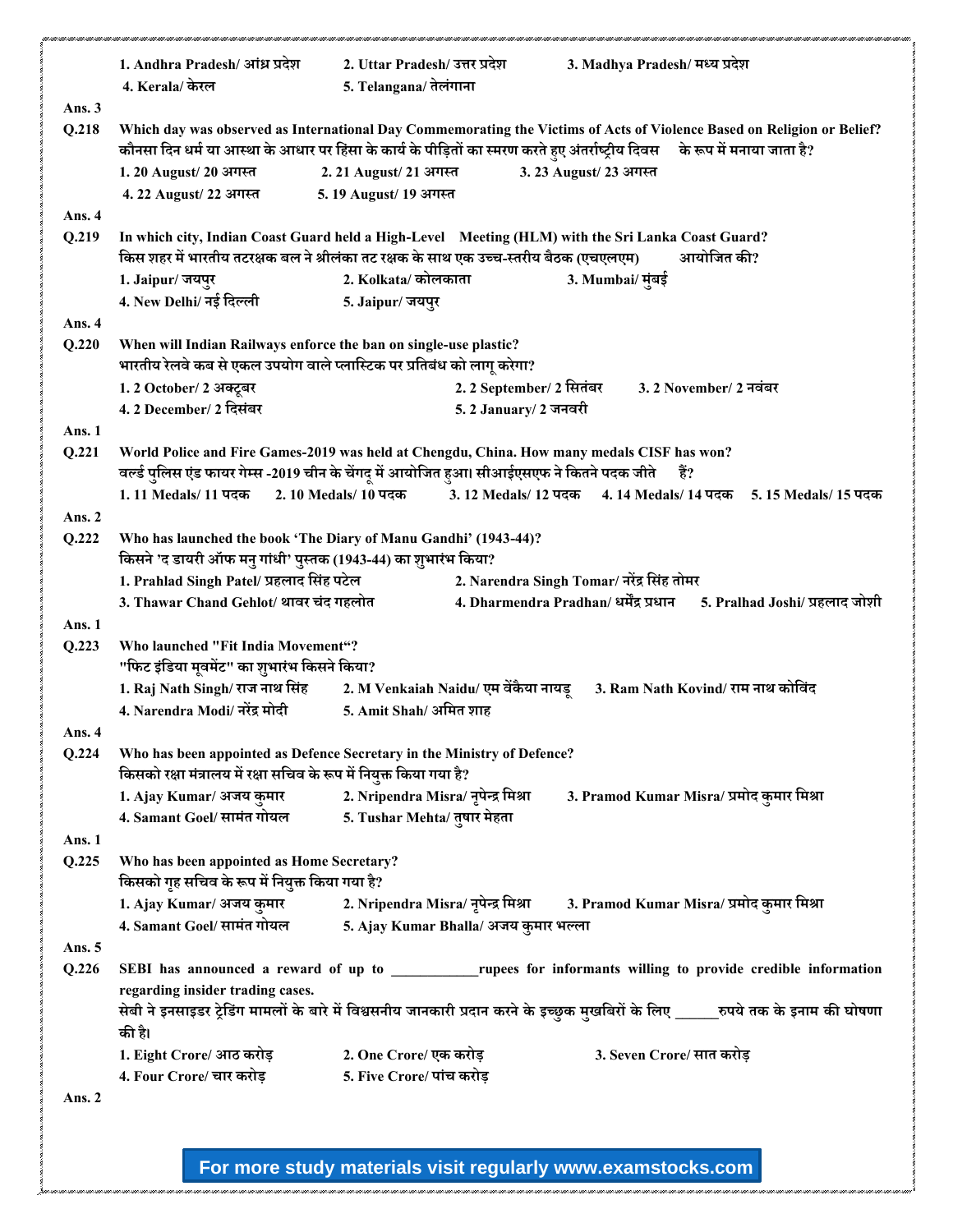| Q.227    | From which month, FASTags will become mandatory for all vehicles?<br>कब से सभी वाहनों के लिए FASTags अनिवार्य हो जाएगा?                                                                                                                       |                          |                                |                                  |                                                                                                                    |
|----------|-----------------------------------------------------------------------------------------------------------------------------------------------------------------------------------------------------------------------------------------------|--------------------------|--------------------------------|----------------------------------|--------------------------------------------------------------------------------------------------------------------|
|          | 1. November 2019/ नवंबर 2019 2. December 2019/ दिसंबर2019                                                                                                                                                                                     |                          |                                | 3. October 2019/अक्टूबर 2019     |                                                                                                                    |
|          | 4. August 2020/ अगस्त 2020                                                                                                                                                                                                                    | 5.January2020/जनवरी 2020 |                                |                                  |                                                                                                                    |
| Ans. $2$ |                                                                                                                                                                                                                                               |                          |                                |                                  |                                                                                                                    |
| Q.228    | Which day was observed as International Day for the Remembrance of the Slave Trade and its Abolition?<br>किस दिन को दास व्यापार के स्मरण और उसके उन्मूलन के लिए अंतर्राष्ट्रीय दिवस के रूप में मनाया जाता है?                                 |                          |                                |                                  |                                                                                                                    |
|          | 1.21 August/21 अगस्त                                                                                                                                                                                                                          |                          | 2.22 August/ 22 अगस्त          |                                  | 3. 23 August/ 23 अगस्त                                                                                             |
|          | 4.19 August/ 19 अगस्त                                                                                                                                                                                                                         |                          | 5.17 August/ 17 अगस्त          |                                  |                                                                                                                    |
| Ans. $3$ |                                                                                                                                                                                                                                               |                          |                                |                                  |                                                                                                                    |
| Q.229    | In which city, 5th UIDAI Aadhaar Seva Kendra becomes operational?<br>किस शहर में 5 वां यूआईडीएआई आधार सेवा केंद्र चालू हुआ है?                                                                                                                |                          |                                |                                  |                                                                                                                    |
|          | 1. Agra/ आगरा 2. Hisar/ हिसार 3. Lucknow/ लखनऊ 4. New Delhi/ नई दिल्ली 5. Mumbai/ मुंबई                                                                                                                                                       |                          |                                |                                  |                                                                                                                    |
| Ans. 2   |                                                                                                                                                                                                                                               |                          |                                |                                  |                                                                                                                    |
| Q.230    | In which city, Amazon opens its largest campus in the world?<br>किस शहर में अमेज़ॅन ने विश्व का अपना सबसे बड़ा परिसर खोला है?                                                                                                                 |                          |                                |                                  |                                                                                                                    |
|          | 1. Hyderabad/ हैदराबा 2. Hisar/ हिसार                                                                                                                                                                                                         |                          | 3. Lucknow/ लखनऊ               | 4. New Delhi/ नई दिल्ली          | 5. Mumbai/ मुंबई                                                                                                   |
| Ans. 1   |                                                                                                                                                                                                                                               |                          |                                |                                  |                                                                                                                    |
| Q.231    | In which city, President Ram Nath Kovind inaugurated the first World Youth Conference on Kindness?                                                                                                                                            |                          |                                |                                  |                                                                                                                    |
|          | किस शहर में राष्ट्रपति राम नाथ कोविंद ने दयालुता पर पहले विश्व युवा सम्मेलन का उद्घाटन किया?                                                                                                                                                  |                          |                                |                                  |                                                                                                                    |
|          | 1. New Delhi/ नई दिल्ली                                                                                                                                                                                                                       | 2. Mumbai/ मुंबई         | 3. Jaipur/ जयपुर               |                                  | 4. Hyderabad/ हैदराबाद<br>5. Pune/ पूणे                                                                            |
| Ans. 1   |                                                                                                                                                                                                                                               |                          |                                |                                  |                                                                                                                    |
| Q.232    | In which city, Dr. Harsh Vardhan has inaugurated state-of-the-art National Food Laboratory of FSSAI?<br>ै किस शहर में डॉ हर्षवर्धन ने एफएसएसएआई की अत्याधुनिक राष्ट्रीय खाद्य प्रयोगशाला का उद्घाटन किया है?                                  |                          |                                |                                  |                                                                                                                    |
|          | 1. Agra/ आगरा 2. Ghaziabad/ गाजियाबाद                                                                                                                                                                                                         |                          | 3. Mathura/ मथुरा              | 4. Gurugram/ गुरुग्राम           | 5. Jaipur/ जयपुर                                                                                                   |
| Ans. $2$ |                                                                                                                                                                                                                                               |                          |                                |                                  |                                                                                                                    |
| Q.233    | Who has won the Inspire Award for designing anti-storm umbrella?<br>किसने एंटी-स्टॉर्म छाता डिजाइन करने के लिए इंस्पायर अवार्ड जीता है?                                                                                                       |                          |                                |                                  |                                                                                                                    |
|          | 1. Pramod Kumar Misra/ प्रमोद कुमार मिश्रा                                                                                                                                                                                                    |                          |                                | 2. Gita Gopinath/ गीता गोपीनाथ   | 3. Gita Mittal/ गीता मित्तल                                                                                        |
|          | 4. Aksa Dayal/ अक्सा दयाल                                                                                                                                                                                                                     |                          |                                | 5. Anusuiya Uikey/ अनुसुईया उइके |                                                                                                                    |
| Ans. 4   |                                                                                                                                                                                                                                               |                          |                                |                                  |                                                                                                                    |
| Q.234    | Who will be India's new Batting coach?<br>भारत का नया बैटिंग कोच कौन होगा?                                                                                                                                                                    |                          |                                |                                  |                                                                                                                    |
|          | 1. Vikram Rathour/ विक्रम राठौर                                                                                                                                                                                                               |                          | 2. Sanjay Bangar/ संजय बांगर   |                                  | 3. Bharat Arun/ भरत अरुण                                                                                           |
|          | 4. R Sridhar/ आर श्रीधर                                                                                                                                                                                                                       |                          | 5. Ravi Shastri/ रवि शास्त्री  |                                  |                                                                                                                    |
| Ans. 1   |                                                                                                                                                                                                                                               |                          |                                |                                  |                                                                                                                    |
| Q.235    | WADA has suspended India's National Dope Testing Laboratory. Where is the Headquarters of WADA?                                                                                                                                               |                          |                                |                                  |                                                                                                                    |
|          | , वाडा ने भारत की राष्ट्रीय डोप परीक्षण प्रयोगशाला को निलंबित कर दिया है। वाडा का मुख्यालय कहाँ है                                                                                                                                            |                          |                                |                                  |                                                                                                                    |
|          | 1. Paris, France/ पेरिस, फ्रांस                                                                                                                                                                                                               |                          |                                |                                  | 2. Montreal, Canada/ मॉन्ट्रियल, कनाडा 3. Vienna, Austria/ वियना, ऑस्ट्रिया                                        |
|          | 4. Geneva, Switzerland/ जिनेवा, स्विट्जरलैंड                                                                                                                                                                                                  |                          | 5. Moscow, Russia/ मॉस्को, रूस |                                  |                                                                                                                    |
| Ans. 2   |                                                                                                                                                                                                                                               |                          |                                |                                  |                                                                                                                    |
| Q.236    | Moody's Investors Service has estimated the what percentage of growth of India's GDP for the calendar year 2019?<br>मूडीज इन्वेस्टर्स सर्विस ने 2019 कैलेंडर वर्ष के लिए, भारत के सकल घरेलू उत्पाद के विकास का अनुमान कितने प्रतिशत लगाया है? |                          |                                |                                  |                                                                                                                    |
|          | $1.6.1\%$<br>2.6.7%                                                                                                                                                                                                                           | 3.6.8%                   | $4.6.2\%$                      | 5.6.5%                           |                                                                                                                    |
| Ans. 4   |                                                                                                                                                                                                                                               |                          |                                |                                  |                                                                                                                    |
| Q.237    | Basel, Switzerland. She is from which state?                                                                                                                                                                                                  |                          |                                |                                  | P V Sindhu became the first Indian to win BWF World Championships gold medal by beating Nozomi Okuhara of Japan in |
|          |                                                                                                                                                                                                                                               |                          |                                |                                  |                                                                                                                    |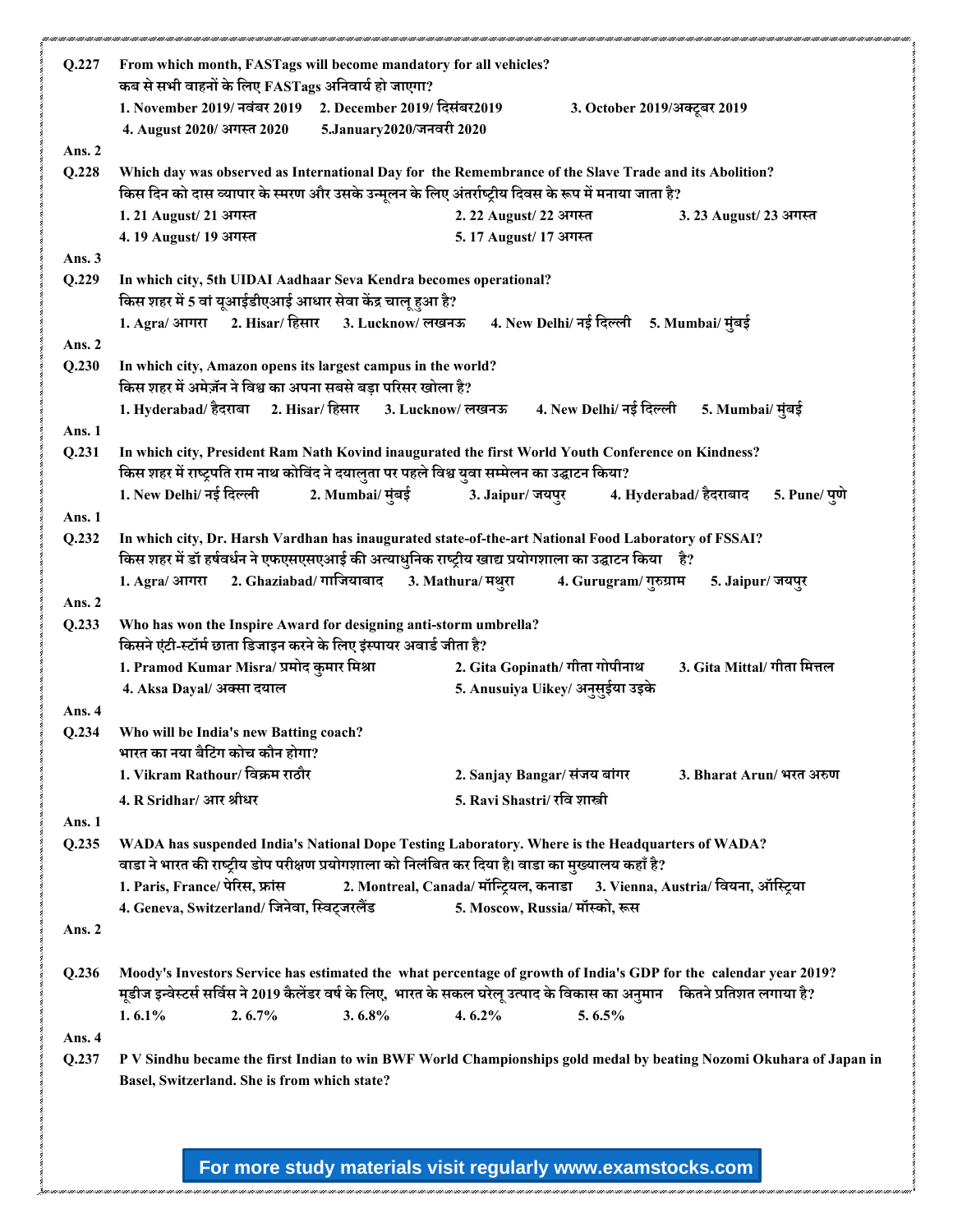|          | पी वी सिंधु स्विट्जरलैंड के बासेल में जापान की नोज़ोमी ओकुहारा को हराकर बीडब्लूएफ विश्व चैंपियनशिप का स्वर्ण पदक जीतने वाली पहली<br>भारतीय बनीं। वह किस राज्य से है?     |                                                                                                                         |                                                                                                                                   |  |  |
|----------|--------------------------------------------------------------------------------------------------------------------------------------------------------------------------|-------------------------------------------------------------------------------------------------------------------------|-----------------------------------------------------------------------------------------------------------------------------------|--|--|
|          |                                                                                                                                                                          |                                                                                                                         |                                                                                                                                   |  |  |
|          | 1. Haryana/ हरियाणा                                                                                                                                                      | 2. Madhya Pradesh/ मध्य प्रदेश                                                                                          | 3. Telangana/ तेलंगाना                                                                                                            |  |  |
|          | 4. Andhra Pradesh/ आंध्र प्रदेश                                                                                                                                          | 5. Uttar Pradesh/ उत्तर प्रदेश                                                                                          |                                                                                                                                   |  |  |
| Ans: $3$ |                                                                                                                                                                          |                                                                                                                         |                                                                                                                                   |  |  |
| Q.238    | Who has won the Bronze Medal at the BWF World Championships 2019 in Basel?<br>किसने बासेल में बीडब्ल्यूएफ विश्व चैंपियनशिप 2019 में कांस्य पदक जीता है?                  |                                                                                                                         |                                                                                                                                   |  |  |
|          | 1. Sai Praneeth/ साई प्रणीत                                                                                                                                              | 2. Sameer Verma⁄ समीर वर्मा                                                                                             | 3. Kento Momota/ केंटो मोमोता                                                                                                     |  |  |
|          |                                                                                                                                                                          | 4. Anders Antonsen/ एंडर्स एंटोनसेन 5. Srikanth Kidambi/ श्रीकांत किदांबी                                               |                                                                                                                                   |  |  |
| Ans:1    |                                                                                                                                                                          |                                                                                                                         |                                                                                                                                   |  |  |
| Q.239    | Who has won the 129th Durand Cup at the Vivekananda Yuba Bharati Krirangan in Kolkata?<br>किसने कोलकाता के विवेकानंद युवा भारती क्रीड़ांगन में 129 वां डूरंड कप जीता है? |                                                                                                                         |                                                                                                                                   |  |  |
|          |                                                                                                                                                                          |                                                                                                                         | 3. Salgaocar FC/ सालगांवकर एफसी                                                                                                   |  |  |
|          | 4. Air India/ एयर इंडिया                                                                                                                                                 | 5. Gokulam Kerala FC/ गोकुलम केरल एफसी                                                                                  |                                                                                                                                   |  |  |
| Ans:     | 5                                                                                                                                                                        |                                                                                                                         |                                                                                                                                   |  |  |
| Q.240    |                                                                                                                                                                          |                                                                                                                         | Central Vigilance Commission (CVC) has constituted the Advisory Board for Banking Frauds (ABBF) to examine bank                   |  |  |
|          | fraud of over ₹50 crore and recommend action. Who is the head?                                                                                                           |                                                                                                                         |                                                                                                                                   |  |  |
|          |                                                                                                                                                                          |                                                                                                                         | केंद्रीय सतर्कता आयोग (सीवीसी) ने 50 करोड़ रुपये से अधिक की बैंक धोखाधड़ी की जांच एवं कार्रवाई के विषय में सिफारिश के लिए बैंकिंग |  |  |
|          |                                                                                                                                                                          | धोखाधड़ी से संबंधित सलाहकार बोर्ड (एबीबीएफ) का गठन किया है। अध्यक्ष कौन है                                              |                                                                                                                                   |  |  |
|          |                                                                                                                                                                          | 1. K V Chowdary/ के वी चौधरी 2. Sunil Arora/ सुनील अरोड़ा                                                               | 3. Sharad kumar/ शरद कुमार                                                                                                        |  |  |
|          | 4. T. M. Bhasin/ टी एम भासीन                                                                                                                                             | 5. Om Prakash Rawat/ ओम प्रकाश रावत                                                                                     |                                                                                                                                   |  |  |
| Ans:4    |                                                                                                                                                                          |                                                                                                                         |                                                                                                                                   |  |  |
| Q.241    |                                                                                                                                                                          | Who has been chosen for the 'Eminent Engineer Award for the Year 2019'?                                                 |                                                                                                                                   |  |  |
|          | किसको 'वर्ष 2019 के लिए प्रतिष्ठित इंजीनियर पुरस्कार' के लिए चुना गया है?                                                                                                |                                                                                                                         |                                                                                                                                   |  |  |
|          | 1. Prabhakar Singh/ प्रभाकर सिंह                                                                                                                                         | 2. Ravish Kumar/ रवीश कुमार                                                                                             | 3. Shah Rukh Khan/शाहरुख खान                                                                                                      |  |  |
|          | 4. Behrouz Boochani/ बहरुज बूचनी                                                                                                                                         | 5. Aksa Dayal/ अक्सा दयाल                                                                                               |                                                                                                                                   |  |  |
| Ans:1    |                                                                                                                                                                          |                                                                                                                         |                                                                                                                                   |  |  |
| Q.242    | Former Finance Minister Arun Jaitley has passed away recently. He was the Rajya Sabha MP from which state?                                                               |                                                                                                                         |                                                                                                                                   |  |  |
|          |                                                                                                                                                                          | पूर्व वित्त मंत्री अरुण जेटली का हाल ही में निधन हो गया। वह किस राज्य से राज्यसभा सांसद थे?                             |                                                                                                                                   |  |  |
|          | 1. Andhra Pradesh/ आंध्र प्रदेश                                                                                                                                          | 2. Madhya Pradesh/ मध्य प्रदेश                                                                                          | 3. Uttar Pradesh/ उत्तर प्रदेश                                                                                                    |  |  |
|          | 4. Gujarat/ गुजरात                                                                                                                                                       | 5. Haryana/ हरियाणा                                                                                                     |                                                                                                                                   |  |  |
| Ans: $3$ |                                                                                                                                                                          |                                                                                                                         |                                                                                                                                   |  |  |
| Q.243    |                                                                                                                                                                          |                                                                                                                         | Prominent Indian-origin politician and human rights activist B. M. Kutty has passed away recently. He was from which              |  |  |
|          | country?<br>प्रमुख भारतीय मूल के राजनेता और मानवाधिकार कार्यकर्ता बी एम कुट्टी का हाल ही में निधन हो गया। वह किस देश से थे?                                              |                                                                                                                         |                                                                                                                                   |  |  |
|          |                                                                                                                                                                          |                                                                                                                         |                                                                                                                                   |  |  |
|          | 1. Nepal/ नेपाल                                                                                                                                                          | 2. Bangladesh/बांग्लादेश                                                                                                | 3. Pakistan/ पाकिस्तान                                                                                                            |  |  |
|          | 4. Maldives/ मालदीव                                                                                                                                                      | 5. Myanmar/ म्यांमार                                                                                                    |                                                                                                                                   |  |  |
| Ans:3    |                                                                                                                                                                          |                                                                                                                         |                                                                                                                                   |  |  |
| Q.244    | places?                                                                                                                                                                  |                                                                                                                         | Which of the following has been featured by the Time magazine in its second annual list of the 2019 100 World's greatest          |  |  |
|          |                                                                                                                                                                          | निम्न लिखित में से किसको टाइम पत्रिका ने 2019 के 100 विश्व के महानतम स्थानों की दूसरी वार्षिक सूची में चित्रित किया है? |                                                                                                                                   |  |  |
|          | 1. 'Statue of Unity'/ 'स्टैच्यू ऑफ यूनिटी'                                                                                                                               | 2. Soho House/ सोहो हाउस                                                                                                | 3. Akbar Tomb/ अकबर मकबरा                                                                                                         |  |  |
|          | 4. All of the above/ उपरोक्त सभी                                                                                                                                         | 5. Both 1 and 2/ दोनों 1 और 2                                                                                           |                                                                                                                                   |  |  |
| Ans: $5$ |                                                                                                                                                                          |                                                                                                                         |                                                                                                                                   |  |  |
| Q.245    |                                                                                                                                                                          | In which city, A New Statue of Mahatma Gandhi will be inaugurated?                                                      |                                                                                                                                   |  |  |
|          | किस शहर में, महात्मा गांधी की एक नई प्रतिमा का उद्घाटन किया जाएगा?                                                                                                       |                                                                                                                         |                                                                                                                                   |  |  |
|          | 1. Manchester/ मैनचेस्टर                                                                                                                                                 | 2. Paris/ पेरिस                                                                                                         | 3. Berlin/ बर्लिन                                                                                                                 |  |  |
|          | 4. Vienna/ वियना                                                                                                                                                         | 5. London/ लंदन                                                                                                         |                                                                                                                                   |  |  |
| Ans:1    |                                                                                                                                                                          |                                                                                                                         |                                                                                                                                   |  |  |
|          |                                                                                                                                                                          |                                                                                                                         |                                                                                                                                   |  |  |
|          |                                                                                                                                                                          |                                                                                                                         |                                                                                                                                   |  |  |
|          |                                                                                                                                                                          |                                                                                                                         |                                                                                                                                   |  |  |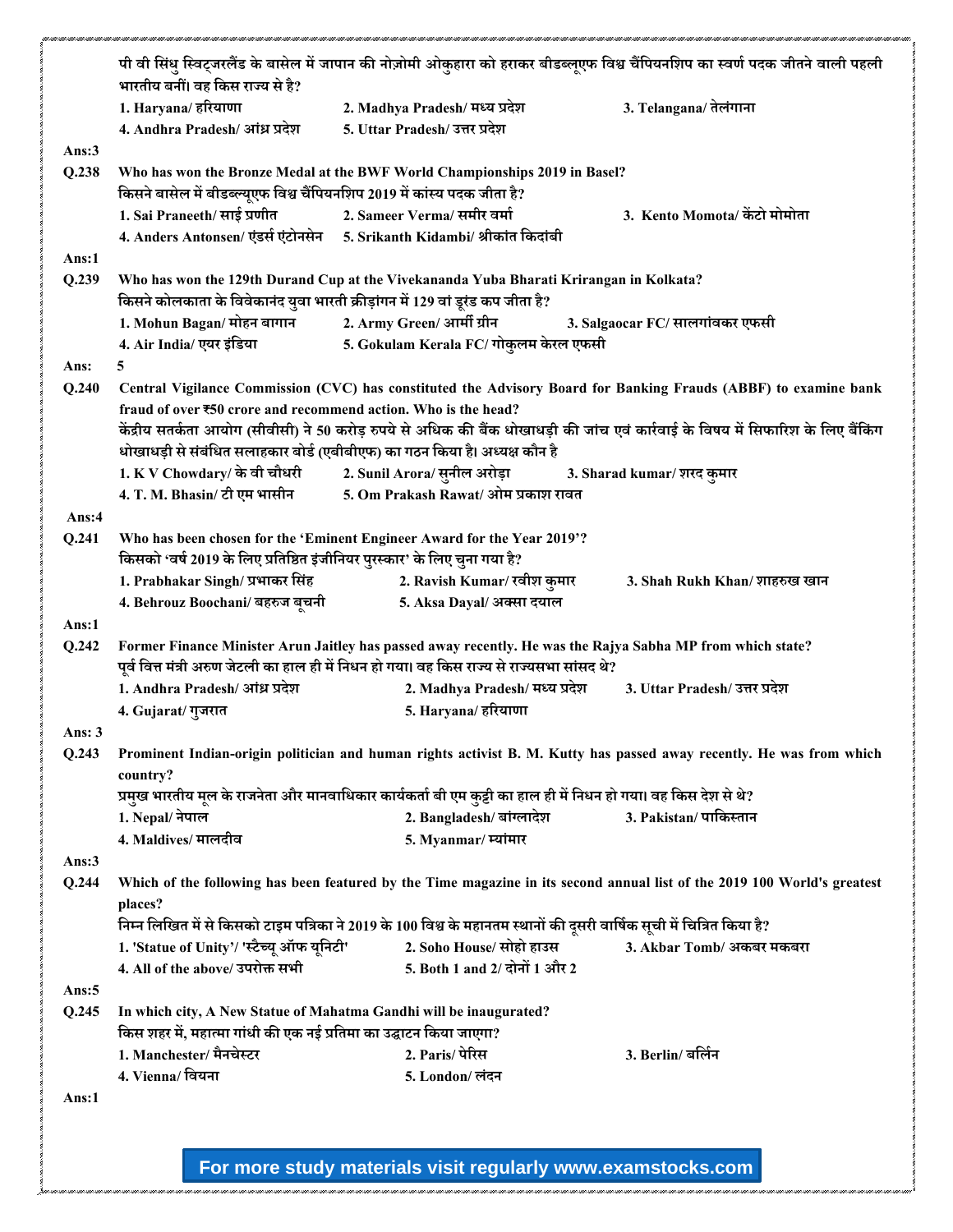|                   |                                                                                                                                            | प्रधानमंत्री नरेंद्र मोदी को 'ऑर्डर ऑफ जायद' से सम्मानित किया गया। यह किस देश का सर्वोच्च नागरिक सम्मान है? |                                                                                                                                           |  |  |
|-------------------|--------------------------------------------------------------------------------------------------------------------------------------------|-------------------------------------------------------------------------------------------------------------|-------------------------------------------------------------------------------------------------------------------------------------------|--|--|
|                   | 1. Saudi Arabia/ सऊदी अरब                                                                                                                  | 2. UAE/ यूएई                                                                                                | 3. Afghanistan/ अफगानिस्तान                                                                                                               |  |  |
|                   | 4. Bahrain/ बहरीन                                                                                                                          | 5. Bangladesh/ बांग्लादेश                                                                                   |                                                                                                                                           |  |  |
| Ans:              | 2                                                                                                                                          |                                                                                                             |                                                                                                                                           |  |  |
| Q.247             | In which country, Prime Minister Narendra Modi released postage stamps on Mahatma Gandhi to commemorate his 150th<br>birth anniversary?    |                                                                                                             |                                                                                                                                           |  |  |
|                   | किस देश में प्रधानमंत्री नरेंद्र मोदी ने महात्मा गांधी की 150 वीं जयंती मनाने के लिए डाक टिकट जारी किया?                                   |                                                                                                             |                                                                                                                                           |  |  |
|                   | 1. Saudi Arabia/ सऊदी अरब                                                                                                                  | 2. Russia/ रूस                                                                                              | 3. Afghanistan/ अफगानिस्तान                                                                                                               |  |  |
| Ans:4             | 4. UAE/ यूएई                                                                                                                               | 5. Japan/ जापान                                                                                             |                                                                                                                                           |  |  |
| Q.248             | In which country, Prime Minister Narendra Modi launched the RuPay card?                                                                    |                                                                                                             |                                                                                                                                           |  |  |
|                   | किस देश में प्रधान मंत्री नरेंद्र मोदी ने रुपे कार्ड का शुभारंभ किया?                                                                      |                                                                                                             |                                                                                                                                           |  |  |
|                   | 1. Saudi Arabia/ सऊदी अरब                                                                                                                  | 2. UAE/ यूएई                                                                                                | 3. Afghanistan/ अफगानिस्तान                                                                                                               |  |  |
|                   | 4. Bahrain/ बहरीन                                                                                                                          | 5. Bangladesh/ बांग्लादेश                                                                                   |                                                                                                                                           |  |  |
| Ans:2             |                                                                                                                                            |                                                                                                             |                                                                                                                                           |  |  |
| Q.250             | Which country launched the world's first floating nuclear reactor?                                                                         |                                                                                                             |                                                                                                                                           |  |  |
|                   | किस देश ने विश्व का पहला तैरता हुआ परमाणु रिएक्टर लॉन्च किया?                                                                              |                                                                                                             |                                                                                                                                           |  |  |
|                   | 1. Saudi Arabia/ सऊदी अरब                                                                                                                  | 2. Russia/ रूस                                                                                              | 3. Afghanistan/ अफगानिस्तान                                                                                                               |  |  |
|                   | 4. UAE/ यूएई                                                                                                                               | 5. France/ फ्रांस                                                                                           |                                                                                                                                           |  |  |
| Ans:              | $\mathbf{2}$                                                                                                                               |                                                                                                             |                                                                                                                                           |  |  |
| Q.251             | Prime Minister Narendra Modi was conferred 'The King Hamad Order of the Renaissance'. It is given by which country?                        |                                                                                                             |                                                                                                                                           |  |  |
|                   | प्रधान मंत्री नरेंद्र मोदी 'द किंग हमाद ऑर्डर ऑफ़ द रेनसेंस' से सम्मानित किया गया। यह किस देश द्वारा दिया गया है?                          |                                                                                                             |                                                                                                                                           |  |  |
|                   | 1. Rwanda/ रवांडा                                                                                                                          | 2. Uganda/ युगांडा<br>5. Togo/ टोगो                                                                         | 3. Bahrain/ बहरीन                                                                                                                         |  |  |
|                   | 4. Ghana/ घाना                                                                                                                             |                                                                                                             |                                                                                                                                           |  |  |
|                   |                                                                                                                                            |                                                                                                             |                                                                                                                                           |  |  |
| Ans: $3$<br>Q.252 | Krishna temple?                                                                                                                            |                                                                                                             | In which city, Prime Minister Narendra Modi launched the \$4.2 million redevelopment project of the 200-year-old Lord Sri                 |  |  |
|                   |                                                                                                                                            |                                                                                                             | किस शहर में, प्रधानमंत्री नरेंद्र मोदी ने 200 साल पुराने भगवान श्रीकृष्ण मंदिर की 4.2 मिलियन डॉलर की पुनर्विकास परियोजना का शुभारंभ किया? |  |  |
|                   | 1. Manama/ मनामा                                                                                                                           | 2. Abu Dhabi/ अबू धाबी                                                                                      | 3. Islamabad/ इस्लामाबाद                                                                                                                  |  |  |
| Ans:1             | 4. Dhaka/ ढाका                                                                                                                             | 5. Riyadh/ रियाद                                                                                            |                                                                                                                                           |  |  |
| Q.253             |                                                                                                                                            |                                                                                                             | With which country, India agreed to collaborate in the areas of space technology, solar energy and culture exchange?                      |  |  |
|                   | किस देश के साथ भारत अंतरिक्ष प्रौद्योगिकी, सौर ऊर्जा और संस्कृति विनिमय के क्षेत्रों में सहयोग करने के लिए सहमत हुआ?                       |                                                                                                             |                                                                                                                                           |  |  |
|                   | 1. Rwanda/ रवांडा<br>4. Ghana/ घाना                                                                                                        | 2. Uganda/ युगांडा                                                                                          | 3. Bahrain/ बहरीन                                                                                                                         |  |  |
|                   |                                                                                                                                            | 5. Togo/ टोगो                                                                                               |                                                                                                                                           |  |  |
| Ans: $3$<br>Q.254 |                                                                                                                                            |                                                                                                             | How much lakh crore rupee, Reserve Bank of India has decided to transfer as dividend and surplus reserve to the                           |  |  |
|                   | government?<br>भारतीय रिजर्व बैंक ने सरकार को लाभांश और अधिशेष आरक्षित के रूप में कितने लाख करोड़ रुपये हस्तांतरित करने का निर्णय लिया है? |                                                                                                             |                                                                                                                                           |  |  |
|                   | 1.1.76 Lakh Crore/ 1.76 लाख करोड़                                                                                                          |                                                                                                             | 2. 1.56 Lakh Crore/ 1.56 लाख करोड़ 3. 1.86 Lakh Crore/ 1.86 लाख करोड़                                                                     |  |  |
|                   | 4.1.26 Lakh Crore/ 1.26 लाख करोड़                                                                                                          | 5.1.36 Lakh Crore/ 1.36 लाख करोड़                                                                           |                                                                                                                                           |  |  |
| Ans:1             |                                                                                                                                            |                                                                                                             |                                                                                                                                           |  |  |
| Q.255             |                                                                                                                                            |                                                                                                             | Who laid the foundation stone of the Integrated Textiles Tourism Complex at Nongpoh, Ri Bhoi district, Meghalaya?                         |  |  |
|                   | किसने मेघालय के री भोई जिले के नोंगपोह में एकीकृत कपड़ा पर्यटन परिसर की आधारशिला रखी?                                                      |                                                                                                             |                                                                                                                                           |  |  |
|                   | 1. Prahalad Singh Patel/ प्रहलाद सिंह पटेल                                                                                                 | 2. Smriti Irani/ स्मृति ईरानी                                                                               | 3. Raj Kumar Singh/ राज कुमार सिंह                                                                                                        |  |  |
|                   | 4. Mansukh L. Mandaviya/ मनसुख एल मांडविया                                                                                                 | 5. Jitendra Singh/ जितेंद्र सिंह                                                                            |                                                                                                                                           |  |  |
| Ans:2             |                                                                                                                                            |                                                                                                             |                                                                                                                                           |  |  |
| Q.256             | In Which city, US Open, final Grand Slam of the season, held?<br>किस शहर में यूएस ओपन, सीज़न का अंतिम ग्रैंड स्लैम, आयोजित हुआ ?           |                                                                                                             |                                                                                                                                           |  |  |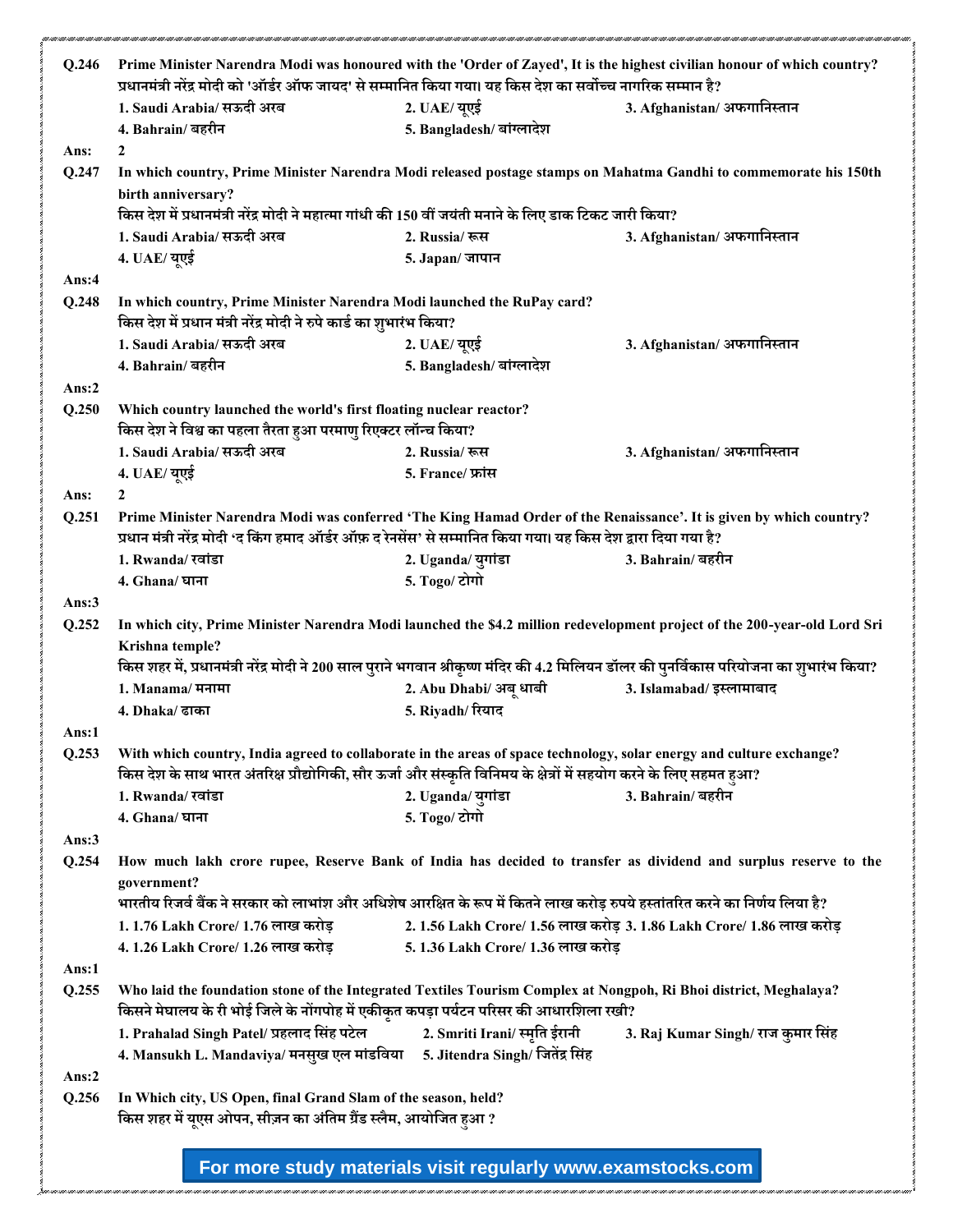|          | 1. New York/न्यूयॉर्क                                                                                                                                                                                                                     |                        | 2. Chicago/ शिकागो                 |  | 3. Los Angeles/ लॉस एंजिल्स                                                                                                                           |  |
|----------|-------------------------------------------------------------------------------------------------------------------------------------------------------------------------------------------------------------------------------------------|------------------------|------------------------------------|--|-------------------------------------------------------------------------------------------------------------------------------------------------------|--|
|          | 4. Boston/ बोस्टन                                                                                                                                                                                                                         |                        | 5. Dallas/ डलास                    |  |                                                                                                                                                       |  |
| Ans:1    |                                                                                                                                                                                                                                           |                        |                                    |  |                                                                                                                                                       |  |
| Q.257    | Komalika Bari won a gold medal in women's cadet recurve category in the World Archery Youth Championships in                                                                                                                              |                        |                                    |  |                                                                                                                                                       |  |
|          | Madrid. She is from which state?                                                                                                                                                                                                          |                        |                                    |  |                                                                                                                                                       |  |
|          | कोमलिका बारी ने मैड्रिड में विश्व तीरंदाजी युवा चैंपियनशिप में महिला कैडेट रिकर्व श्रेणी में स्वर्ण पदक जीता। वह किस राज्य से है?                                                                                                         |                        |                                    |  |                                                                                                                                                       |  |
|          | 1. Madhya Pradesh/ मध्य प्रदेश                                                                                                                                                                                                            |                        | 2. Uttar Pradesh/ उत्तर प्रदेश     |  | 3. Jharkhand/ झारखंड                                                                                                                                  |  |
|          | 4. Haryana/ हरियाणा                                                                                                                                                                                                                       |                        | 5. Andhra Pradesh/ आंध्र प्रदेश    |  |                                                                                                                                                       |  |
| Ans:3    |                                                                                                                                                                                                                                           |                        |                                    |  |                                                                                                                                                       |  |
| Q.258    | Who has become the first Asian bowler to grab a five-wicket haul in South Africa, England, Australia, and West Indies?<br>कौन दक्षिण अफ्रीका, इंग्लैंड, ऑस्ट्रेलिया और वेस्टइंडीज में पांच विकेट लेने वाले पहले एशियाई गेंदबाज बन गए हैं? |                        |                                    |  |                                                                                                                                                       |  |
|          | 1. Jasprit Bumrah/ जसप्रीत बुमराह                                                                                                                                                                                                         |                        | 2. Ishant Sharma/ ईशांत शर्मा      |  | 3. Mohammed Shami/ मोहम्मद शमी                                                                                                                        |  |
|          | 4. Bhuvneshwar Kumar/ भुवनेश्वर कुमार                                                                                                                                                                                                     |                        | 5. Hanuma Vihari/ हनुमा विहारी     |  |                                                                                                                                                       |  |
| Ans:1    |                                                                                                                                                                                                                                           |                        |                                    |  |                                                                                                                                                       |  |
| Q.259    | Lalat Indu Parija has passed away recently. He was the former Chief Secretary of which state?                                                                                                                                             |                        |                                    |  |                                                                                                                                                       |  |
|          | लालत इंदु परीजा का हाल ही में निधन हो गया। वह किस राज्य के पूर्व मुख्य सचिव थे?                                                                                                                                                           |                        |                                    |  |                                                                                                                                                       |  |
|          | 1. Andhra Pradesh/ आंध्र प्रदेश 2. Uttar Pradesh/ उत्तर प्रदेश                                                                                                                                                                            |                        |                                    |  | 3. Madhya Pradesh/ मध्य प्रदेश                                                                                                                        |  |
|          | 4. Odisha/ ओडिशा                                                                                                                                                                                                                          | 5. Karanataka/ कर्नाटक |                                    |  |                                                                                                                                                       |  |
| Ans:4    |                                                                                                                                                                                                                                           |                        |                                    |  |                                                                                                                                                       |  |
| Q.260    | Which state government launched its exclusive education TV channel, "Kalvi Tholaikkatchi" (Education TV)?<br>किस राज्य सरकार ने अपना विशेष शिक्षा टीवी चैनल "काल्वी थोलाइक्काटची" (एजुकेशन टीवी) लॉन्च किया?                              |                        |                                    |  |                                                                                                                                                       |  |
|          | 1. Kerala/ केरल                                                                                                                                                                                                                           |                        | 2. Andhra Pradesh/ आंध्र प्रदेश    |  | 3. Telangana/ तेलंगाना                                                                                                                                |  |
|          | 4. Tamil Nadu/ तमिलनाडु                                                                                                                                                                                                                   |                        | 5. Karnataka/ कर्नाटक              |  |                                                                                                                                                       |  |
| Ans:4    |                                                                                                                                                                                                                                           |                        |                                    |  |                                                                                                                                                       |  |
| Q.261    | Which Bank launched a co-branded credit card in association with Standard Chartered Bank?<br>किस बैंक ने स्टैंडर्ड चार्टर्ड बैंक के सहयोग से सह-ब्रांडेड क्रेडिट कार्ड लॉन्च किया है?                                                     |                        |                                    |  |                                                                                                                                                       |  |
|          | 1. ICICI Bank/ आईसीआईसीआई बैंक                                                                                                                                                                                                            |                        | 2. HDFC Bank/ एचडीएफसी बैंक        |  | 3. SBI/ एसबीआई                                                                                                                                        |  |
|          | 4. Bandhan Bank/ बंधन बैंक                                                                                                                                                                                                                |                        | 5. AXIS Bank/ एक्सिस बैंक          |  |                                                                                                                                                       |  |
| Ans: $4$ |                                                                                                                                                                                                                                           |                        |                                    |  |                                                                                                                                                       |  |
| Q.262    | Banjari village of Katni district became an integral part of the digital map of the country. It is located in which state?<br>कटनी जिले का बंजारी गाँव देश के डिजिटल मानचित्र का एक अभिन्न अंग बन गया। यह किस राज्य में स्थित है?         |                        |                                    |  |                                                                                                                                                       |  |
|          | 1. West Bengal/ पश्चिम बंगाल                                                                                                                                                                                                              |                        | 2. Odisha/ ओडिशा                   |  | 3. Madhya Pradesh/ मध्य प्रदेश                                                                                                                        |  |
|          | 4. Rajasthan/ राजस्थान                                                                                                                                                                                                                    |                        | 5. Himachal Pradesh/ हिमाचल प्रदेश |  |                                                                                                                                                       |  |
| Ans: $3$ |                                                                                                                                                                                                                                           |                        |                                    |  |                                                                                                                                                       |  |
| Q.263    | Feroz Shah Kotla Stadium in Delhi will be renamed as Arun Jaitley Stadium. It is located in which city?                                                                                                                                   |                        |                                    |  |                                                                                                                                                       |  |
|          | फिरोज शाह कोटला स्टेडियम का नाम बदलकर अरुण जेटली स्टेडियम किया जाएगा। यह किस शहर में स्थित है?                                                                                                                                            |                        |                                    |  |                                                                                                                                                       |  |
|          | 1. Mumbai/ मुंबई                                                                                                                                                                                                                          |                        | 2. Delhi/ दिल्ली                   |  | 3. Kolkata/ कोलकाता                                                                                                                                   |  |
|          | 4. Dehradun/ देहरादुन                                                                                                                                                                                                                     |                        | 5. Lucknow/ लखनऊ                   |  |                                                                                                                                                       |  |
| Ans: $2$ |                                                                                                                                                                                                                                           |                        |                                    |  |                                                                                                                                                       |  |
| Q.264    | Which country has announced plans to move its capital from Jakarta to the island of Borneo?<br>किस देश ने अपनी राजधानी को जकार्ता से बोर्नियो द्वीप तक ले जाने की योजना की घोषणा की है?                                                   |                        |                                    |  |                                                                                                                                                       |  |
|          | 1. Indonesia/ इंडोनेशिया                                                                                                                                                                                                                  |                        | 2. Malaysia/ मलेशिया               |  | 3. Philippines/ फिलीपींस                                                                                                                              |  |
|          | 4. Vietnam/वियतनाम                                                                                                                                                                                                                        |                        | 5. Myanmar/ म्यांमार               |  |                                                                                                                                                       |  |
| Ans:1    |                                                                                                                                                                                                                                           |                        |                                    |  |                                                                                                                                                       |  |
| Q.265    |                                                                                                                                                                                                                                           |                        |                                    |  | In which city, Union Minister for Science and Technology, Dr. Harsh Vardhan and Chief Minister of Uttarakhand,                                        |  |
|          | Trivendra Singh Rawat inaugurated a plant to turn plastic waste into diesel?                                                                                                                                                              |                        |                                    |  |                                                                                                                                                       |  |
|          |                                                                                                                                                                                                                                           |                        |                                    |  | किस शहर में केंद्रीय विज्ञान और प्रौद्योगिकी मंत्री डॉ हर्षवर्धन और उत्तराखंड के मुख्यमंत्री त्रिवेंद्र सिंह रावत ने प्लास्टिक कचरे को डीजल में बदलने |  |
|          | के एक संयंत्र का उद्घाटन किया?                                                                                                                                                                                                            |                        |                                    |  |                                                                                                                                                       |  |
|          | 1. Haridwar/ हरिद्वार                                                                                                                                                                                                                     |                        | 2. Almora/ अल्मोड़ा                |  | 3. Haldwani/ हल्द्वानी                                                                                                                                |  |
|          | 4. Dehradun/ देहरादून                                                                                                                                                                                                                     |                        | 5. Roorkee/ रुड़की                 |  |                                                                                                                                                       |  |
|          |                                                                                                                                                                                                                                           |                        |                                    |  |                                                                                                                                                       |  |
|          | For more study materials visit regularly www.examstocks.com                                                                                                                                                                               |                        |                                    |  |                                                                                                                                                       |  |

um / um / um / um / um / um

: 1001 1001 1001 1001 1001 1001 10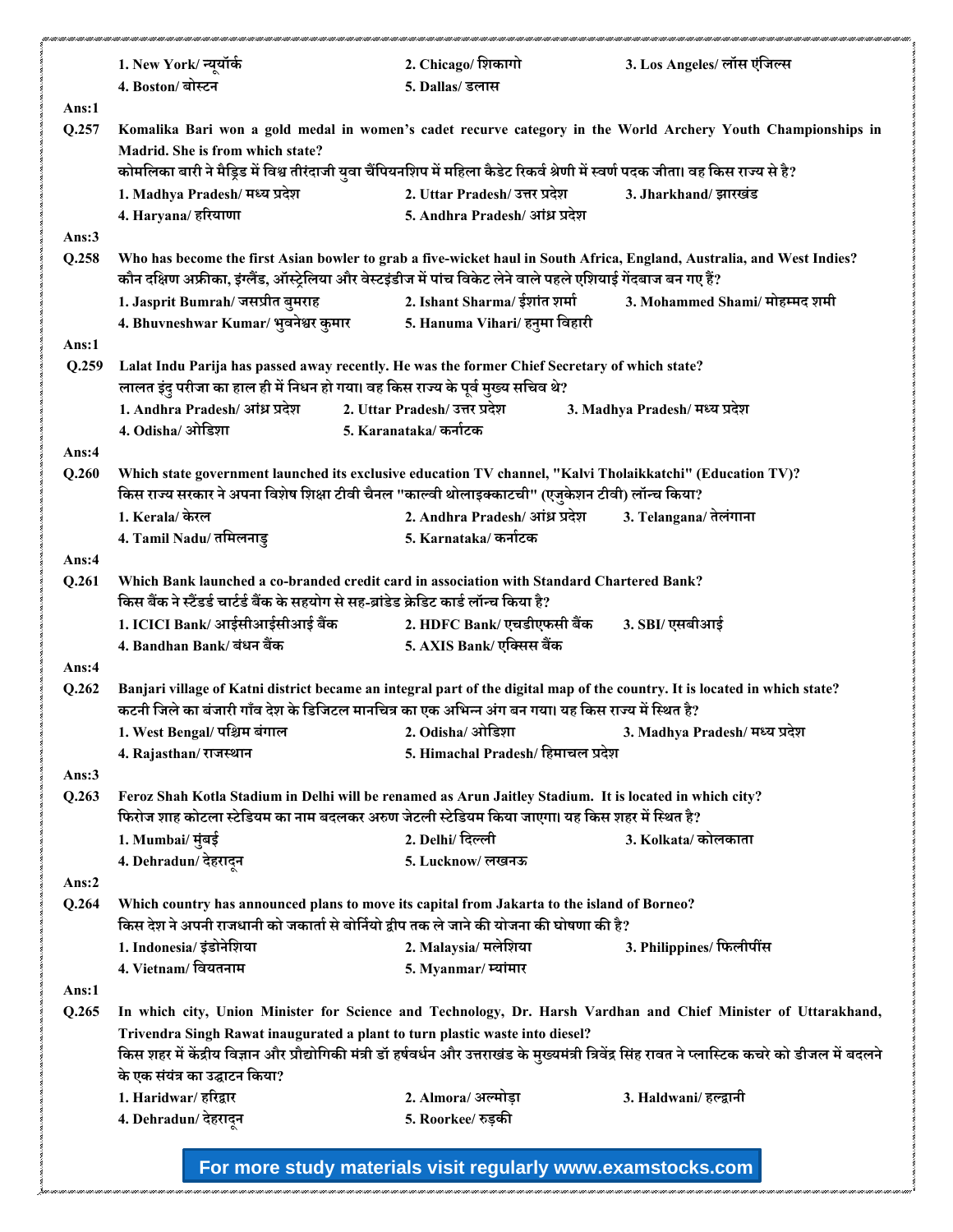| Q.266    | With which Bank, Freecharge has launched a Digital credit card?                                                                          |                                                |                                                                                                                                               |  |  |  |
|----------|------------------------------------------------------------------------------------------------------------------------------------------|------------------------------------------------|-----------------------------------------------------------------------------------------------------------------------------------------------|--|--|--|
|          | किस बैंक के साथ, फ्रीचार्ज ने एक डिजिटल क्रेडिट कार्ड लॉन्च किया है?                                                                     |                                                |                                                                                                                                               |  |  |  |
|          | 1. Axis Bank/ एक्सिस बैंक                                                                                                                | 2. HDFC Bank/ एचडीएफसी बैंक                    | 3. ICICI Bank/ आईसीआईसीआई बैंक                                                                                                                |  |  |  |
|          | 4. SBI/ एसबीआई                                                                                                                           | 5. Canara Bank/ केनरा बैंक                     |                                                                                                                                               |  |  |  |
| Ans:1    |                                                                                                                                          |                                                |                                                                                                                                               |  |  |  |
| Q.267    | Who launched a mobile application "Janaushadhi Sugam" for locating outlets and searching Generic medicines?                              |                                                |                                                                                                                                               |  |  |  |
|          | किसने जैविक दवाओं और दुकानों की तलाश के लिए एक मोबाइल एप्लिकेशन "जनौषधि सुगम" लॉन्च किया?                                                |                                                |                                                                                                                                               |  |  |  |
|          |                                                                                                                                          |                                                | 1. Nirmala Sitharaman/ निर्मला सीतारमण 2. Ramvilas Paswan/ रामविलास पासवान 3. Narendra Singh Tomar/ नरेंद्र सिंह तोमर                         |  |  |  |
|          | 4. Ravi Shankar Prasad/ रविशंकर प्रसाद                                                                                                   | 5. D. V. Sadananda Gowda/ डी वी सदानंद गौड़ा   |                                                                                                                                               |  |  |  |
| Ans: $5$ |                                                                                                                                          |                                                |                                                                                                                                               |  |  |  |
| Q.268    | Who inaugurated the "THE TOY BANK" classes?                                                                                              |                                                |                                                                                                                                               |  |  |  |
|          | किसने "द टॉय बैंक" कक्षाओं का उद्घाटन किया?                                                                                              |                                                |                                                                                                                                               |  |  |  |
|          | 1. Prakash Javadekar/ प्रकाश जावड़ेकर                                                                                                    | 2. Arjun Munda/ अर्जुन मुंडा                   | 3 Smriti Zubin Irani/ स्मृति जुबिन ईरानी                                                                                                      |  |  |  |
|          | 4. Thawar Chand Gehlot/ थावर चंद गहलोत                                                                                                   | 5.Subrahmanyam Jaishankar/ सुब्रह्मण्यम जयशंकर |                                                                                                                                               |  |  |  |
| Ans:1    |                                                                                                                                          |                                                |                                                                                                                                               |  |  |  |
| Q.269    |                                                                                                                                          |                                                | In which city, 7th Community Radio Sammelan was inaugurated by Amit Khare, Secretary, Ministry of Information &                               |  |  |  |
|          | <b>Broadcasting?</b>                                                                                                                     |                                                |                                                                                                                                               |  |  |  |
|          | किस शहर में सूचना और सारण मंत्रालय के सचिव अमित खरे ने 7 वें सामुदायिक रेडियो सम्मेलन का उद्घाटन किया?                                   |                                                |                                                                                                                                               |  |  |  |
|          | 1. Mumbai/ मुंबई                                                                                                                         | 2. New Delhi/ नई दिल्ली                        | 3. Kolkata/ कोलकाता                                                                                                                           |  |  |  |
|          | 4. Dehradun/ देहरादून                                                                                                                    | 5. Jaipur/ जयपुर                               |                                                                                                                                               |  |  |  |
| Ans:     | $\mathbf{2}$                                                                                                                             |                                                |                                                                                                                                               |  |  |  |
| Q.270    |                                                                                                                                          |                                                | Which city will host the 14th edition of the Conference of Parties (CoP) to the UN Convention to Combat Desertification                       |  |  |  |
|          | (UNCCD)?                                                                                                                                 |                                                |                                                                                                                                               |  |  |  |
|          |                                                                                                                                          |                                                | कौनसा शहर संयुक्त राष्ट्र कन्वेंशन टू कॉम्बैट डेजर्टिफिकेशन (यूएनसीसीडी) में पार्टियों के सम्मेलन (सीओपी) के 14 वें संस्करण की मेजबानी करेगा? |  |  |  |
|          | 1. Lucknow/ लखनऊ                                                                                                                         | 2. Gurugram/गुरुग्राम                          | 3. Mumbai/ मुंबई                                                                                                                              |  |  |  |
|          | 4. Greater Noida/ ग्रेटर नॉएडा                                                                                                           | 5. Kanpur/ कानपुर                              |                                                                                                                                               |  |  |  |
| Ans:4    |                                                                                                                                          |                                                |                                                                                                                                               |  |  |  |
| Q.271    | In which city, 12th India Security Summit on the theme "Towards New National Cyber Security Strategy" was held?                          |                                                |                                                                                                                                               |  |  |  |
|          |                                                                                                                                          |                                                |                                                                                                                                               |  |  |  |
|          |                                                                                                                                          |                                                |                                                                                                                                               |  |  |  |
|          | किस शहर में 12 वां भारत सुरक्षा शिखर सम्मेलन "नई राष्ट्रीय साइबर सुरक्षा रणनीति की ओर" विषय पर आयोजित किया गया?                          |                                                |                                                                                                                                               |  |  |  |
|          | 1. Chennai/ चेन्नई<br>4. Kolkata/ कोलकाता                                                                                                | 2. Mumbai/ मुंबई                               | 3. New Delhi/ नई दिल्ली                                                                                                                       |  |  |  |
|          |                                                                                                                                          | 5. Hyderabad/ हैदराबाद                         |                                                                                                                                               |  |  |  |
| Ans:3    |                                                                                                                                          |                                                |                                                                                                                                               |  |  |  |
| Q.272    | How much per cent FDI under Automatic Route in Coal Mining and Associated Infrastructure has been approved?                              |                                                |                                                                                                                                               |  |  |  |
|          | कोल माइनिंग और एसोसिएटेड इन्फ्रास्ट्रक्चर में स्वचालित मार्ग के तहत कितने प्रतिशत एफडीआई को मंजूरी दी गई है?<br>1.75 %<br>2.49%<br>3.74% | 4.100 %<br>5.22 %                              |                                                                                                                                               |  |  |  |
| Ans:4    |                                                                                                                                          |                                                |                                                                                                                                               |  |  |  |
|          |                                                                                                                                          |                                                |                                                                                                                                               |  |  |  |
| Q.273    | How much percent FDI under Automatic Route in contract manufacturing has been approved?                                                  |                                                |                                                                                                                                               |  |  |  |
|          | अनुबंध विनिर्माण में स्वचालित मार्ग के तहत कितना प्रतिशत एफडीआई को मंजूरी दी गई है?<br>1.75 %<br>2.49 %<br>3.74%                         | 4.100 %<br>5.22 $%$                            |                                                                                                                                               |  |  |  |
|          |                                                                                                                                          |                                                |                                                                                                                                               |  |  |  |
| Ans:4    |                                                                                                                                          |                                                |                                                                                                                                               |  |  |  |
| Q.274    |                                                                                                                                          |                                                | Which country has become the first country in the world to issue Biometric Seafarer Identity Document (BSID), capturing                       |  |  |  |
|          | the facial bio-metric data of seafarers?                                                                                                 |                                                |                                                                                                                                               |  |  |  |
|          |                                                                                                                                          |                                                | कौनसा देश विश्व का पहला देश बन गया है जिसने नाविकों के फेशियल बायोमैट्रिक डेटा का संग्रह कर बायोमैट्रिक नाविक पहचान दस्तावेज                  |  |  |  |
|          | (बीएसआईडी) जारी किए है?<br>1. China/ चीन                                                                                                 | 2. India/ भारत                                 |                                                                                                                                               |  |  |  |
|          | 4. Russia/ रूस                                                                                                                           | 5. South Korea/ दक्षिण कोरिया                  | 3. Japan/ जापान                                                                                                                               |  |  |  |
| Ans: $2$ |                                                                                                                                          |                                                |                                                                                                                                               |  |  |  |
| Q.275    |                                                                                                                                          |                                                |                                                                                                                                               |  |  |  |
|          | मनसुख मंडाविया जहाजरानी राज्य मंत्री (स्वतंत्र प्रभार) हैं। वह किस राज्य से राज्यसभा सांसद हैं?                                          |                                                | Mansukh Mandaviya is a Minister of State for Shipping (Independent Charge). He is a Rajya Sabha MP from which state?                          |  |  |  |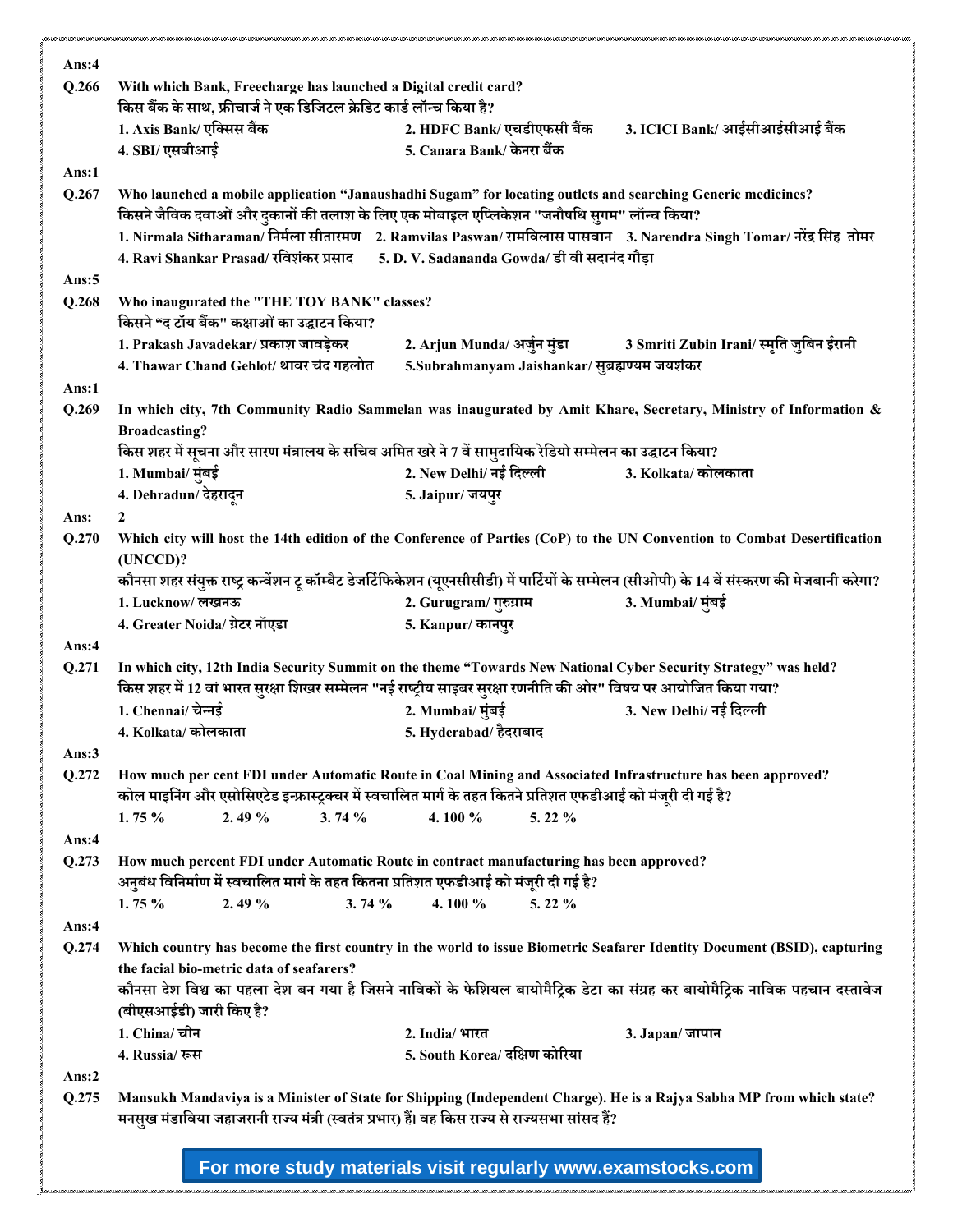|          | 1. Andhra Pradesh/ आंध्र प्रदेश                                                                                                                                            | 2. Uttar Pradesh/ उत्तर प्रदेश                           | 3. Madhya Pradesh/ मध्य प्रदेश                                        |  |  |
|----------|----------------------------------------------------------------------------------------------------------------------------------------------------------------------------|----------------------------------------------------------|-----------------------------------------------------------------------|--|--|
|          | 4. Gujarat/ गुजरात                                                                                                                                                         | 5. Himachal Pradesh/ हिमाचल प्रदेश                       |                                                                       |  |  |
| Ans:4    |                                                                                                                                                                            |                                                          |                                                                       |  |  |
| Q.276    | How many new medical colleges have been approved by the Union Cabinet by 2021-22?<br>केंद्रीय मंत्रिमंडल ने 2021-22 तक कितने नए मेडिकल कॉलेजों की स्थापना को मंजूरी दी है? |                                                          |                                                                       |  |  |
|          | 1.45<br>2.95<br>3.85                                                                                                                                                       | 4.75<br>5.55                                             |                                                                       |  |  |
| Ans:4    |                                                                                                                                                                            |                                                          |                                                                       |  |  |
| Q.277    | Who has won the gold medal for India at the 45th WorldSkills Kazan 2019 competition in Russia?                                                                             |                                                          |                                                                       |  |  |
|          | किसने रूस में 45 वीं विश्वस्किल्स कज़ान 2019 प्रतियोगिता में भारत के लिए स्वर्ण पदक जीता है?                                                                               |                                                          |                                                                       |  |  |
|          | 1. S Aswatha Narayana/ एस अस्वथा नारायण                                                                                                                                    |                                                          | 2. Pranav Nutalapati/ प्रणव नुटलापति 3.Sanjoy Pramanik/ संजय प्रमाणिक |  |  |
|          | 4. Shweta Ratanpura/ श्वेता रतनपुरा                                                                                                                                        | 5. Ashish Gautam/ आशीष गौतम                              |                                                                       |  |  |
| Ans:1    |                                                                                                                                                                            |                                                          |                                                                       |  |  |
| Q.278    | On which day, Bureau of Police Research and Development (BPRD) has observed 49th Foundation Day?                                                                           |                                                          |                                                                       |  |  |
|          | किस दिन को ब्यूरो ऑफ पुलिस रिसर्च एंड डेवलपमेंट (बीपीआरडी) ने 49 वां स्थापना दिवस मनाया है?                                                                                |                                                          |                                                                       |  |  |
|          | 1.27 August/ 27 अगस्त                                                                                                                                                      | 2. 28 August/ 28 अगस्त                                   | 3. 29 August/ 29 अगस्त                                                |  |  |
|          | 4.25 August/ 25 अगस्त                                                                                                                                                      | 5. 26 August/ 26 अगस्त                                   |                                                                       |  |  |
| Ans: $2$ |                                                                                                                                                                            |                                                          |                                                                       |  |  |
| Q.279    | Which day is observed as International Day Against Nuclear Tests?                                                                                                          |                                                          |                                                                       |  |  |
|          | किस दिन को परमाणु परीक्षण के खिलाफ अंतर्राष्ट्रीय दिवस के रूप में मनाया जाता है?                                                                                           |                                                          |                                                                       |  |  |
|          | 1.27 August/ 27 अगस्त                                                                                                                                                      | 2. 28 August/ 28 अगस्त                                   | 3. 26 August/ 26 अगस्त                                                |  |  |
|          | 4.29 August/ 29 अगस्त                                                                                                                                                      | 5.30 August/ 30 अगस्त                                    |                                                                       |  |  |
| Ans:4    |                                                                                                                                                                            |                                                          |                                                                       |  |  |
| Q.280    | Which day was celebrated as National Sports Day in India, on the birth anniversary of hockey legend Major Dhyan Chand?                                                     |                                                          |                                                                       |  |  |
|          | किस दिन को हॉकी के महानायक मेजर ध्यानचंद की जयंती पर भारत में राष्ट्रीय खेल दिवस के रूप में मनाया जाता है?                                                                 |                                                          |                                                                       |  |  |
|          | 1.29 August/ 29 अगस्त                                                                                                                                                      | 2. 28 August/ 28 अगस्त                                   | 3. 26 August/ 26 अगस्त                                                |  |  |
|          | 4.22 August/22 अगस्त                                                                                                                                                       | 5.30 August/ 30 अगस्त                                    |                                                                       |  |  |
| Ans:1    |                                                                                                                                                                            |                                                          |                                                                       |  |  |
| Q.281    | What is the Name of India's first woman Director General of Police who has passed away recently?                                                                           |                                                          |                                                                       |  |  |
|          | भारत की पहली महिला पुलिस महानिदेशक का नाम क्या है जिनका हाल ही में निधन हो गया?                                                                                            |                                                          |                                                                       |  |  |
|          | 1. Janaki Venkataraman/ जानकी वेंकटरमन                                                                                                                                     | 2. Savita Kovind/ सविता कोविंद                           | 3. Rajvanshi Devi/ राजवंशी देवी                                       |  |  |
|          | 4. Suvra Mukherjee/ जानकी वेंकटरमन                                                                                                                                         | 5. Kanchan Chaudhary Bhattacharya/ कंचन चौधरी भट्टाचार्य |                                                                       |  |  |
| Ans:     |                                                                                                                                                                            |                                                          |                                                                       |  |  |
| Q.282    | In which city, India's first garbage cafe will be opened?                                                                                                                  |                                                          |                                                                       |  |  |
|          | किस शहर में भारत का पहला कचरा कैफे खोला जाएगा?                                                                                                                             |                                                          |                                                                       |  |  |
|          | 1. Pune/ पुणे                                                                                                                                                              | 2. Ambikapur/ अंबिकापुर                                  | 3. Indore/ इंदौर                                                      |  |  |
|          | 4. Mathura/ मथुरा                                                                                                                                                          | 5. Kuttoor/ कुट्टूर                                      |                                                                       |  |  |
| Ans:2    |                                                                                                                                                                            |                                                          |                                                                       |  |  |
| Q.283    | Which state has retained its first position in the Composite Water Management Index (CWMI) 2.0 announced by the NITI                                                       |                                                          |                                                                       |  |  |
|          | Aayog?                                                                                                                                                                     |                                                          |                                                                       |  |  |
|          | किस राज्य ने नीति आयोग द्वारा षित समग्र जल प्रबंधन सूचकांक (सीडब्ल्यूएमआई) 2.0 में अपना पहला स्थान बरकरार रखा है?                                                          |                                                          |                                                                       |  |  |
|          | 1. Gujarat/ गुजरात                                                                                                                                                         | 2. Madhya Pradesh/ मध्य प्रदेश                           | 3. Andhra Pradesh/ आंध्र प्रदेश                                       |  |  |
|          | 4. Uttar Pradesh/ उत्तर प्रदेश                                                                                                                                             | 5. Kerala/ केरल                                          |                                                                       |  |  |
| Ans:1    |                                                                                                                                                                            |                                                          |                                                                       |  |  |
| Q.284    | Who has been conferred the prestigious SKOCH Governance Gold Award for its Portal for Affordable Credit and Interest                                                       |                                                          |                                                                       |  |  |
|          | <b>Subvention Access (PAiSA)?</b>                                                                                                                                          |                                                          |                                                                       |  |  |
|          | किसको अफोर्डेबल क्रेडिट एंड इंटरेस्ट सबवेंशन एक्सेस (पैसा) अपने पोर्टल के लिए प्रतिष्ठित स्कोच गवर्नेंस गोल्ड अवार्ड से सम्मानित किया गया                                  |                                                          |                                                                       |  |  |
|          | है?                                                                                                                                                                        |                                                          |                                                                       |  |  |
|          | 1. PMJDY/ पीएमजेडीवाई                                                                                                                                                      | 2. NRLM/ एनआरएलएम                                        | 3. DAY-NULM/ डीएवाई-एन यू एल एम                                       |  |  |
|          | 4. PMKVY/ पीएमकेवीवाई                                                                                                                                                      | 5. PMJJBY/ पीएमजेजेबीवाई                                 |                                                                       |  |  |
| Ans: $3$ |                                                                                                                                                                            |                                                          |                                                                       |  |  |
|          |                                                                                                                                                                            |                                                          |                                                                       |  |  |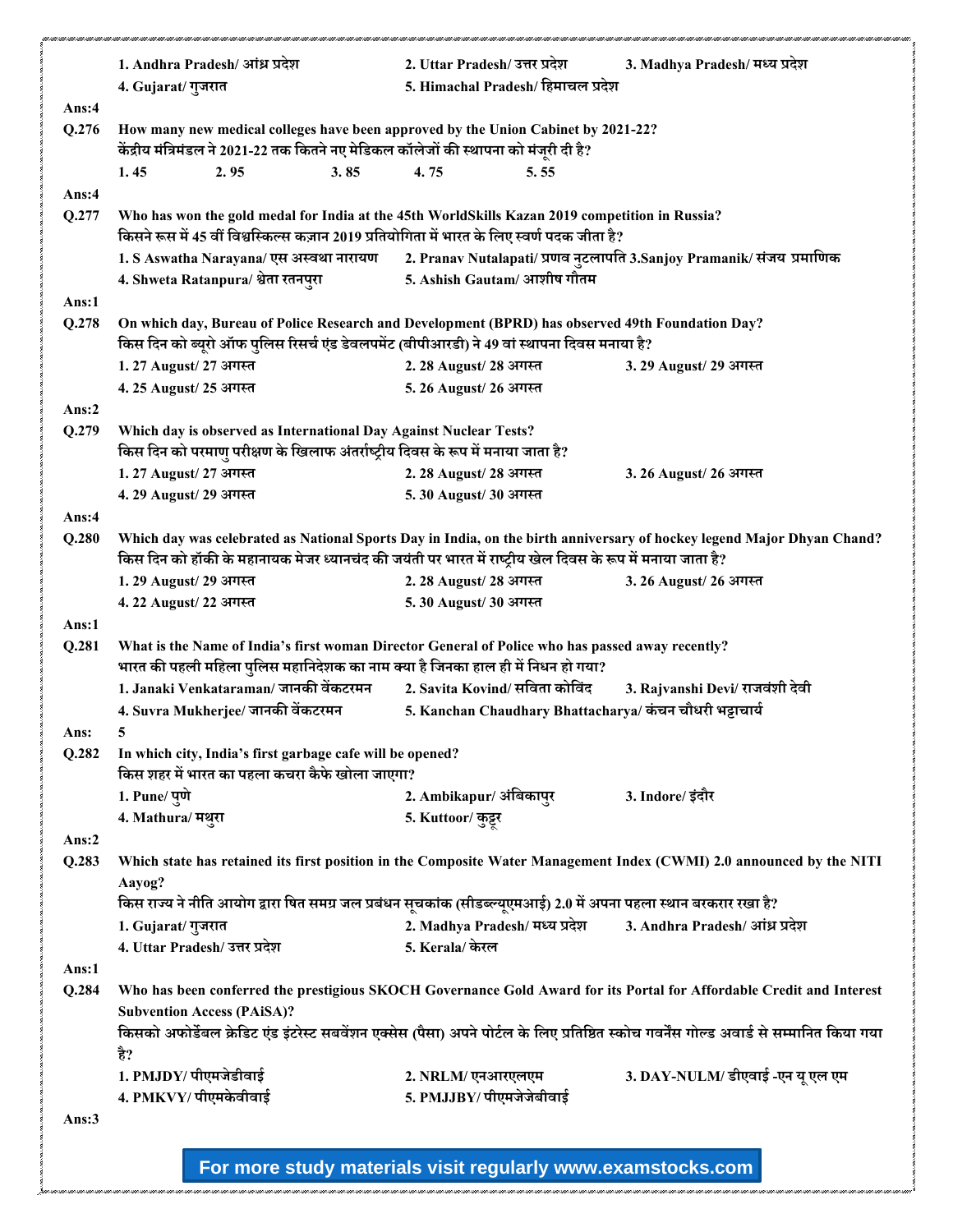| Q.285         | How much amount has been released by Centre for afforestation to various states?                                                                                                                    |                                                  |                                          |  |  |  |
|---------------|-----------------------------------------------------------------------------------------------------------------------------------------------------------------------------------------------------|--------------------------------------------------|------------------------------------------|--|--|--|
|               | विभिन्न राज्यों में वनीकरण के लिए केन्द्र ने कितनी राशि जारी की है?                                                                                                                                 |                                                  |                                          |  |  |  |
|               | 1.44,436 Crore/ 44,436 करोड़                                                                                                                                                                        | 2.45,436 Crore/ 45,436 करोड़                     | 3.50,436 Crore/ 50,436 करोड़             |  |  |  |
|               | 4.47,436 Crore/ 47,436 करोड़                                                                                                                                                                        | 5.41,436 Crore/ 41,436 करोड                      |                                          |  |  |  |
| Ans:4         |                                                                                                                                                                                                     |                                                  |                                          |  |  |  |
| Q.286         | Which E-commerce company has decided to stop using single-use plastic in packaging?<br>किस ई-कॉमर्स कंपनी ने पैकेजिंग में सिंगल-यूज प्लास्टिक का इस्तेमाल बंद करने का फैसला किया है?                |                                                  |                                          |  |  |  |
|               | 1. Amazon/ अमेज़ॅन                                                                                                                                                                                  | 2. Flipkart/ फ्लिपकार्ट                          | 3. Justdial/ जस्ट डायल                   |  |  |  |
|               | 4. IndiaMART/इंडियामार्ट                                                                                                                                                                            | 5. Myntra/ मिन्त्रा                              |                                          |  |  |  |
| Ans: $2$      |                                                                                                                                                                                                     |                                                  |                                          |  |  |  |
| Q.287         | Who launched the school education Shagun portal in New Delhi?<br>किसने नई दिल्ली में स्कूल शिक्षा शगुन पोर्टल का शुभारंभ किया?                                                                      |                                                  |                                          |  |  |  |
|               | 1. Prahlad Singh Patel/ प्रहलाद सिंह पटेल             2. Kiren Rijiju/ किरन रिजिज्                                                                                                                  |                                                  | 5. Rao Inderjit Singh/ राव इंद्रजीत सिंह |  |  |  |
|               | 4. Shripad Yesso Naik/ रमेश पोखरियाल निशंक 3. Ramesh Pokhriyal Nishank/ रमेश पोखरियाल निशंक                                                                                                         |                                                  |                                          |  |  |  |
| Ans: $5$      |                                                                                                                                                                                                     |                                                  |                                          |  |  |  |
| Q.288         | According to RBI annual report 2019, Value of bank fraud cases increased<br>Separation 31,167 Crore in Financial<br>Year 2017-2018 to ₹71,543 Crore in Financial Year 2018-2019.                    |                                                  |                                          |  |  |  |
|               |                                                                                                                                                                                                     |                                                  |                                          |  |  |  |
|               | आरबीआई की वार्षिक रिपोर्ट 2019 के अनुसार, बैंक धोखाधड़ी के मामलों का मूल्य __________बढ़ गया, वित्तीय वर्ष 2017-2018 में ₹41,167<br>करोड़ से बढ़कर वित्तीय वर्ष 2018-2019 में ₹71,543 करोड़ हो गया। |                                                  |                                          |  |  |  |
|               | 1.73.8%<br>$2.70.8\%$<br>3.78.8%                                                                                                                                                                    | $5.77.8\%$<br>4.79.8%                            |                                          |  |  |  |
|               | $\mathbf{1}$                                                                                                                                                                                        |                                                  |                                          |  |  |  |
| Ans:<br>Q.289 | Who flagged off the world's first battery operated city bus services in Gandhinagar?                                                                                                                |                                                  |                                          |  |  |  |
|               | किसने गांधीनगर में विश्व की पहली बैटरी संचालित सिटी बस सर्विस को हरी झंडी दिखाई?                                                                                                                    |                                                  |                                          |  |  |  |
|               | 1. Narendra Modi/ नरेंद्र मोदी                                                                                                                                                                      | 2. Ram Nath Kovind/ राम नाथ कोविंद               | 3. M Venkaiah Naidu/ एम वेंकैया          |  |  |  |
|               | 4. Amit Shah/ अमित शाह                                                                                                                                                                              | 5. Subrahmanyam Jaishankar/ सुब्रह्मण्यम जयशंकर  | नायडू                                    |  |  |  |
| Ans: $4$      |                                                                                                                                                                                                     |                                                  |                                          |  |  |  |
|               | Bimal Jalan panel of the Reserve Bank has recommended that the revised economic capital framework, under which the                                                                                  |                                                  |                                          |  |  |  |
|               |                                                                                                                                                                                                     |                                                  |                                          |  |  |  |
| Q.290         |                                                                                                                                                                                                     |                                                  |                                          |  |  |  |
|               | RBI decided to transfer Rs 52,637 crore excess provisions to the government, be reviewed every _____ years.                                                                                         |                                                  |                                          |  |  |  |
|               | रिज़र्व बैंक के बिमल जालान पैनल ने सिफारिश की है कि संशोधित आर्थिक पूंजी ढांचे, जिसके तहत आरबीआई ने सरकार को 52,637 करोड़ रुपये                                                                     |                                                  |                                          |  |  |  |
|               | के अतिरिक्त प्रावधान हस्तांतरित करने का फैसला किया है, हर बाल में समीक्षा की जाएगी।                                                                                                                 |                                                  |                                          |  |  |  |
|               | 1. Three/ तीन                                                                                                                                                                                       | 2. Four/ चार                                     | 3. Five/ पाँच                            |  |  |  |
|               | 4. Seven/ सात                                                                                                                                                                                       | 5. Ten/ दस                                       |                                          |  |  |  |
| Ans: $3$      |                                                                                                                                                                                                     |                                                  |                                          |  |  |  |
| Q.291         | Who won a Gold medal at the Shooting World Cup in Rio de Janeiro in the 10m air rifle category?                                                                                                     |                                                  |                                          |  |  |  |
|               | किसने 10 मीटर एयर राइफल वर्ग में रियो डी जनेरियो में शूटिंग विश्व कप में स्वर्ण पदक जीता?                                                                                                           |                                                  |                                          |  |  |  |
|               | 1. Elavenil Valarivan/ एलावेनिल वलारिवन                                                                                                                                                             | 2. Manu Bhaker/ मनु भाकर                         | 3. Rituraj Singh/ ऋतुराज सिंह            |  |  |  |
|               | 4. Gayathri Nithyanandam/ गायत्री नित्यानंदम                                                                                                                                                        | 5. Yashaswini Singh Deswal/ यशस्विनी सिंह देसवाल |                                          |  |  |  |
| Ans:1         |                                                                                                                                                                                                     |                                                  |                                          |  |  |  |
| Q.292         | In which state, 25th Senior Women's National Football Championship will be held?                                                                                                                    |                                                  |                                          |  |  |  |
|               | किस शहर में 25 वीं सीनियर महिला राष्ट्रीय फुटबॉल चैंपियनशिप आयोजित की जाएगी?                                                                                                                        |                                                  |                                          |  |  |  |
|               | 1. Andhra Pradesh/ आंध्र प्रदेश                                                                                                                                                                     | 2. Madhya Pradesh/ मध्य प्रदेश                   | 3. Arunachal Pradesh/अरुणाचल प्रदेश      |  |  |  |
|               | 4. Uttar Pradesh/ उत्तर प्रदेश                                                                                                                                                                      | 5. Rajasthan/ राजस्थान                           |                                          |  |  |  |
| Ans: $3$      |                                                                                                                                                                                                     |                                                  |                                          |  |  |  |
| Q.293         | Which day was observed as International Day of the Victims of Enforced Disappearances?                                                                                                              |                                                  |                                          |  |  |  |
|               | किस दिन को अंतर्राष्ट्रीय विवादों के पीड़ितों का अंतर्राष्ट्रीय दिवस के रूप में मनाया जाता है?                                                                                                      |                                                  |                                          |  |  |  |
|               | 1.30th August/ 30 अगस्त                                                                                                                                                                             | 2. 29th August/ 29 अगस्त                         | 3. 28th August/ 28 अगस्त                 |  |  |  |
|               | 4.31st August/ 31 अगस्त                                                                                                                                                                             | 5. 27th August/ 27 अगस्त                         |                                          |  |  |  |
| Ans:1         |                                                                                                                                                                                                     |                                                  |                                          |  |  |  |
|               |                                                                                                                                                                                                     |                                                  |                                          |  |  |  |